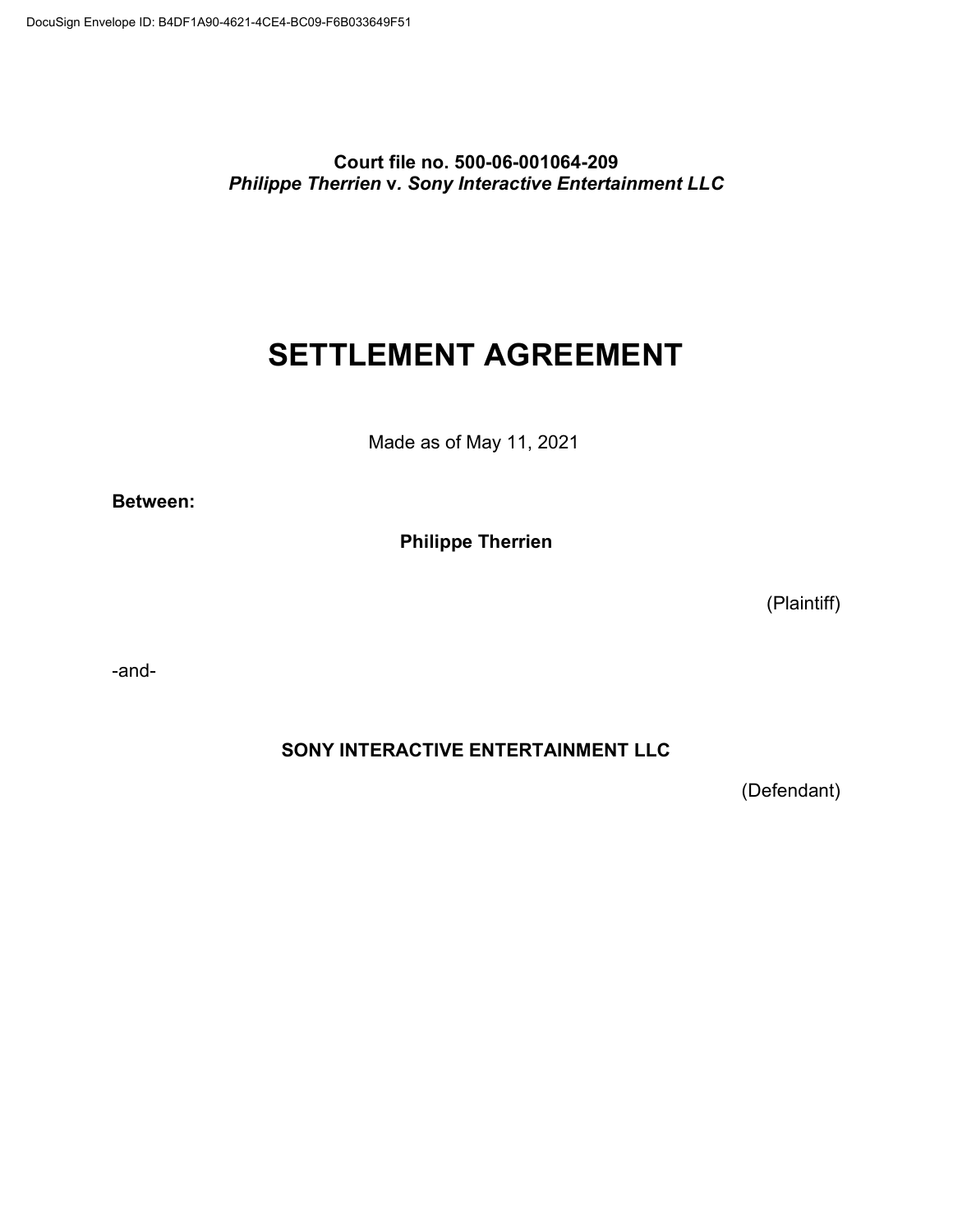# **TABLE OF CONTENTS**

| 1.1               |                                                                            |  |  |
|-------------------|----------------------------------------------------------------------------|--|--|
|                   |                                                                            |  |  |
| 2.1<br>2.2        |                                                                            |  |  |
|                   |                                                                            |  |  |
| 3.1               |                                                                            |  |  |
|                   |                                                                            |  |  |
| 4.1<br>4.2        | APPLICATION FOR APPROVAL OF SETTLEMENT AGREEMENT AND CLASS COUNSEL FEES  7 |  |  |
|                   |                                                                            |  |  |
| 5.1<br>5.2        |                                                                            |  |  |
|                   |                                                                            |  |  |
| 6.1<br>6.2<br>6.3 |                                                                            |  |  |
|                   |                                                                            |  |  |
| 7.1<br>7.2        |                                                                            |  |  |
|                   |                                                                            |  |  |
| 8.1<br>8.2        |                                                                            |  |  |
|                   |                                                                            |  |  |
| 9.1<br>9.2        |                                                                            |  |  |
|                   |                                                                            |  |  |
| 10.2<br>10.3      |                                                                            |  |  |
|                   |                                                                            |  |  |
| 11.1              |                                                                            |  |  |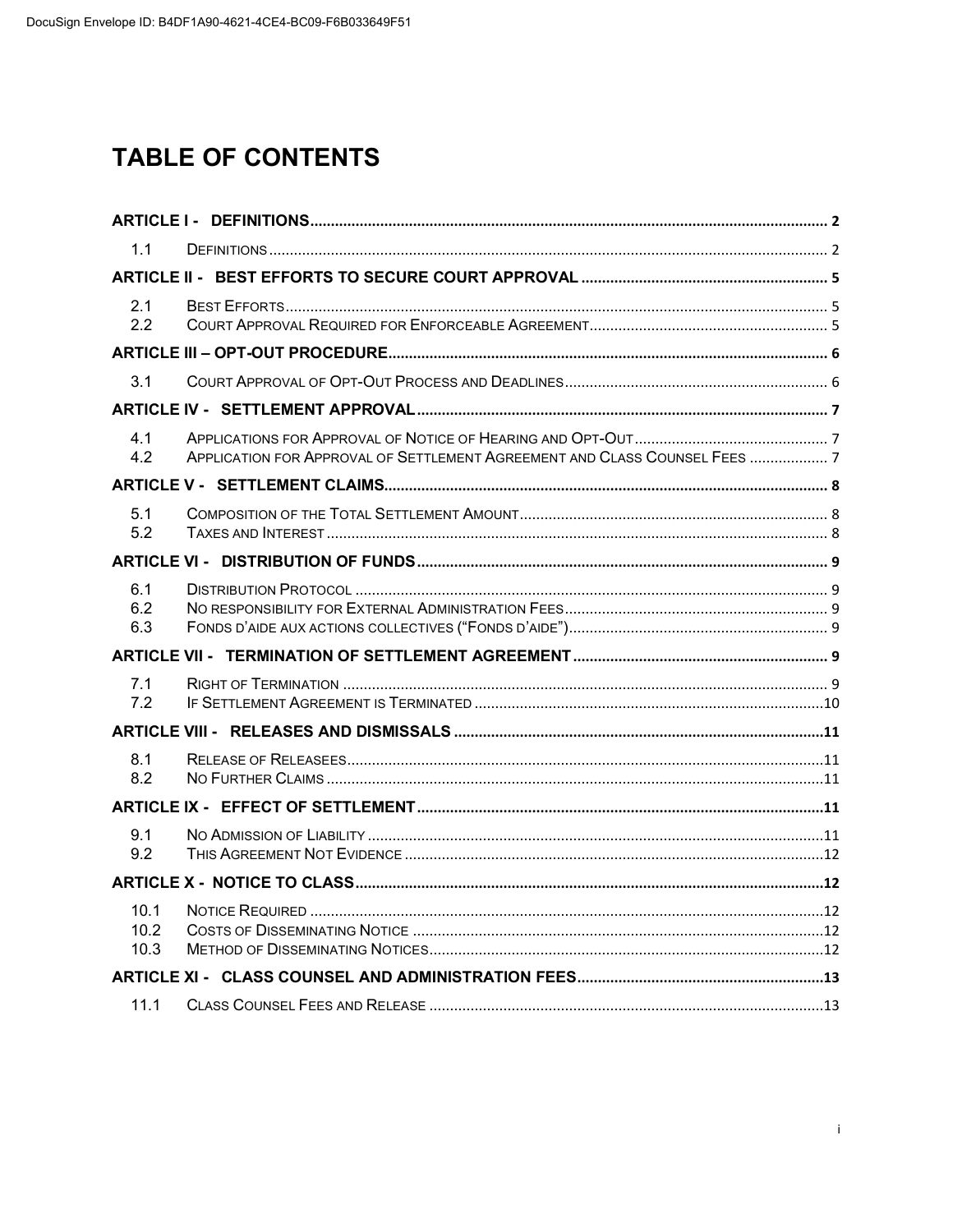| 12.1  |  |
|-------|--|
| 12.2  |  |
| 12.3  |  |
| 124   |  |
| 12.5  |  |
| 12.6  |  |
| 127   |  |
| 12.8  |  |
| 12.9  |  |
| 12.10 |  |
| 12 11 |  |
| 12.12 |  |
| 1213  |  |
| 12 14 |  |
| 12 15 |  |
| 1216  |  |
| 12 17 |  |
|       |  |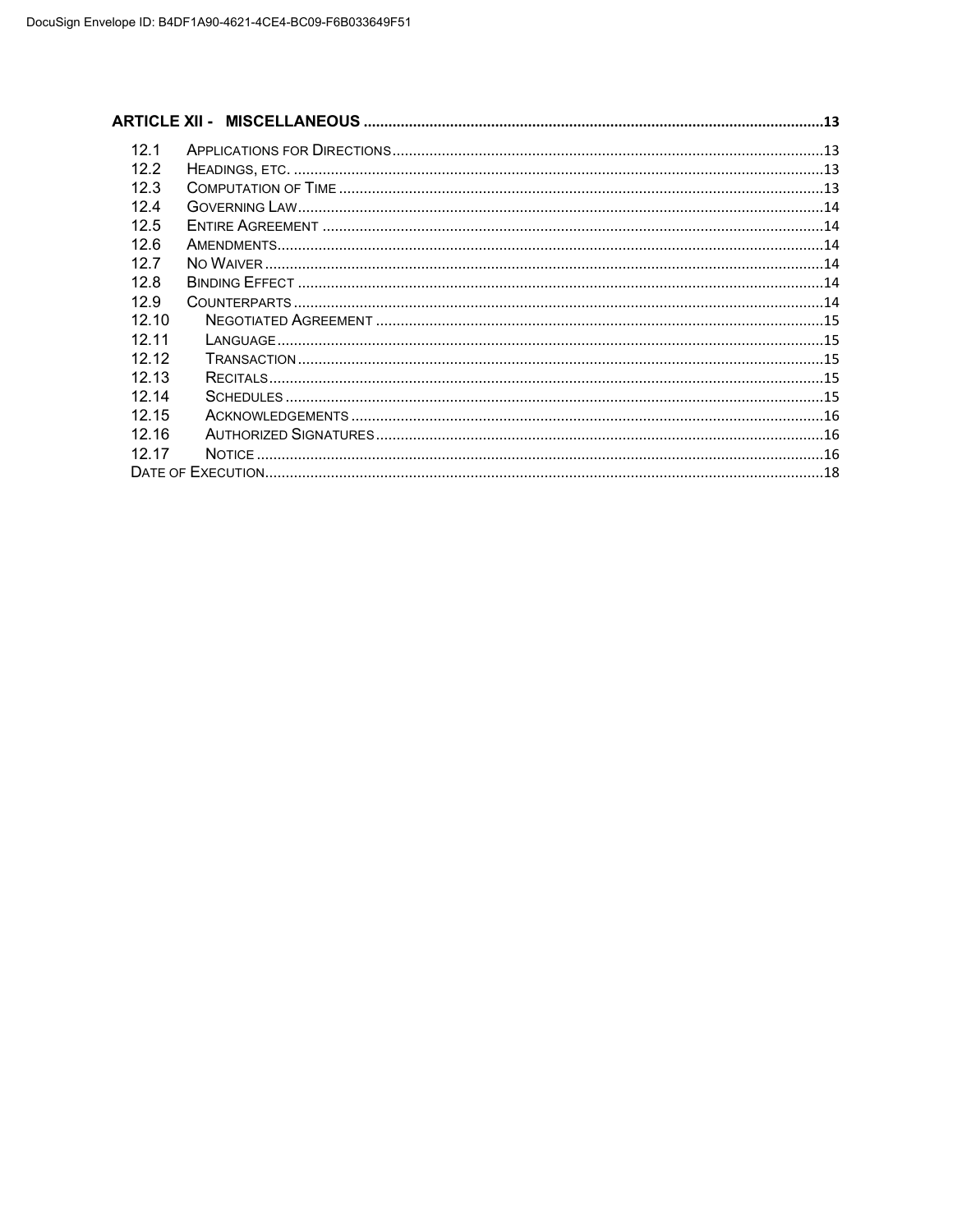# **RECITALS**

- A. WHEREAS the Plaintiff Philippe Therrien (the "**Plaintiff**") commenced a proposed class action in the Superior Court of Québec on May 4, 2020, bearing Court File No. 500-06-001064-209 as against the Defendants (the "**Class Action**");
- B. WHEREAS the Class Action asserts claims against the Defendants on behalf of the Class in relation to the transport or shipping costs charged by the Defendants to consumers who sent their products to the Defendants for in-warranty repairs;
- C. WHEREAS the Plaintiff discontinued his Class Action as against the former Defendants Sony of Canada LTD, Sony Electronics Inc. and Sony Corporation and maintains his claim solely against Sony Interactive Entertainment LLC (the "**Defendant**");
- D. WHEREAS the Plaintiff maintains that the claims in the Class Action are valid; the Defendant denies all of the allegations asserted by the Plaintiff in the Class Action, and maintains that it has good and valid defences to the claims asserted therein;
- E. WHEREAS the Parties estimate that a further two years or more could be required to litigate this matter through authorization, and if need be, through trial (excluding appeals);
- F. WHEREAS the Parties have agreed to enter into this Settlement Agreement in order to achieve an early full and final resolution of the Class Action and to avoid further expense, inconvenience and burdens of protracted litigation, subject to approval by the Superior Court of Québec;
- G. WHEREAS the Parties and their respective counsel have reviewed and fully understand the terms of this Settlement Agreement and, based on their respective analyses of the facts and law applicable to the Plaintiff's claims asserted in the Class Action, and having regard to the burdens and expense of prosecuting the Class Action, including, in particular, the risks and uncertainties associated with trials and appeals, and taking into account the maximum recovery for the Class weighed against those costs, risks, uncertainties and delays, the Parties and their respective counsel have concluded that this Settlement Agreement is fair, reasonable and in the best interest of the Class;
- H. WHEREAS the Plaintiff and Class Counsel agree that neither this Settlement Agreement nor any statement made in the negotiation thereof shall be deemed or construed to be an admission by, or evidence against the Defendant, or evidence of the truth of any of the Plaintiff's allegations against the Defendant, and the Defendant and Defence Counsel agree that neither this Settlement Agreement nor any statement made in the negotiation thereof shall be deemed or construed to be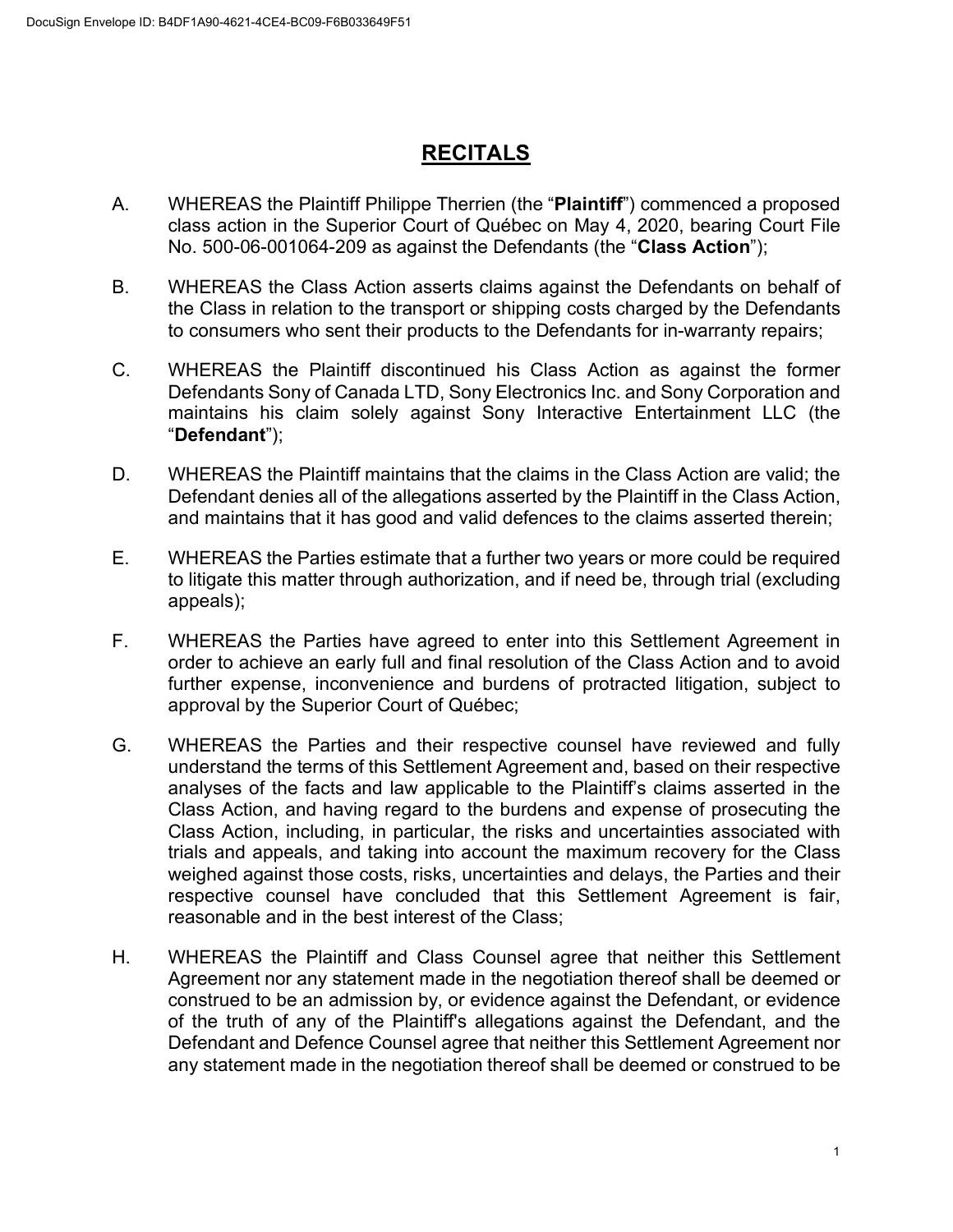an admission by, or evidence against the Plaintiff or the Class, or evidence of the truth or validity of any of the Defendant's defences or arguments against the Plaintiff's claims; and

I. WHEREAS the Parties therefore wish to, and hereby do, finally resolve the Class Action and all Released Claims, as defined below, subject to the approval of this Settlement Agreement by the Superior Court of Québec.

NOW THEREFORE, in consideration of the covenants, agreements and releases set forth herein and for other good and valuable consideration, the receipt and sufficiency of which is hereby acknowledged, it is agreed by the Parties that the Class Action shall be settled on the following terms and conditions:

# **ARTICLE I - DEFINITIONS**

### **1.1 Definitions**

The following terms, as used in this Agreement, including the Recitals, mean:

- **(a)** *Administration Fees* means all fees, disbursements, expenses, costs, taxes and any other amounts incurred by, payable by, or chargeable by the Claims Administrator, for the approval, implementation and operation of this Settlement Agreement including the costs of notices and claims administration, and the costs of translating the relevant Settlement documents (as applicable), but excluding: (i) internal fees, costs or expenses of the Defendant to provide information to the Claims Administrator in order to provide notices to the Class as provided in the Notice Plan; (ii) fees, costs and disbursements payable to Defence Counsel; and (iii) Class Counsel Fees. The Administration Fees are estimated to be \$35,000.00 but this in no way represents a maximum amount.
- **(b)** *Claims Administrator* means the entity appointed by the Court to administer this Settlement Agreement, and any employees of such entity.
- **(c)** *Class* means all persons in Quebec, who, since May 4, 2017, paid the costs of transportation or shipping for returns to Sony Interactive Entertainment LLC ("SIE") under its conventional warranty, for all SIE electronic products, when the warranty for their SIE product did not stipulate that the consumer must pay transport or shipping costs, and *Class Member* means any one thereof.
- **(d)** *Class Action* means the class proceeding commenced by the Plaintiff Philippe Therrien in the Superior Court of Québec bearing Court File No. 500-06-001064-209.
- **(e)** *Class Counsel* means LPC Avocat Inc.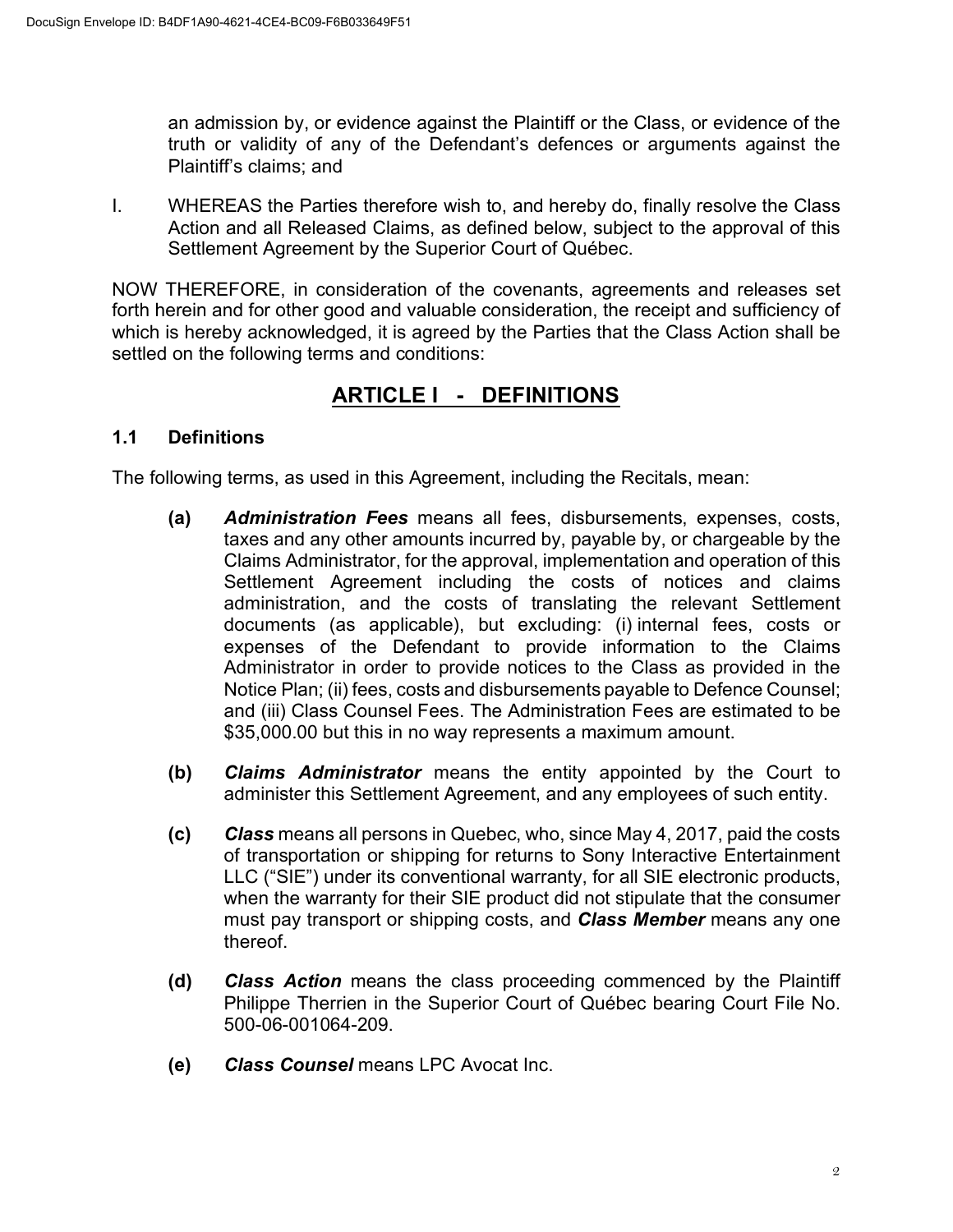- **(f)** *Class Counsel Fees and Disbursements* means the amount payable to Class Counsel for its extrajudicial fees, and is inclusive of all fees, disbursements, costs, interest, and other applicable taxes or charges of Class Counsel in respect of the prosecution of the Class Action, subject to Court approval.
- **(g)** *Consumer Payment* means the payments of \$32.18, in the form of cheque, issued to Class Members pursuant to the terms of the Distribution Protocol (which will expire six (6) months from the date of issuance), in the form of **Schedule D** hereto.
- **(h)** *Court* means the Superior Court of Québec.
- **(i)** *Defence Counsel* means McCarthy Tétrault LLP.
- **(j)** *Defendant* means Sony Interactive Entertainment LLC.
- **(k)** *Distribution Protocol* means the plan for distributing the Settlement Fund to the Class as approved by the Court, in the form of **Schedule D** hereto.
- **(l)** *Effective Date* means (i) the date upon which the ability to appeal from the last-rendered anticipated Second Order expires; or (ii) if any appeal is taken from the Second Order, then the Effective Date shall be the date upon which any such appeal is concluded by way of a Final order.
- **(m)** *Final* when used in relation to a Court order means all rights of appeal from such order or judgment have expired or have been exhausted and that the ultimate court of appeal (or court of last resort) to which an appeal (if any) was taken has upheld such order.
- **(n)** *First Order* means the proposed order of the Court: (1) approving the class action for settlement purposes; (2) setting the Opt-Out Procedure and Opt-Out Deadline; (3) the Court's approval of the Notice of Hearing and Opt-Out; and (4) the appointment of the Claims Administrator, which will be substantially in the form of **Schedule A** hereto or as modified by the Court.
- **(o)** *Fonds d'aide* means the *Fonds d'aide aux actions collective* created pursuant to the *Act respecting the Fonds d'aide aux actions collectives* (CQLR c F-3.2.0.1.1).
- **(p)** *Notice of Hearing and Opt-Out* means (as applicable) the French and English notices of the hearing for settlement approval, approved by the Court, to inform the Class of *inter alia*: (1) the authorization of the Class Action for settlement purposes; (2) the Opt-Out Procedure and Opt-Out Deadline, as well as how to object to the settlement; (3) the date of the hearing to approve this Settlement Agreement; and (4) the key terms of this Settlement Agreement. The Notice of Hearing and Opt-Out will be substantially in the form of **Schedule B** hereto, or as modified by the Court.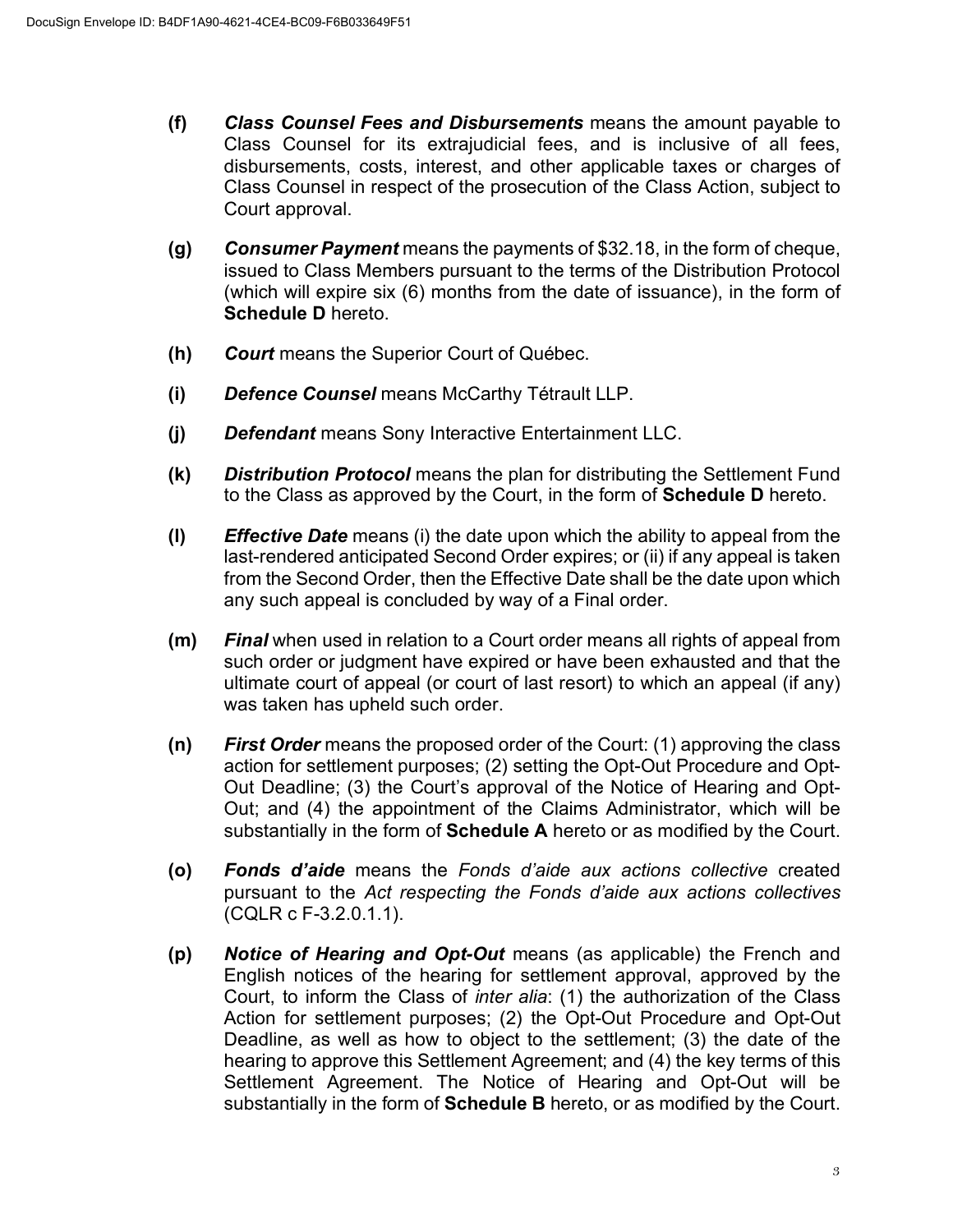- **(q)** *Notice of Court Order* means (as applicable) the various iterations of the notices of the order approving the settlement and Class Counsel Fees, as approved by the Court, to inform the Class Members of *inter alia*: (1) the approval of this Settlement Agreement and (2) the Consumer Payments to which they may be entitled.
- *(r) Opt-Out Deadline* means the date which is thirty (30) days from the date that Notice of Hearing and Opt-Out is first published, or any other date set by the Court.
- *(s) Opt-Out Procedure* means the procedure to be fixed by Order of the Court by which any Class Member(s) who wish(es) to do so may opt out of the Class Action.
- **(t)** *Parties*, when capitalized, means the Plaintiff and Defendant, and *Party* means any one thereof.
- **(u)** *Released Claims* means any and all manner of claims, complaints, demands, actions, suits, causes of action, whether class, individual or otherwise in nature, damages of any kind whenever incurred, declaratory relief, liabilities of any nature whatsoever, including assigned claims, claims for injunction, contribution, indemnity, interest, costs, expenses, class administration expenses (including Administration Fees), and lawyers' fees (excluding Class Counsel Fees, which are addressed at Article 11.1 of the present Settlement Agreement), known or unknown, suspected or unsuspected, foreseen or unforeseen, actual or contingent, and liquidated or unliquidated, in law, under statute or in equity, that the Releasors, or any of them, whether directly or indirectly, ever had, could have had, or now have that were the subject matter of allegations in the Class Action or that could have been the subject matter of allegations by or on behalf of the Releasors, or any of them, in the Class Action.
- **(v)** *Releasees* means the Defendant and its predecessors, successors, parents, subsidiaries, affiliates, divisions, partners, insurers and its past and current officers, directors, employees, agents, shareholders and beneficiaries of any kind.
- **(w)** *Releasors* means, individually and collectively, the Plaintiff and the Class Members, and their respective successors, heirs, executors, administrators, trustees, assigns, devisees or representatives of any kind (excluding Class Counsel, whose release is addressed at Article 11.1 of the present Settlement Agreement).
- **(x)** *Return* refers to the return of an SIE device by a Class Member to the Defendant for a valid in-warranty repair and for which the Class Member paid transport or shipping costs since May 4, 2017.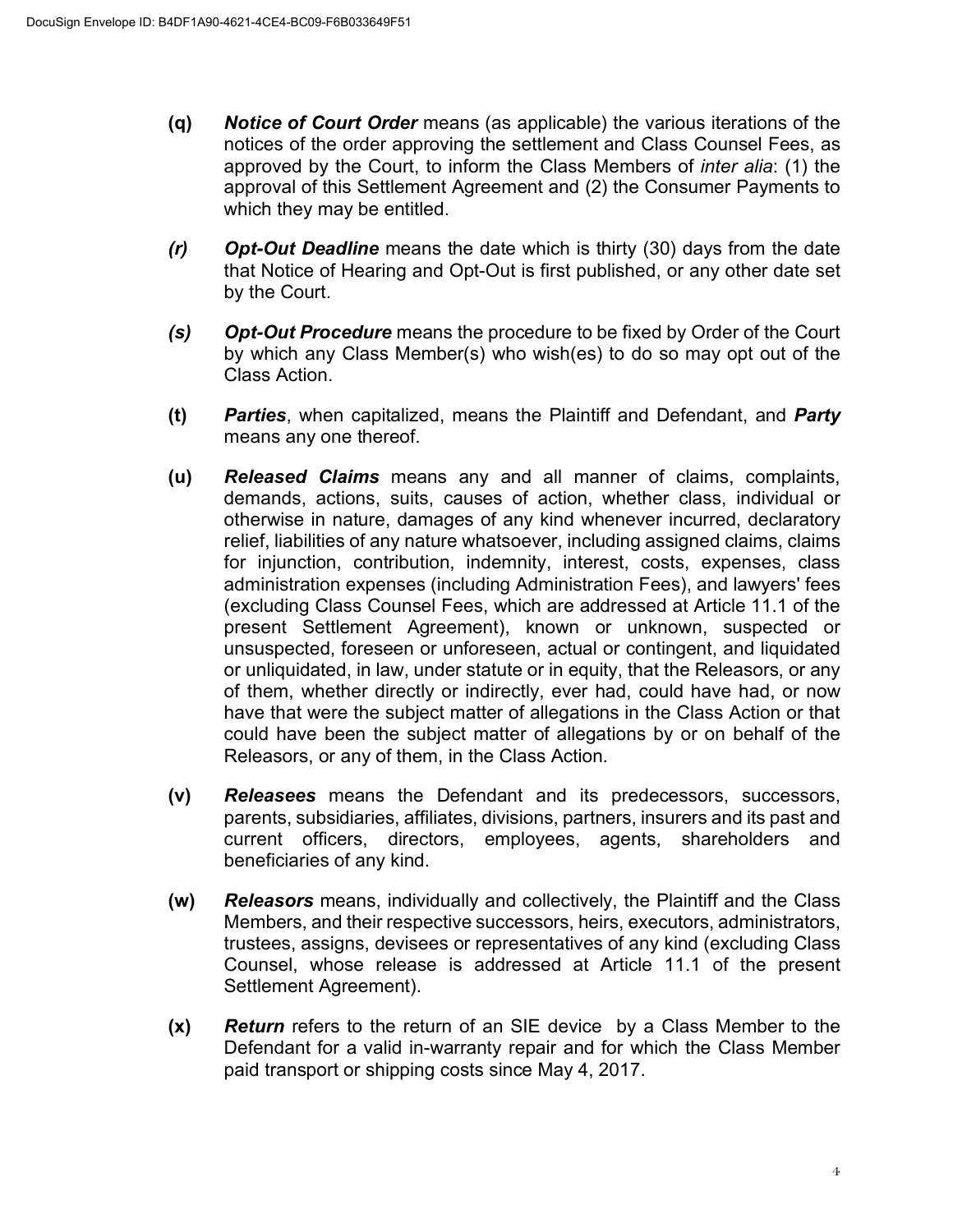- **(y)** *Second Order* means the anticipated order of the Court approving the terms of this Settlement Agreement and approving Class Counsel Fees, which shall be agreed upon by the Parties and submitted to the Court in draft form.
- **(z)** *Settlement* means the settlement provided for in this Settlement Agreement.
- **(aa)** *Settlement Agreement* means this agreement, including the recitals and Schedules.
- **(bb)** *Settlement Fund* means the amount of sixty thousand Canadian Dollars (CAD \$60,000), which represents the maximum total amount to be paid in the form of a collective recovery for *Consumer Payments* pursuant to the Distribution Protocol **(Schedule D)**.
- **(cc)** *Total Settlement Amount* means the sum of the *Settlement Fund*, the *Administration Fees* and the *Class Counsel Fees*.

# **ARTICLE II - BEST EFFORTS TO SECURE COURT APPROVAL**

### **2.1 Best Efforts**

The Parties shall use their best efforts to effectuate this Settlement Agreement and shall cooperate to seek and obtain the Court's approval of this Settlement Agreement and all other matters addressed herein.

If the Defendant intends to seek a sealing order in respect of commercially-sensitive information to be included in the materials submitted on any of the applications contemplated under this Settlement Agreement, they will notify Class Counsel in advance. The Plaintiff will consent to any such Application for a sealing order.

The Defendant will cooperate to provide information to Class Counsel and the Court that is reasonable and necessary to obtain Court approval of this Settlement Agreement, including the total number of Returns included in the Class.

### **2.2 Court Approval Required for Enforceable Agreement**

With the exception of those Articles expressly stated to survive termination of this Settlement Agreement, this Settlement Agreement shall be of no force or effect unless approved by the Court.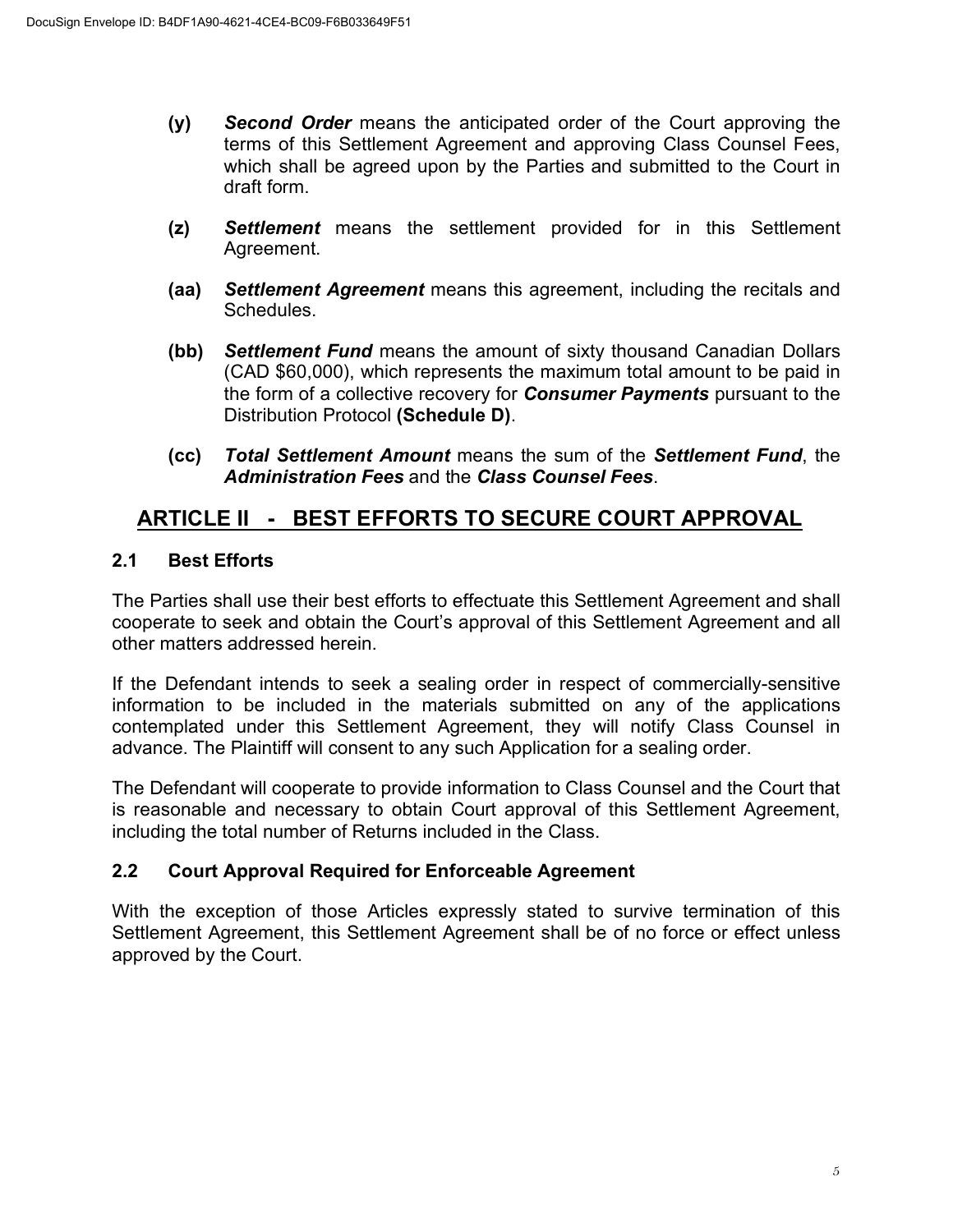# **ARTICLE III – OPT-OUT PROCEDURE**

#### **3.1 Court Approval of Opt-Out Process and Deadlines**

- **(a)** Class Counsel shall seek the Court's approval of the following opt-out procedure as part of the Applications for Approval of Notice of Hearing and Opt-Out outlined in Article 4.1 below:
	- **(i)** Class Members seeking to opt out of the Class Action must do so within thirty (30) days from the date that Notice of Hearing and Opt-Out is first published, by sending a complete and validly executed written election to opt out to the Claims Administrator or to Class Counsel at the email address to be provided in the Notice of Hearing and Opt-Out, received on or before the Opt-Out Deadline. The written election of opt out must be sent by the Class Member or the Class Member's designee and must include the following information:
		- The Court docket number of the Class Action (500-06- 001064-209);
		- The Class Member's full name, current address, email address and telephone number; and
		- A statement to the effect that the Class Member wishes to be excluded from the Class Action.
- **(b)** Class Members who opt out of the Class Action shall not be members of the Settlement Class, and shall have no further right to participate in the Class Action or to share in the distribution of funds as a result of the Settlement Agreement; and
- **(c)** Upon expiry of the Opt-Out Deadline, the Claims Administrator shall provide a report to the Class Counsel and the Defendant containing the names of each person who has validly and timely opted out of the Class Action.
- **(d)** The Defendant shall not be required to pay any part of the Settlement Fund or the Total Settlement Amount in respect of any Class Member who validly opted out of the Class Action.
- **(e)** Under article 580 of the *Code of Civil Procedure* of Québec, a Class Member eligible to opt out pursuant to this section who does not discontinue an originating application having the same subject matter as the Class Action before the Opt-Out Deadline has expired, is deemed to have opted out.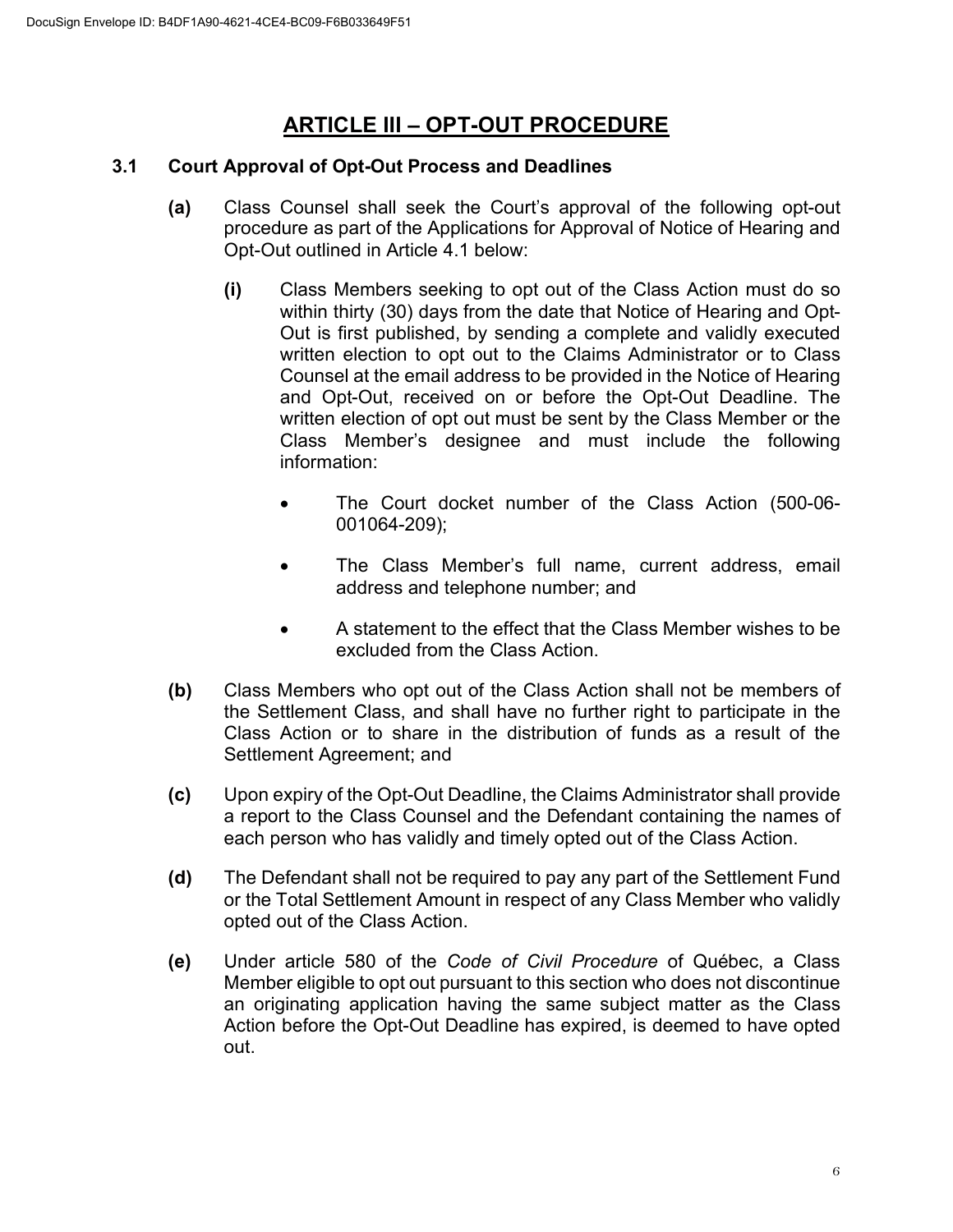# **ARTICLE IV - SETTLEMENT APPROVAL**

Subject to the discretion of the Court regarding the approval process, the Parties propose to seek the orders contemplated in this Settlement Agreement as follows. The Parties agree that the applications contemplated in this article may be conducted by videoconference, or by teleconference, as directed by the Court, in consideration *inter alia* of the COVID-19 pandemic.

#### **4.1 Applications for Approval of Notice of Hearing and Opt-Out**

- **(a)** As soon as practicable after this Settlement Agreement is executed, Plaintiff shall bring an application for the Court's approval of an order substantially in the form of the draft First Order at **Schedule A** (being the draft order authorizing the Class Action for settlement purposes, setting out the Opt-Out Procedure and Opt-Out Deadline and approving the Notice of Hearing and Opt-Out and the appointment of Claims Administrator). The Defendant will consent to this application.
- **(b)** Until the application for the Court's approval of an order substantially in the form of the draft First Order at **Schedule A** is brought, the Parties shall keep all of the terms of the Settlement Agreement confidential and shall not disclose them without prior written consent of the Parties, except as required for the purposes of financial reporting, communications with insurers and auditors, and/or the preparation of financial records (including tax returns and financial statements), as necessary to give effect to its terms or as otherwise required by law.

#### **4.2 Application for Approval of Settlement Agreement and Class Counsel Fees**

- **(a)** As soon as practicable after an order substantially in the form of the First Order is made, and the Notice of Hearing and Opt-Out published as detailed in the Notice Plan **(Schedule C)**, the Plaintiff shall bring an application for the Court's issuance of the Second Order. The Defendant will consent to this application, and the Fonds d'aide will be served with the application. The Defendant will take no position on the aspects of such application that concern Class Counsel Fees. The Parties waive any rights of appeal if the Second Order is granted by the Court.
- **(b)** The Defendant will review and approve all application materials before they are filed.
- **(c)** If the Plaintiff, Class Counsel, the Defendant, or Defence Counsel become aware that a Class Member or other person intends to object to those applications, they will advise the Parties in writing as soon as practicable and in any event no later than two (2) business days before the hearing of the application in Article 4.2 (a).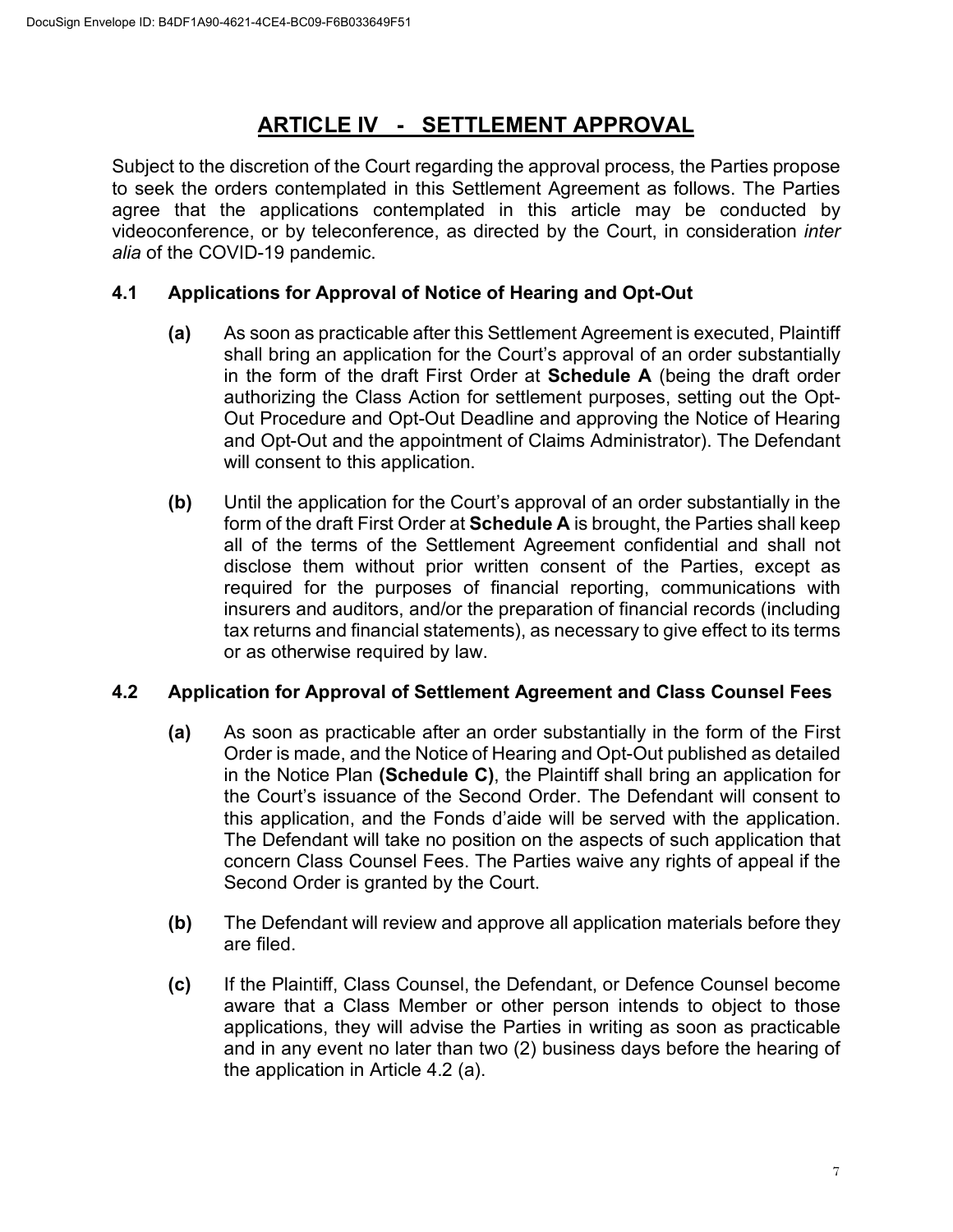# **ARTICLE V - SETTLEMENT CLAIMS**

#### **5.1 Composition of the Total Settlement Amount**

- **(a)** This Settlement Agreement provides for a process by which the Defendant will issue Consumer Payments to Class Members in the form of a collective recovery. The Defendant's obligation hereunder is to fund the Settlement Fund, along with the Administration Fees and the Class Counsel Fees.
- **(b)** Within thirty (30) days of the Effective Date, the Defendant will issue a cheque of CAD \$60,000 to the Claims Administrator corresponding to the Settlement Fund, as per the Distribution Protocol at **Schedule D**.
- **(c)** Within thirty (30) days of the Effective Date, the Defendant shall transfer to Class Counsel payment in the amount of the Class Counsel Fees and Disbursements approved by the Court, in full satisfaction of any claims for fees, costs and disbursements related to the Class Action (as described more fully at Article 11.1 of the present Settlement Agreement).
- **(d)** The Claims Administrator will issue quarterly invoices to the Defendant (copies of which to be sent to Class Counsel) for payment of the Administration Fees beginning after the appointment of the Claims Administrator by the Court.
- **(e)** The Defendant's payment of the Settlement Fund will be in full satisfaction of the Released Claims against the Releasees, subject to approval of the Court.
- **(f)** The Defendant shall not have any obligation to pay to the Plaintiff or to the Class any amount in addition to the Settlement Fund, unless otherwise expressly provided for in this Agreement.
- **(g)** The Defendant shall not have any obligation to pay to the Claims Administrator any amount in addition to the Administration Fees, unless otherwise expressly provided for in this Agreement.

#### **5.2 Taxes and Interest**

**(a)** The Parties agree that the Plaintiff, Defendant, Class Counsel, and Defence Counsel are in no way liable for any taxes any Class Members may be required to pay as a result of receiving any benefits under this Settlement Agreement. No opinion concerning the tax consequences of this Settlement Agreement to any Class Member is given or will be given by the Parties or their respective counsel, nor is any Party or their counsel providing any representation or guarantee respecting the tax consequences of this Settlement Agreement as to any Class Member. Each Class Member is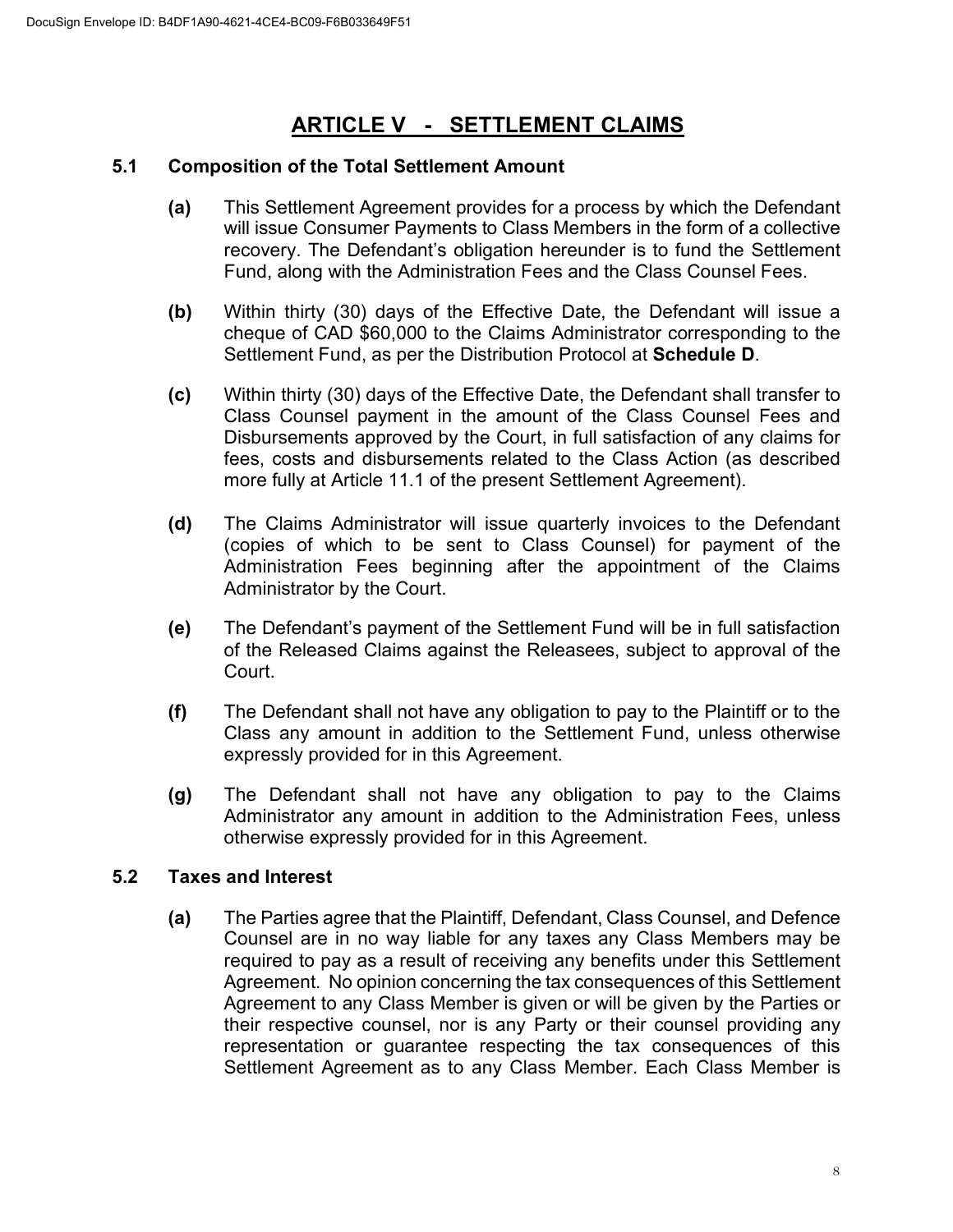responsible for their tax reporting and other obligations respecting this Settlement Agreement, if any.

# **ARTICLE VI - DISTRIBUTION OF FUNDS**

### **6.1 Distribution Protocol**

The Distribution Protocol is part of this Settlement Agreement and will be subject to approval by the Court, as part of the application seeking Court approval of this Settlement Agreement (the Second Order). The Distribution Protocol is set out at **Schedule D** hereto.

#### **6.2 No responsibility for External Administration Expenses**

The Defendant acknowledges that it may incur internal costs to provide information to the Claims Administrator in order to provide notices to Class Members pursuant to the Notice Plan. However, the Defendant will not be required to incur any external administration expenses (separate from the Administration Fees) in connection with the Distribution Protocol.

#### **6.3 Fonds d'aide**

The Parties agree that the Settlement Agreement is subject to the *Act respecting the Fonds d'aide aux actions collectives*, C.Q.L.R., c. F-3.2.0.1.1, the *Regulation respecting the percentage withheld by the Fonds d'aide aux actions collectives*, C.Q.L.R., c. F-3.2.0.1.1.r.2 and the *Code of Civil Procedure*, C.Q.L.R., c. C-25.01.

## **ARTICLE VII - TERMINATION OF SETTLEMENT AGREEMENT**

### **7.1 Right of Termination**

- **(a)** The Defendant shall have the option to terminate this Settlement Agreement in the event that:
	- **(i)** The Plaintiff or Class Counsel breach any material term of this Settlement Agreement;
	- **(ii)** The Court declines to issue an order substantially in the form of the Second Order, or to approve any material part of the Settlement Agreement (excluding Class Counsel Fees), or requires a material change to the Settlement Agreement as a pre-condition to approval; or
	- **(iii)** The Court issues an order substantially in the form of the Second Order, but it does not become Final or is materially altered on appeal.
- **(b)** The Plaintiff and Class Counsel, collectively but not separately, shall have the option to terminate the Settlement Agreement in the event that: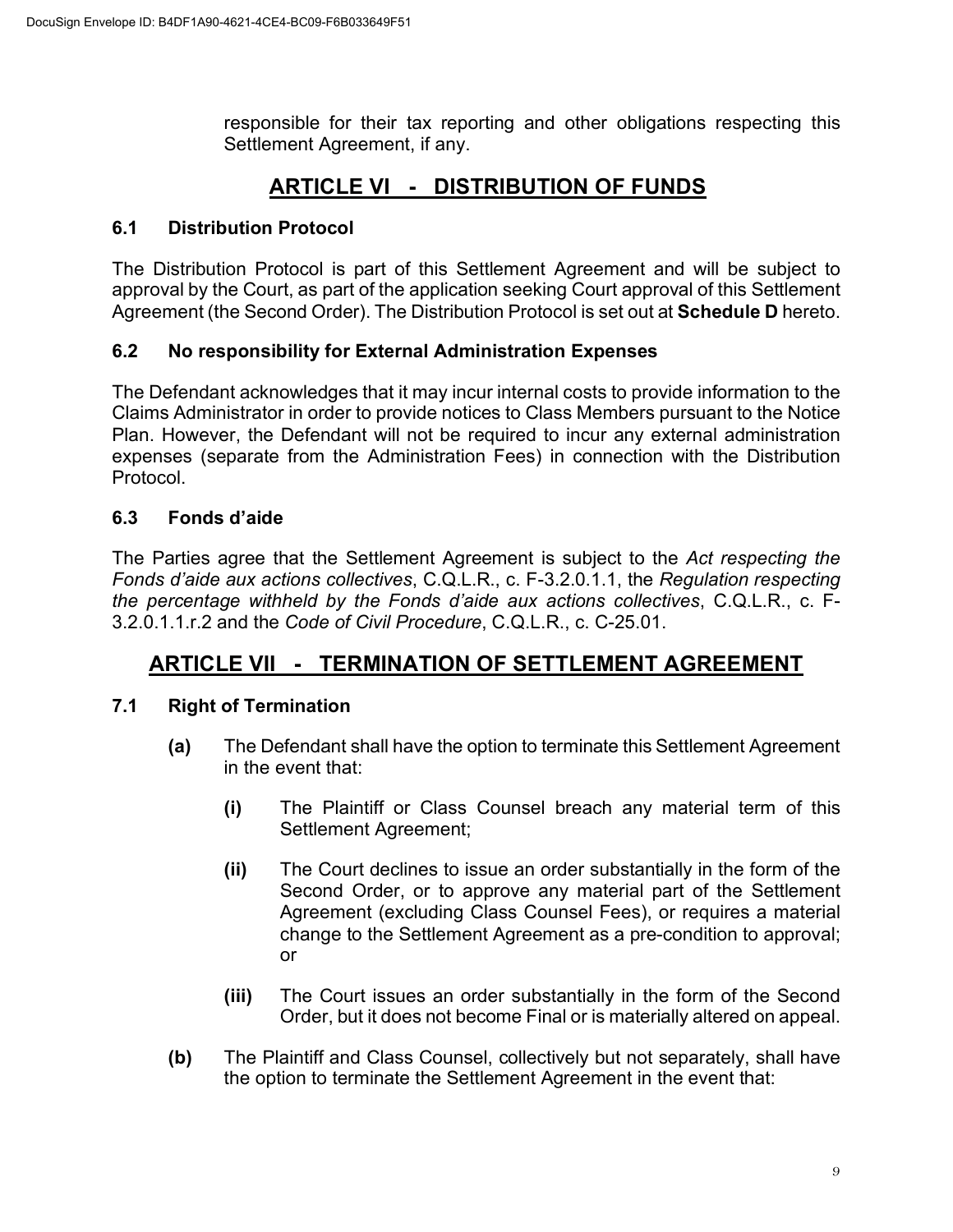- **(i)** The Defendant or Defence Counsel breach any payment terms of this Settlement Agreement;
- **(ii)** The Court declines to issue an order substantially in the form of the Second Order, or to approve of any material part of the Settlement Agreement (excluding Class Counsel Fees) or requires a material change to the Settlement Agreement as a pre-condition to approval; or
- **(iii)** The Court issues an order substantially in the form of the Second Order, but it does not become Final or is materially altered on appeal.
- **(c)** If the Defendant elects to terminate the Settlement Agreement pursuant to Article 7.1(a), or the Plaintiff together with Class Counsel elect to terminate the Settlement Agreement pursuant to Article 7.1(b), a written notice of termination shall be provided by the terminating Party(s) to the other Party(s) forthwith, and, in any event, no later than ten (10) business days after the event upon which the terminating Party relies. Upon delivery of such written notice, this Settlement Agreement shall be terminated and, except as provided for in Article 7.2, and the related Definitions in Article I, it shall be null and void and have no further force or effect, shall not be binding on the Parties, and shall not be used as evidence or otherwise in any Released Claims, including but not limited to any trial on the merits, except with the written consent of all Parties or as otherwise required by a Court.
- **(d)** Any order, ruling or determination made by the Court with respect to the Class Counsel Fees shall not be a material modification of this Settlement Agreement and shall not constitute a basis for the termination of this Settlement Agreement.

#### **7.2 If Settlement Agreement is Terminated**

If this Settlement Agreement is terminated:

- **(a)** The Parties will be restored to their respective positions prior to the execution of this Settlement Agreement, except as expressly provided for herein;
- **(b)** Any step taken by the Defendant or the Plaintiff in relation to this Settlement Agreement shall be without prejudice to any position that the Parties may later take in respect of any procedural or substantive issues in the Class Action;
- **(c)** Any order or judgment rendered by the Court pursuant to this Settlement Agreement shall be set aside or vacated. The Parties consent and will cooperate in seeking to have all prior orders or judgments sought from and rendered by the Court, in accordance with this Settlement Agreement, set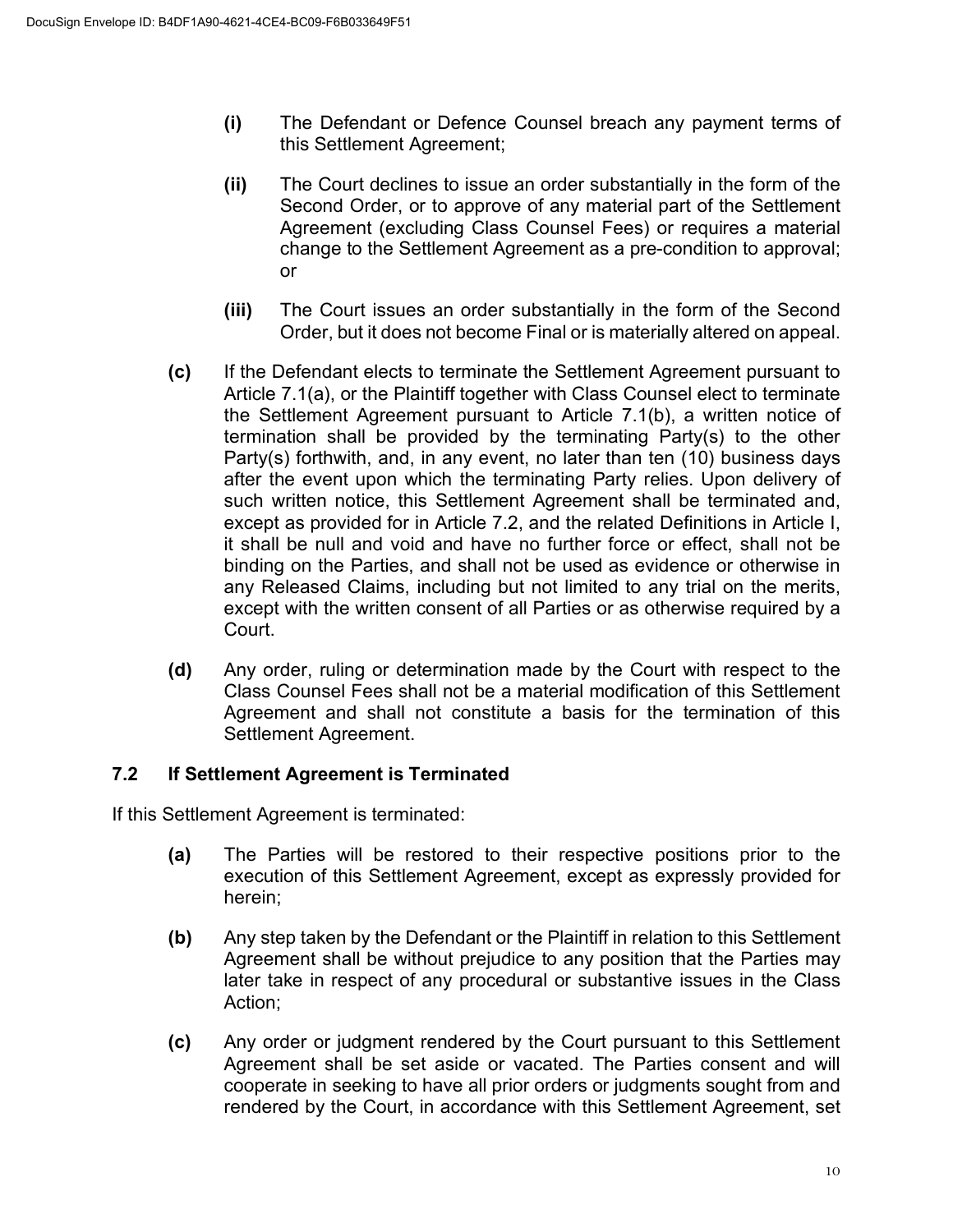aside and declared null and void and of no force or effect, and any Party shall be estopped from asserting otherwise; and

**(d)** All documents and information exchanged by the Parties during the settlement process are subject to settlement privilege. Within thirty (30) days of such termination having occurred, Class Counsel shall destroy all documents and other materials provided by the Defendant or containing or reflecting information derived from such documents for the purposes of implementing this Settlement. Class Counsel shall provide Defence Counsel with a written certification by Class Counsel of such destruction.

# **ARTICLE VIII - RELEASES AND DISMISSALS**

### **8.1 Release of Releasees**

Except in the case of the termination of this Settlement Agreement, and conditional upon the approval of this Settlement Agreement by the Court, upon transfer by the Defendant of the Settlement Fund to the Claims Administrator, the Releasors thereby immediately, forever and absolutely release the Releasees from the Released Claims. The Plaintiff acknowledges that he may thereafter discover facts in addition to, or different from, the facts which they know or believe to be true regarding the Released Claims, and it is his intention to release fully, finally and forever all Released Claims and, in furtherance of such intention, this release by all of the Releasors shall be and shall remain in effect notwithstanding the discovery or existence of new or different facts.

### **8.2 No Further Claims**

The Releasors shall not now or hereafter institute, continue, maintain, or assert, either directly or indirectly, on their own behalf or on behalf of any class or any other person, any Released Claim against any Releasee or any other person who may claim contribution or indemnity from any Releasee in respect of any Released Claim.

# **ARTICLE IX - EFFECT OF SETTLEMENT**

### **9.1 No Admission of Liability**

Whether or not this Settlement Agreement is approved or terminated, this Settlement Agreement and anything contained herein, and any and all negotiations, documents, discussions, and proceedings associated with this Settlement Agreement, and any action taken to carry out this Settlement Agreement, shall not be deemed, construed, or interpreted to be an admission of any violation of any statute or law, or of any fault, wrongdoing or liability by any of the Releasees, or of the truth of any claims or allegations contained in the Class Action or any other allegation made by the Plaintiff or the Class in any forum or context. The Releasees deny any liability and deny the truth of the allegations made against them. If the Settlement Agreement is not approved, they will defend the Class Action at trial.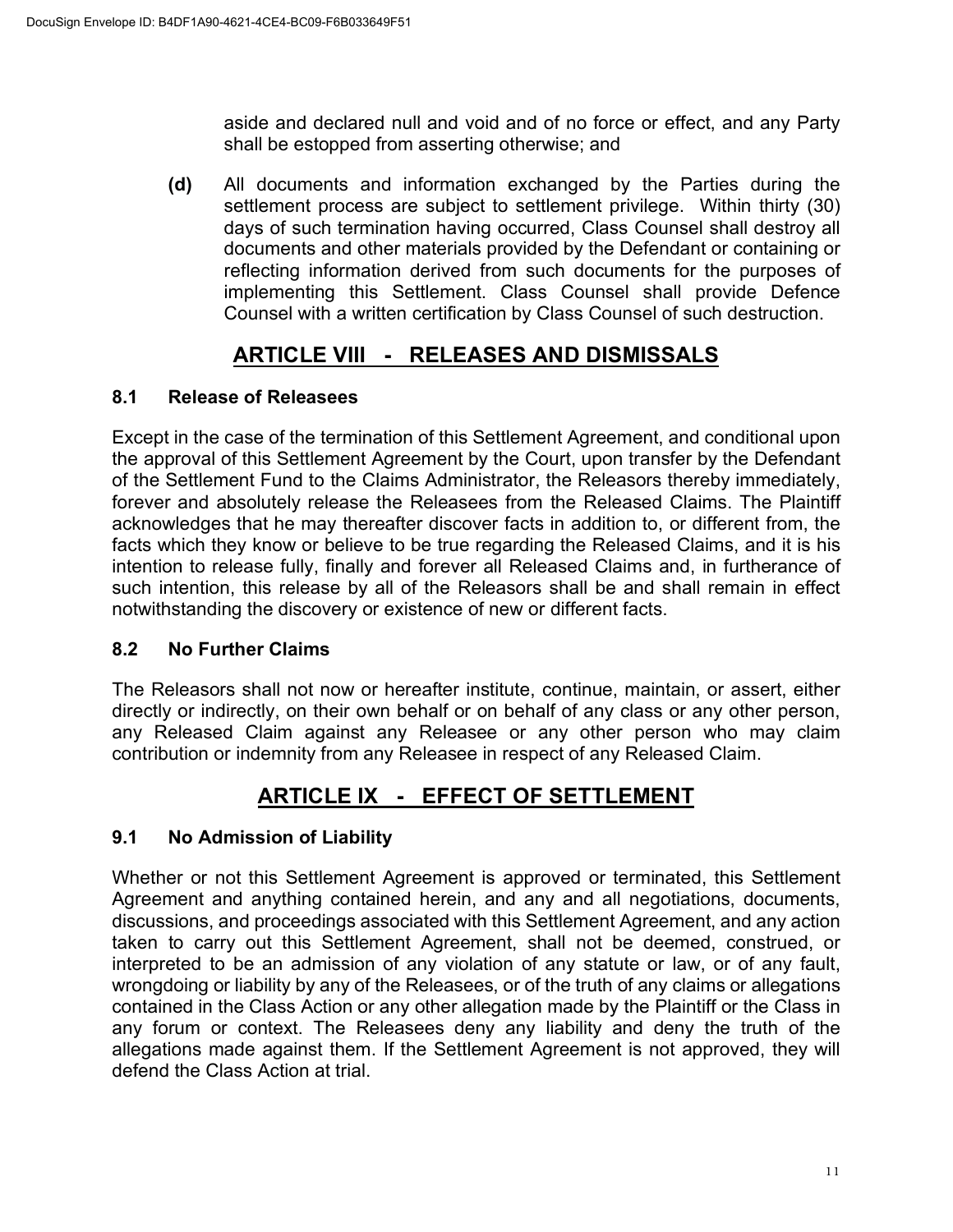The Defendant reserves its rights and defences with respect to anyone who will validly opt out of the Class Action, and no term of this Settlement Agreement shall be tendered as evidence in any subsequent litigation by any such person against the Defendant.

#### **9.2 This Agreement Not Evidence**

The Parties agree that, whether or not it is approved or terminated, this Settlement Agreement and anything contained herein, and any and all negotiations, documents, discussions, and proceedings associated with this Settlement Agreement, and any action taken to carry out this Settlement Agreement, shall not be referred to, offered as evidence, or received in evidence in any pending or future civil, criminal, or administrative action or other proceeding, in this or any other jurisdiction, except in a proceeding to approve or enforce this Settlement Agreement or in connection with the other applications contemplated in this Settlement Agreement, or to defend against the assertion of Released Claims, or as otherwise required by law, or with the written consent of all Parties.

# **ARTICLE X - NOTICE TO CLASS**

#### **10.1 Notice Required**

The Class shall be given the following notices, subject to approval by the Court:

- **(a)** Notices of Hearing and Opt-Out (**Schedule B**);
- **(b)** Notices of Court Order, in a form to be agreed upon by the parties and approved by the Court;
- **(c)** Notice of termination of this Settlement Agreement if it is terminated pursuant to this Settlement Agreement, or as otherwise ordered by a Court, in a form to be agreed upon by the Parties and approved by the Court or, if the Parties cannot agree on the form of the notice of termination of the Settlement Agreement, then in the form ordered by the Court.

#### **10.2 Costs of Disseminating Notice**

The costs of disseminating each Notice shall be paid by the Defendant, regardless of whether the Settlement is approved by the Court or the Settlement Agreement is terminated. The Plaintiff, the Class and the Class Counsel are not liable to pay for such costs.

#### **10.3 Method of Disseminating Notices**

The Notices required under Article 10.1 shall be disseminated pursuant to the Notice Plan attached as **Schedule C** as approved by the Court or in a manner otherwise ordered by the Court.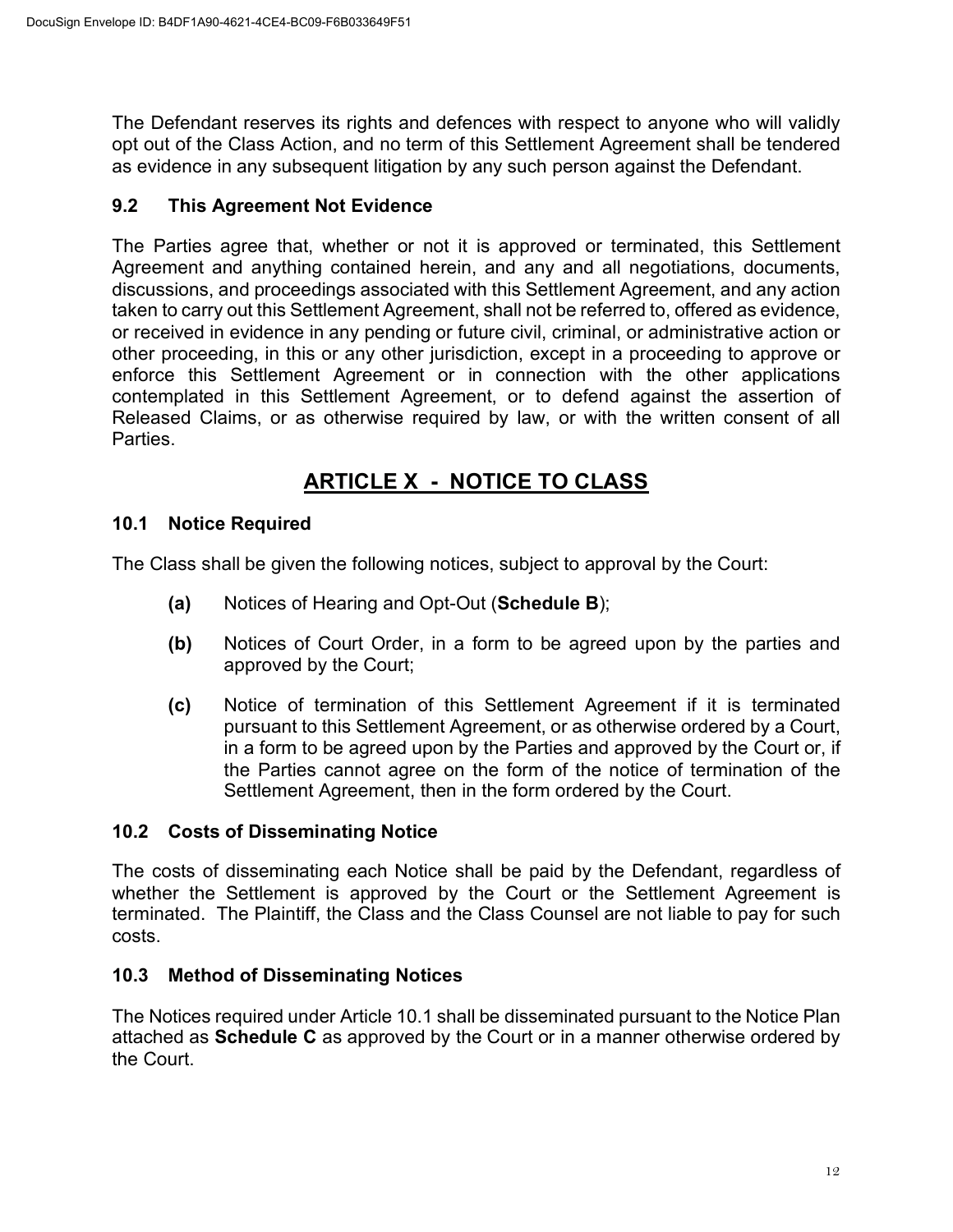# **ARTICLE XI - CLASS COUNSEL FEES AND DISBURSEMENTS**

#### **11.1 Class Counsel Fees and Release**

- **(a)** As part of the application for approval detailed at Article 4.2(a), Class Counsel will seek the Court's approval of Class Counsel Fees and Disbursements in the amount of \$50,000 in fees plus \$3,500 in disbursements, both plus GST & QST, and an order that the Class Counsel Fees and Disbursements shall be paid as outlined in Article 5.1(c). The Defendant will take no position on this request, other than that it has agreed to pay this amount.
- **(b)** Upon full payment to Class Counsel of the Class Counsel Fees and Disbursements approved by the Court pursuant to the order to be rendered by the Court, Class Counsel forever releases the Releasees of and from any and all claims or demands for fees, costs, expenses and/or disbursements, known or unknown, that Class Counsel ever had, could have had, or now has, whether directly or indirectly related to the Class Action.

## **ARTICLE XII - MISCELLANEOUS**

#### **12.1 Applications for Directions**

- **(a)** The Plaintiff, Defendant, or the Claims Administrator may bring applications to the Court for directions in respect of the implementation and administration of this Settlement Agreement at any time.
- **(b)** All applications contemplated by this Settlement Agreement shall be on reasonable notice to the Parties.

#### **12.2 Headings, etc.**

In this Settlement Agreement:

- **(a)** The division of the Settlement Agreement into articles and the insertion of headings are for convenience of reference only and shall not affect the construction or interpretation of this Settlement Agreement; and
- **(b)** The terms "this Settlement Agreement", "hereof", "hereunder", "herein", and similar expressions refer to this Settlement Agreement and not to any particular article or other portion of this Settlement Agreement.

#### **12.3 Computation of Time**

In the computation of time in this Settlement Agreement, except where a contrary intention appears: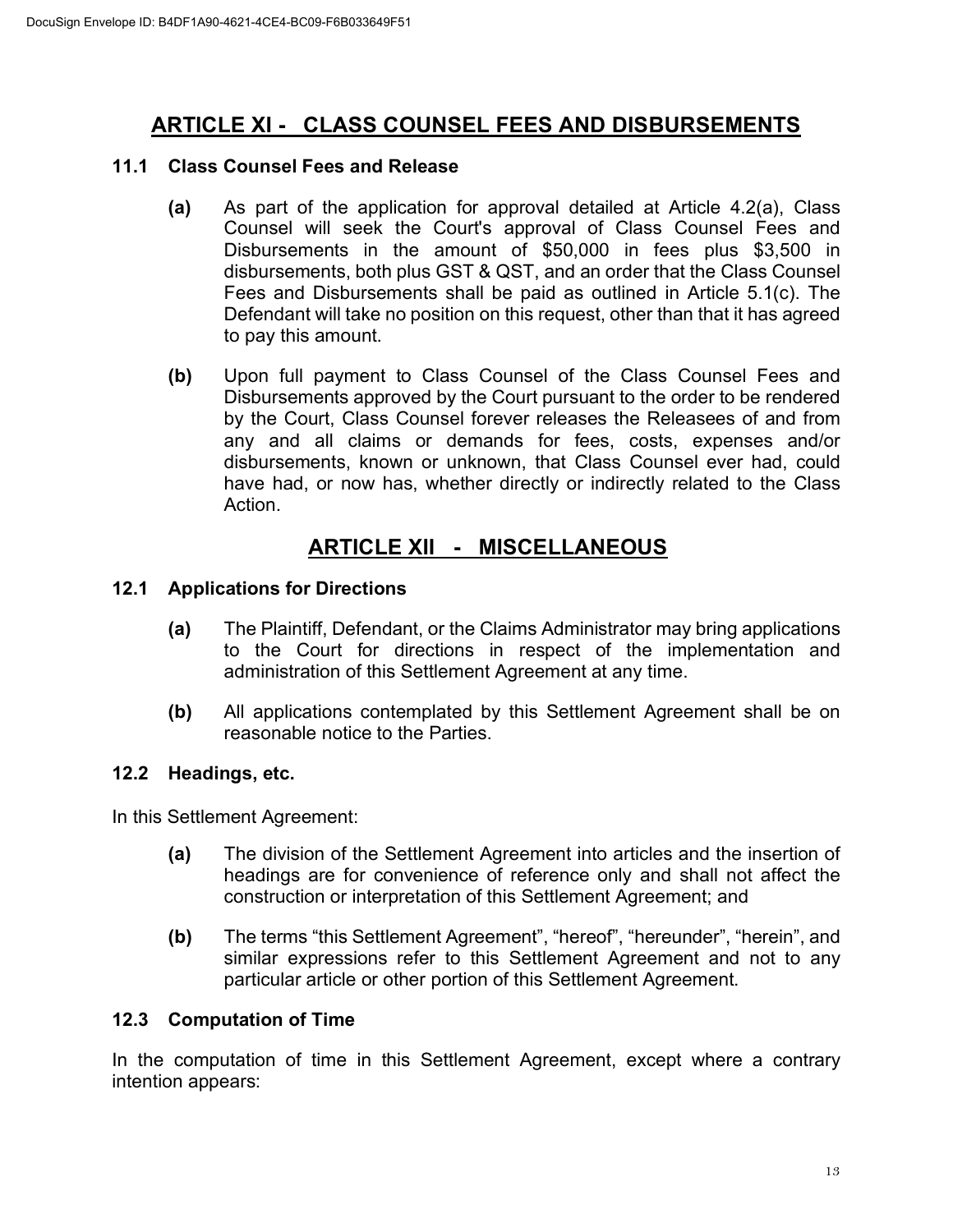- **(a)** Where there is a reference to a number of days between two events, the number of days shall be counted by excluding the day on which the first event happens and including the day on which the second event happens, including all calendar days; and
- **(b)** Only in the case where the time for doing an act expires on a holiday or a weekend, the act may be done on the next day that is a business day.

#### **12.4 Governing Law**

This Settlement Agreement shall be governed by and construed and interpreted in accordance with the laws of the Province of Québec and Canada.

#### **12.5 Entire Agreement**

This Settlement Agreement constitutes the entire agreement among the Parties, and supersedes all prior and contemporaneous understandings, undertakings, negotiations, representations, promises, agreements, agreements in principle and memoranda of understanding or agreement in connection herewith. None of the Parties will be bound by any prior obligations, conditions or representations with respect to the subject matter of this Settlement Agreement, unless expressly incorporated herein.

#### **12.6 Amendments**

This Settlement Agreement may not be modified or amended except in writing and on consent of the Plaintiff and the Defendant, subject to approval by the Court where required.

#### **12.7 No Waiver**

No waiver of any provision of this Settlement Agreement will be binding unless consented to in writing by the Parties. No waiver of any provision of this Settlement Agreement will constitute a waiver of any other provision.

#### **12.8 Binding Effect**

This Settlement Agreement shall be binding upon and inure to the benefit of the Plaintiff, the Class Members, the Defendant, the Releasors, and the Releasees once it is approved by a Final order of the Court, except that the Parties are required to perform their obligations under this Settlement Agreement prior to the application for approval of this Settlement Agreement. Without limiting the generality of the foregoing, each and every covenant and agreement made by the Plaintiff shall be binding upon all Releasors, once it is approved by Final order of the Court.

#### **12.9 Counterparts**

This Settlement Agreement may be executed in counterparts, all of which taken together will be deemed to constitute one and the same agreement, and a facsimile or PDF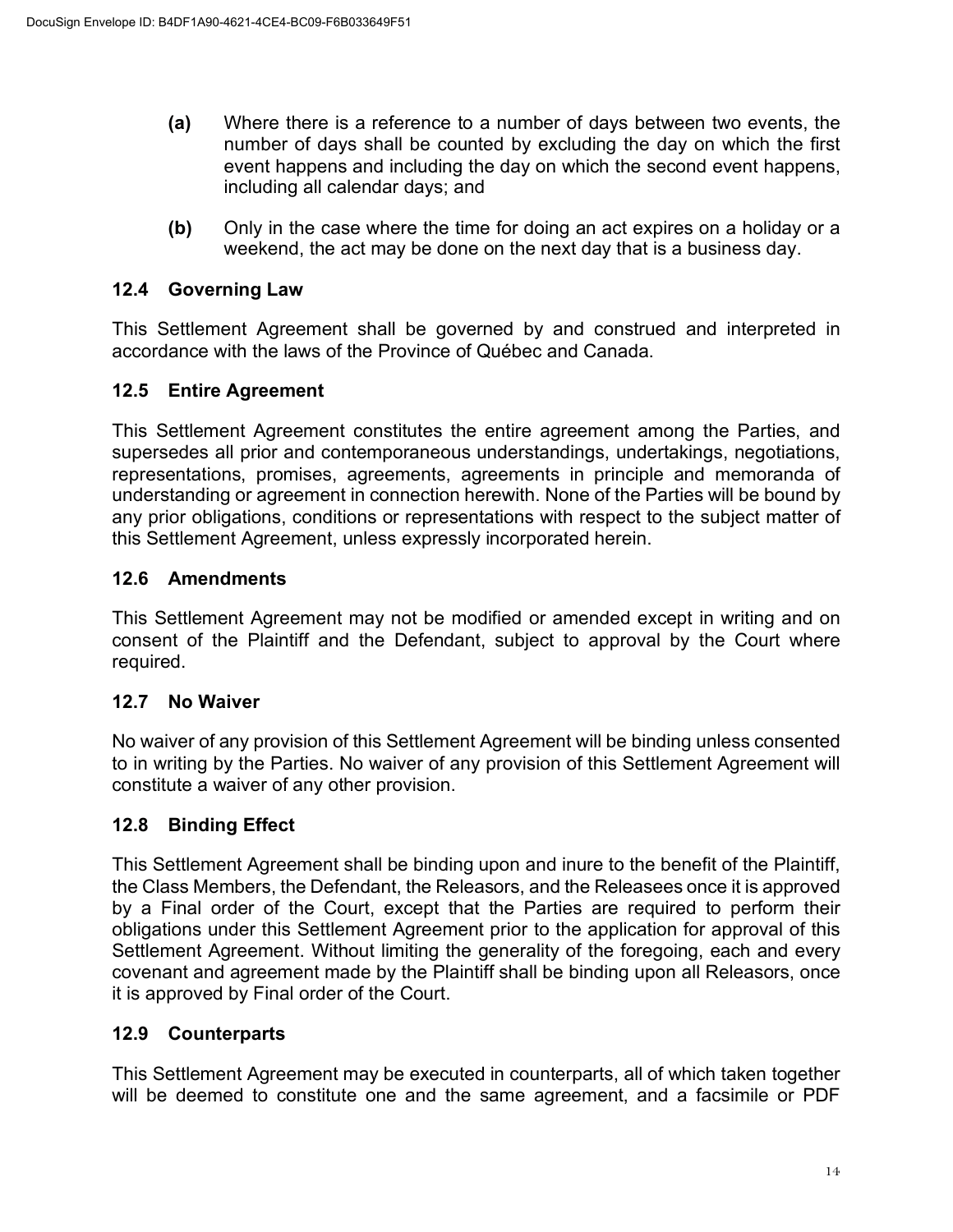signature shall be deemed an original signature for purposes of executing this Settlement Agreement.

#### **12.10 Negotiated Agreement**

This Settlement Agreement has been the subject of negotiations and discussions among the Parties, each of which has been represented and advised by competent counsel, so that any statute, case law, or rule of interpretation or construction that would or might cause any provision to be construed against the drafter of this Settlement Agreement shall have no force and effect. The Parties further agree that the language contained in or not contained in previous drafts of this Settlement Agreement, or any agreement in principle, shall have no bearing upon the proper interpretation of this Settlement Agreement.

#### **12.11 Language**

The Parties acknowledge that they have required and consented that this Settlement Agreement and all related documents be prepared in English; *les parties reconnaissent avoir exigé que la présente convention de règlement et tous les documents connexes soient rédigés en anglais*. Nevertheless, a French translation of this Settlement Agreement, the Distribution Protocol and the Notices shall be prepared, the cost of which shall be paid as part of the Administration Fees.

#### **12.12 Transaction**

The present Settlement Agreement constitutes a transaction in accordance with Articles 2631 and following of the *Civil Code of Québec*.

#### **12.13 Recitals**

The Recitals to this Settlement Agreement are true and form part of the Settlement Agreement.

#### **12.14 Schedules**

The Schedules annexed hereto form part of this Settlement Agreement and are:

- **(a) Schedule A –** Draft First Order (the draft order authorizing the Class Action for settlement purposes, approving the Notice of Hearing and Opt-Out, and appointing the Claims Administrator).
- **(b) Schedule B** Notice of Hearing and Opt-Out.
- **(c) Schedule C** Notice Plan.
- **(d) Schedule D** Distribution Protocol.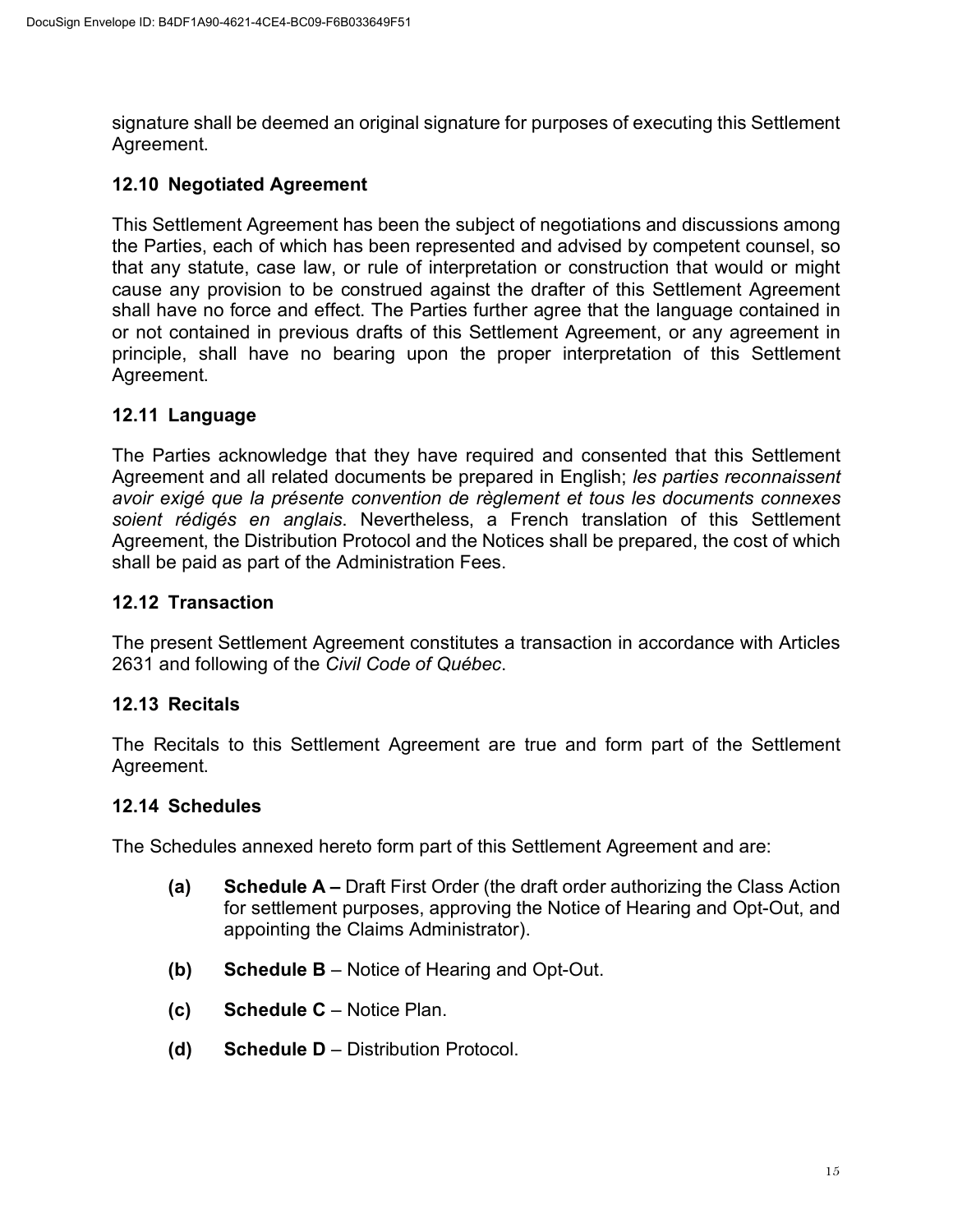#### **12.15 Acknowledgements**

Each of the Parties hereby affirms and acknowledges that:

- **(a)** He, she, or a representative of the Party with the authority to bind the Party with respect to the matters set forth herein has read and understood the Settlement Agreement;
- **(b)** The terms of this Settlement Agreement and the effects thereof have been fully explained to him, her, or the Party's representative by his, her or its counsel;
- **(c)** He, she, or the Party's representative fully understands each term of the Settlement Agreement and its effect; and
- **(d)** No Party has relied upon any statement, representation, or inducement (whether material, false, negligently made or otherwise) of any other Party with respect to the first Party's decision to execute this Settlement Agreement.

#### **12.16 Authorized Signatures**

Each of the undersigned represents that he or she is fully authorized to enter into the terms and conditions of, and to execute, this Settlement Agreement.

#### **12.17 Notice**

Where this Settlement Agreement requires a Party to provide notice or any other communication or document to another, such notice, communication or document shall be provided by email, facsimile or letter by overnight delivery to the representatives for the Party to whom notice is being provided, as identified below:

For the Plaintiff and for Class Counsel:

#### **LPC Avocat Inc.**

276 Saint-Jacques Street, Suite 801 Montreal, QC, H2Y 1N3

#### **Joey Zukran**

|        | Telephone: 514-379-1572 |
|--------|-------------------------|
| Fax:   | 514-221-4441            |
| Email: | jzukran@lpclex.com      |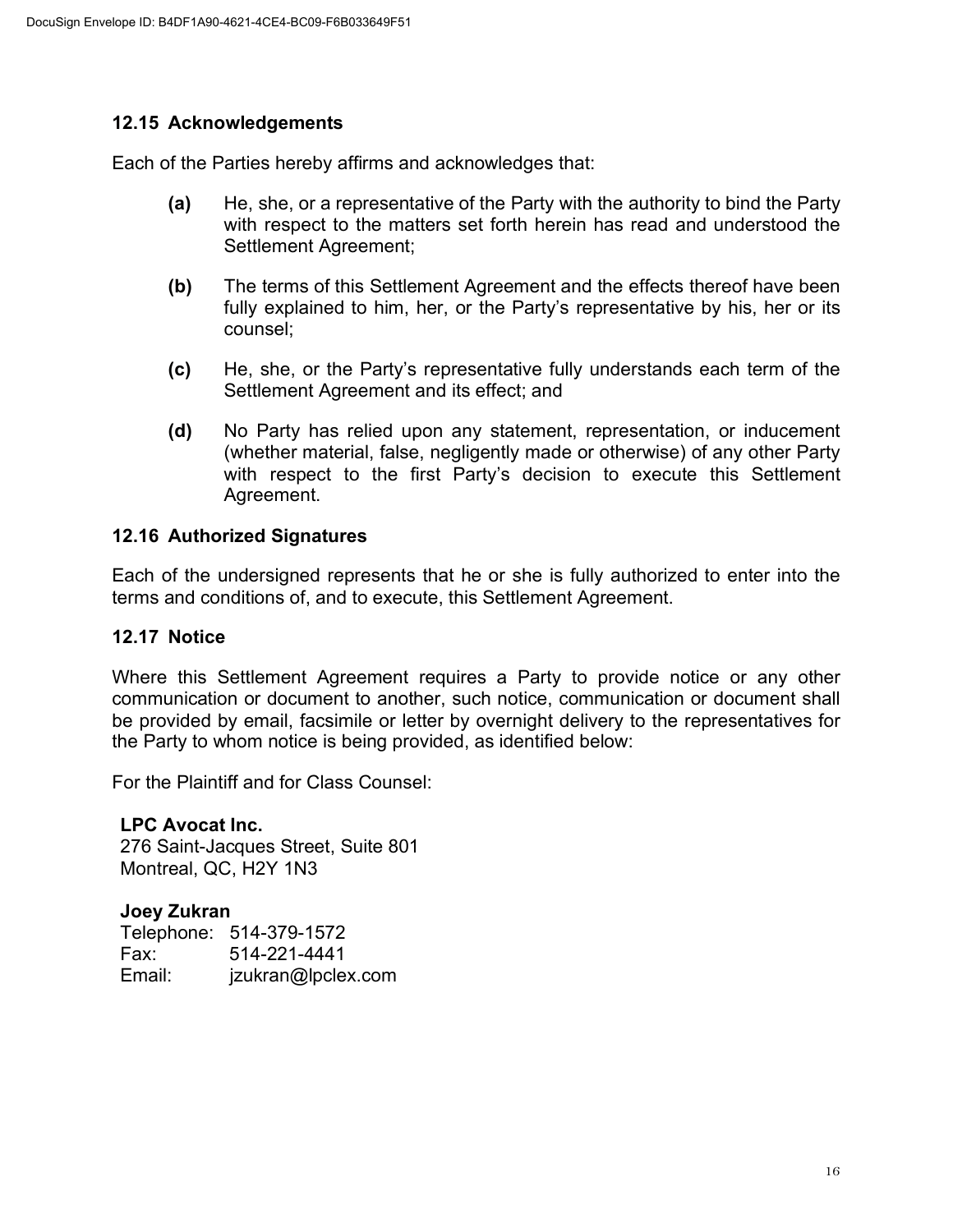For the Defendant and Defence Counsel:

### **McCarthy Tétrault LLP**

1000 Gauchetière Street West, suite 2500 Montreal, QC H3B 0A2

#### **J.R. Kristian Brabander**

Telephone: 514-397-4273<br>Facsimile: 514-875-6246 Facsimile: 514-875-6246<br>Email: kbrabander@n kbrabander@mccarthy.ca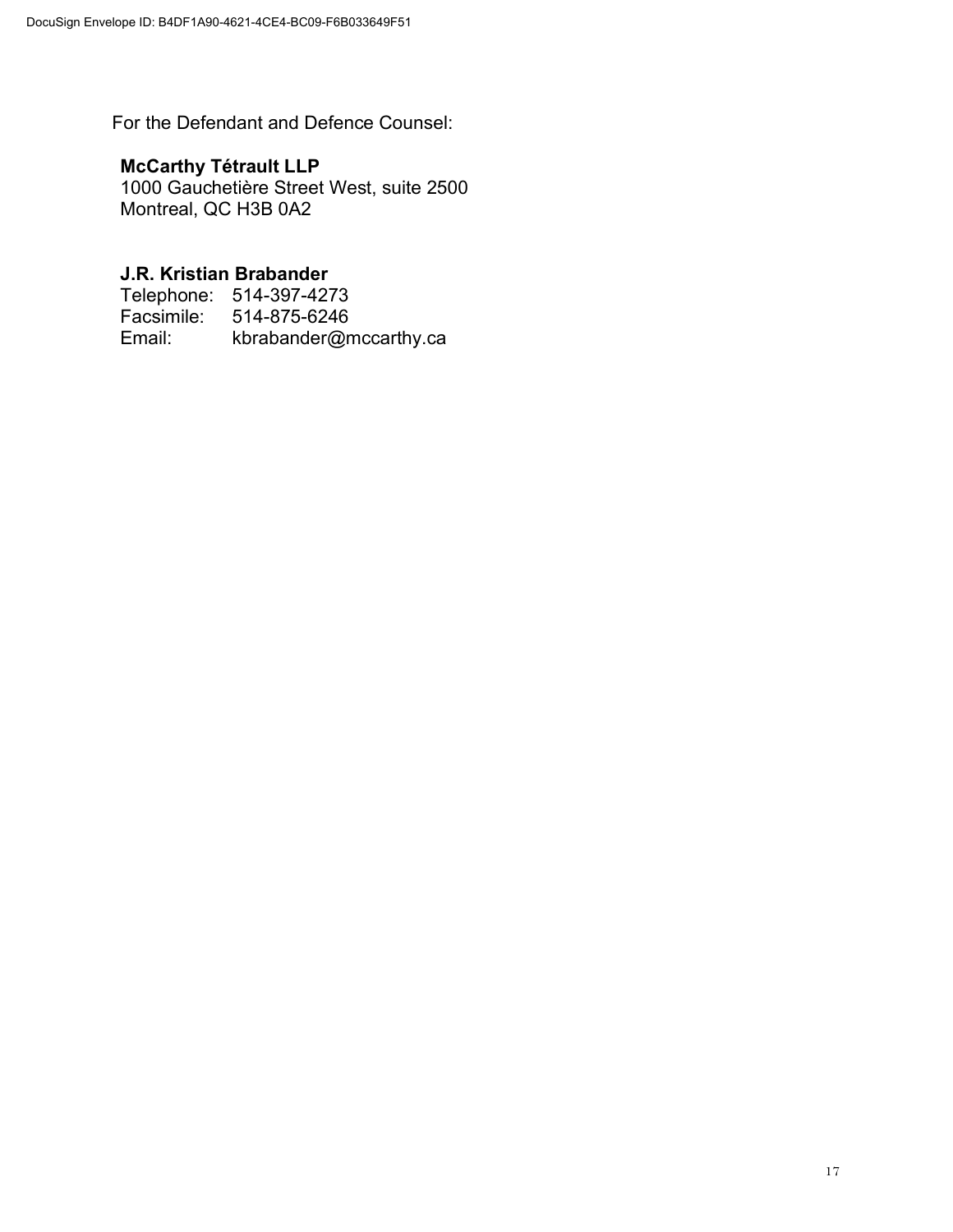# **Date of Execution**

The Parties have executed this Settlement Agreement effective as of the date on the cover page.

| Dated at Montreal, Quebec, Canada, this | day of |                   | 2021 |
|-----------------------------------------|--------|-------------------|------|
|                                         |        | unun              |      |
|                                         |        | PHILIPPE THERRIEN |      |

Plaintiff

Dated at Montreal, Quebec, Canada, this 11 day of MAY  $, 2021$ LPC AVOCAT INC.

Per: Joey Zukran

Lawyers for the Plaintiff and the Class,

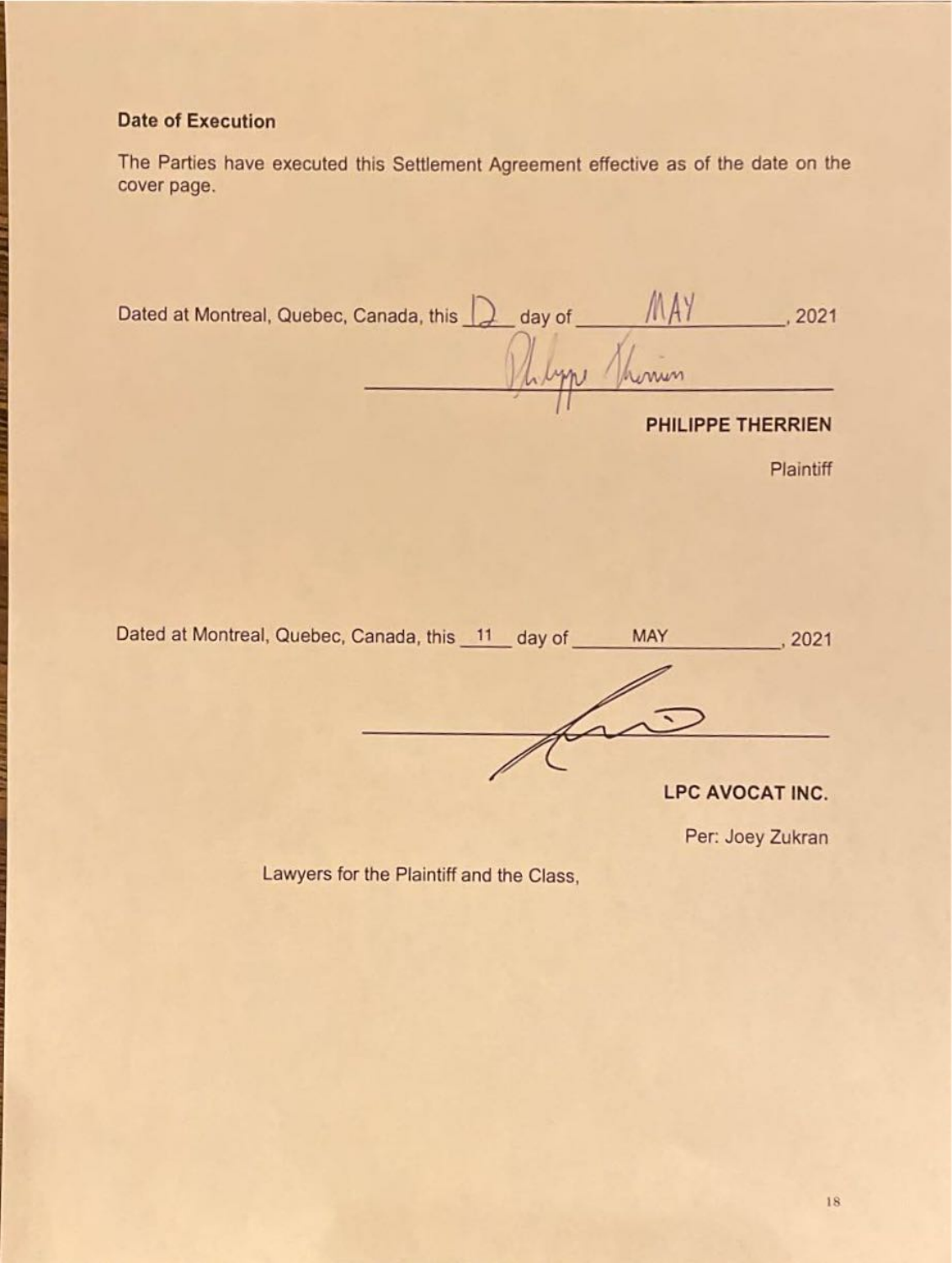Dated at San Mateo, California, USA, this 11 day of May May 19921

-DocuSigned by: **\_\_\_\_\_\_\_\_\_\_\_\_\_\_\_\_\_\_\_\_\_\_\_\_\_\_\_\_\_\_\_\_\_\_\_\_\_\_\_\_\_\_**

### **SONY INTERACTIVE ENTERTAINEMENT LLC**

#### **Per: Michael Edelman**

Vice President – Intellectual Property & Litigation, Sony Interactive Entertainment LLC (Defendant)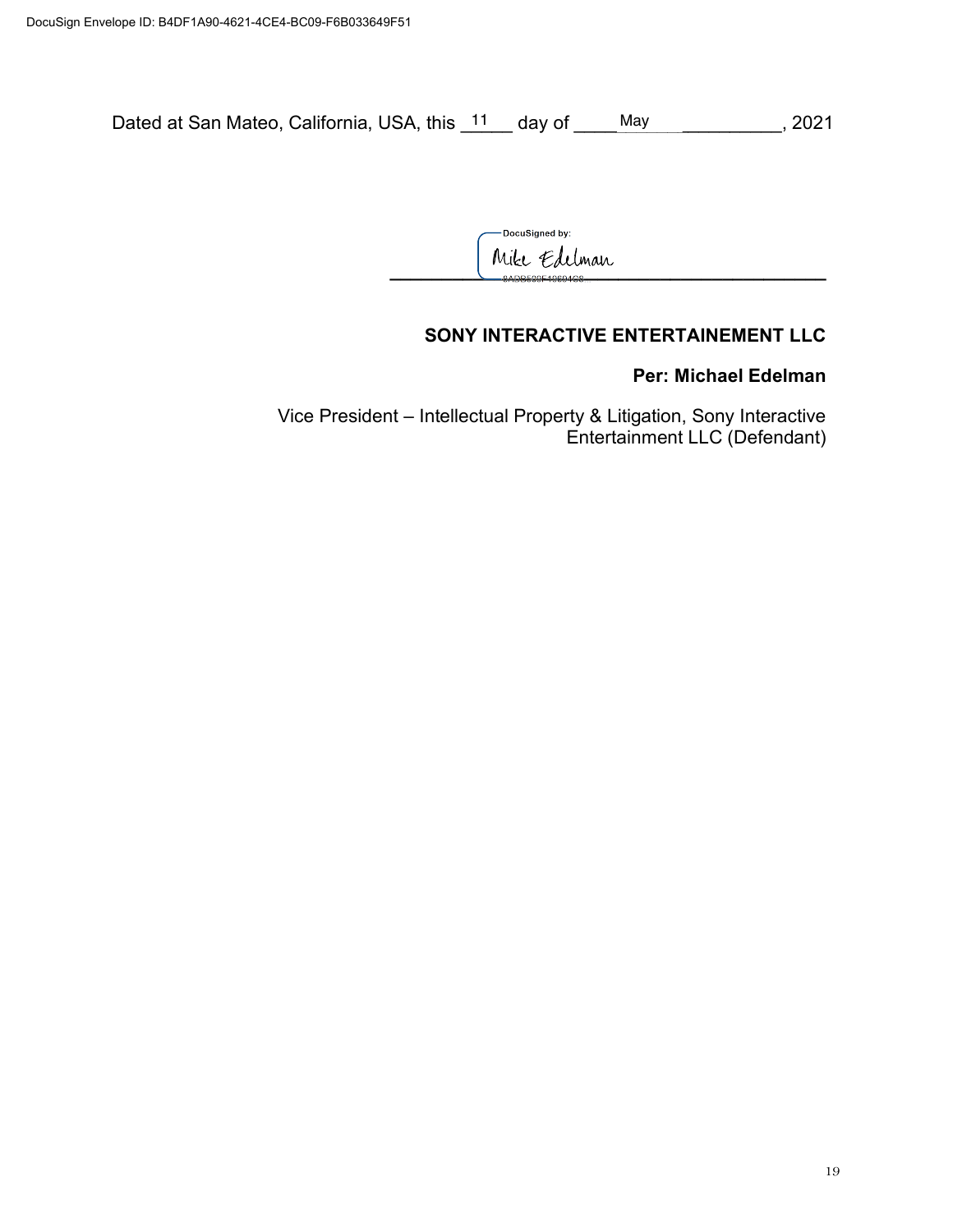SCHEDULE A

(Class Action) Superior Court

CANADA

PROVINCE OF QUÉBEC DISTRICT OF MONTRÉAL

NO.: 500-06-001064-209

DATE:

PRESENT: THE HONORABLE MARTIN F. SHEEHAN, J.S.C.

#### **PHILIPPE THERRIEN**

Applicant

v.

### **SONY INTERACTIVE ENTERTAINMENT LLC**

Defendant

#### **JUDGMENT**

(ON A CONSOLIDATED APPLICATION TO AUTHORIZE A CLASS ACTION FOR SETTLEMENT PURPOSES, FOR APPROVAL OF NOTICE TO CLASS MEMBERS OF A SETTLEMENT APPROVAL HEARING AND TO APPOINT A CLAIMS ADMINISTRATOR)

[1] **CONSIDERING** the *Application to Authorize the Bringing of a Class Action and to Appoint the Status of Representative Plaintiff* filed on May 4, 2020 against Sony Interactive Entertainment LLC on behalf of the following Class:

> All persons in Canada, who, since May 4, 2017, paid the costs of transportation or shipping when Sony was performing its conventional warranty, for all Sony electronic products, when the warranty for their Sony product did not stipulate that the consumer must pay transport or shipping costs.

> Toutes les personnes au Canada qui, depuis le 4 mai 2017, ont payé les frais de transport ou d'expédition lorsque Sony exécutait sa garantie conventionnelle,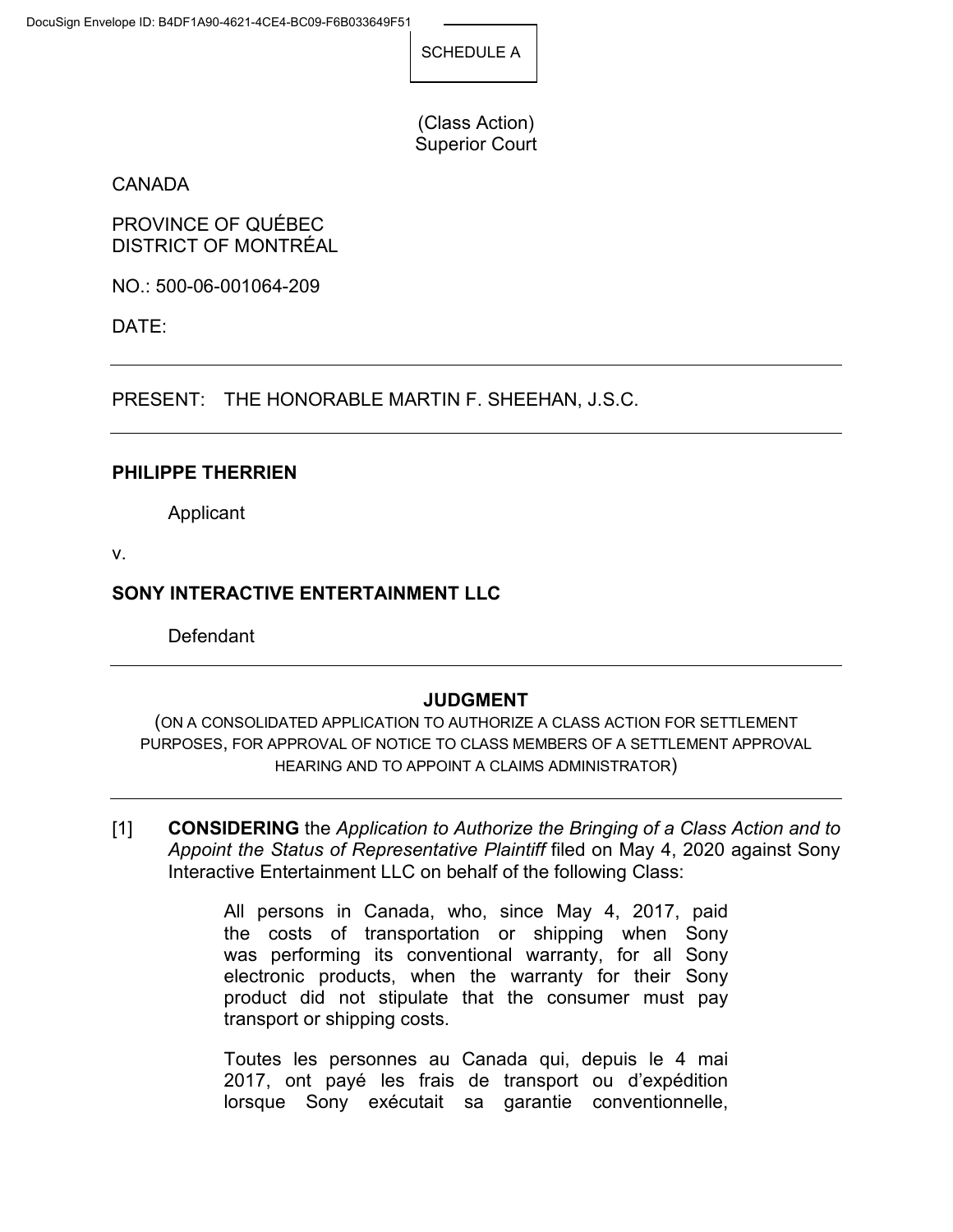pour tous les produits électroniques Sony, lorsque la garantie de leur produit Sony ne stipulait pas que le consommateur devait payer les frais de transport ou d'expédition.

- [2] **CONSIDERING** the transaction executed between the Applicant and Sony filed as Exhibit S-1 (the "**Settlement Agreement**");
- [3] **CONSIDERING** the *Consolidated Application to Authorize a Class Action for Settlement Purposes, for Approval of Notice to Class Members of a Settlement Approval Hearing and to Appoint a Claims Administrator* (the "**Consolidated Application**") and the exhibits filed in support thereof;
- [4] **CONSIDERING** that pursuant to the Consolidated Application, the parties are asking the Court to authorize a modification to the class description to limit it to a Quebec class, to authorize the class action against Sony Interactive Entertainment LLC ("SIE") for settlement purposes only, to approve the notice informing the Class Members that the Settlement Agreement will be submitted to the Court for approval and to appoint Velvet Payments Inc. as the Claims Administrator;
- [5] **CONSIDERING** the proposed French and English versions of the pre-approval notice filed as Exhibit S-2;
- [6] **CONSIDERING** the submissions of counsel for the Applicant and counsel for SIE who consents to the Consolidated Application;
- [7] **CONSIDERING** that the criteria set out in article 575 of the *Code of Civil Procedure* to authorize a class action are applied with flexibility when the authorization of the class action is sought for settlement purposes<sup>1</sup>;
- [8] **CONSIDERING** that the Court is of the opinion that the four criteria set out in article 575 of the *Code of Civil Procedure* to authorize a class action are met for settlement purposes, namely that:
	- (1) the claims of the members of the class raise identical, similar or related issues of law or fact;
	- (2) the facts alleged appear to justify the conclusions sought;
	- (3) the composition of the class makes it difficult or impracticable to apply the rules for mandates to take part in judicial proceedings on behalf of others or for consolidation of proceedings; and
	- (4) the class member appointed as representative plaintiff is in a position to properly represent the class members.

 <sup>1</sup> *Dupuis c. Polyone Canada inc.*, 2016 QCCS 2561 (CanLII), par. 9.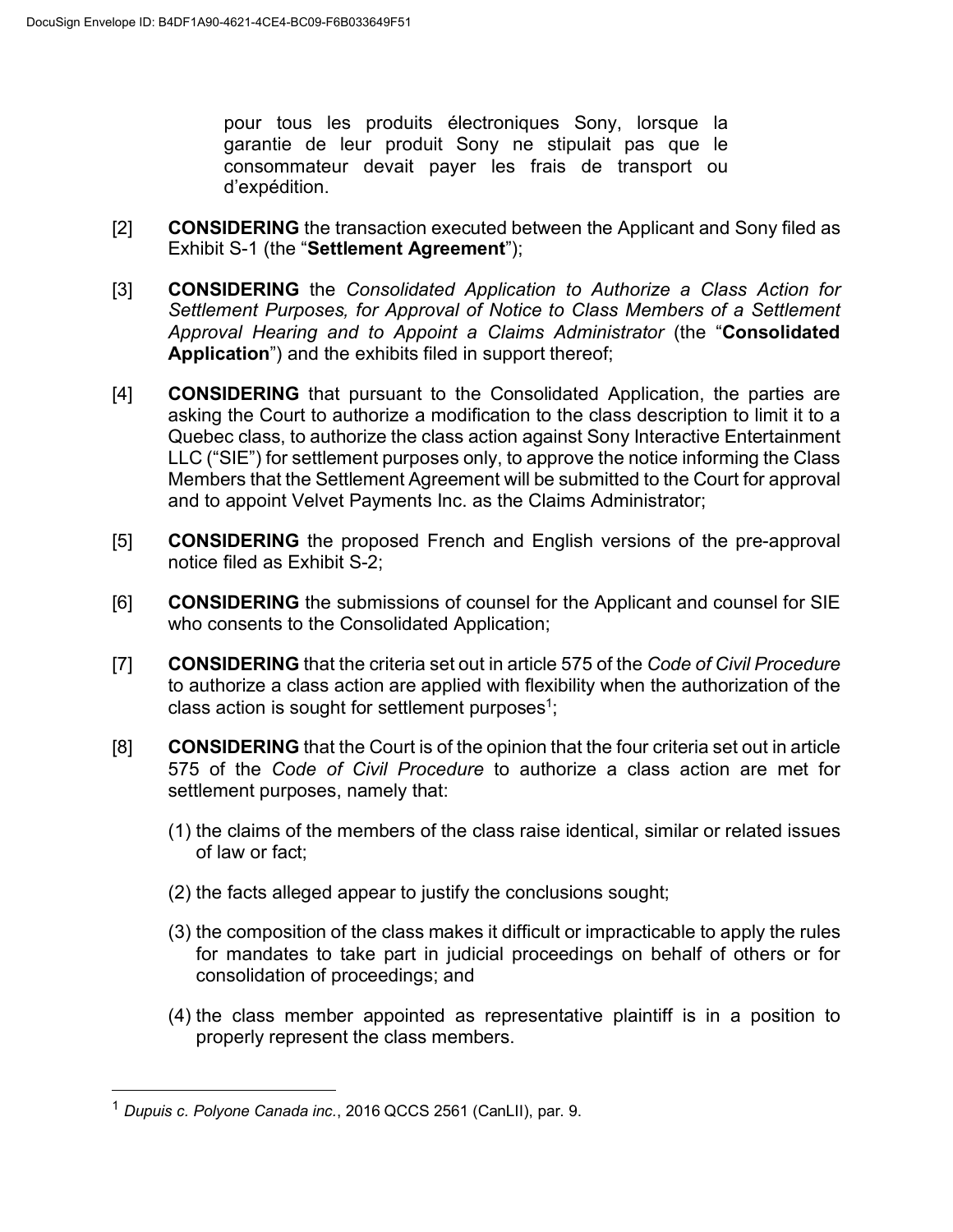[9] **CONSIDERING** articles 575, 576, 579, 580, 581, 585 and 590 of the *Code of Civil Procedure*;

| <b>POUR CES MOTIFS, LE TRIBUNAL :</b>                                                                                                                                                                                                                                                                                                                                                                                                                              | <b>WHEREFORE, THE COURT:</b>                                                                                                                                                                                                                                                                                                                                                                                                                |
|--------------------------------------------------------------------------------------------------------------------------------------------------------------------------------------------------------------------------------------------------------------------------------------------------------------------------------------------------------------------------------------------------------------------------------------------------------------------|---------------------------------------------------------------------------------------------------------------------------------------------------------------------------------------------------------------------------------------------------------------------------------------------------------------------------------------------------------------------------------------------------------------------------------------------|
| [10]<br>Approval Hearing and to Appoint a Claims Hearing and to Appoint<br>Administrator »;                                                                                                                                                                                                                                                                                                                                                                        | <b>ACCEUILLE</b> la « Consolidated GRANTS the Consolidated Application to<br>Application to Authorize a Class Action for Authorize a Class Action for Settlement<br>Settlement Purposes Only, for Approval of Purposes Only, for Approval of Notice to<br>Notice to Class Members of a Settlement Class Members of a Settlement Approval<br><b>Claims</b><br>$\boldsymbol{a}$<br>Administrator;                                             |
| [11] AUTORISE le demandeur, aux seules   AUTHORIZES the Applicant, for<br>Appoint the Status of Representative Representative Plaintiff':<br>Plaintiff » :                                                                                                                                                                                                                                                                                                         | the<br>fins de règlement avec la défenderesse purpose of settlement only with Defendant<br>Sony Interactive Entertainment LLC, de Sony Interactive Entertainment LLC, to<br>modifier comme suit la description du amend as follows the Class description in<br>groupe dans la « Application to Authorize the "Application to Authorize the Bringing of<br>the Bringing of a Class Action and to a Class Action and to Appoint the Status of |
| <b>Groupe:</b><br>Toutes les personnes au Québec qui,<br>depuis le 4 mai 2017, ont payé les frais de<br>transport ou d'expédition pour les retours à<br>Sony Interactive Entertainment LLC (« SIE<br>cadre<br>de<br>garantie<br>dans<br>le<br>»)<br>sa<br>conventionnelle, pour tous les produits<br>électroniques SIE, lorsque la garantie de<br>leur produit SIE ne stipulait pas que le<br>consommateur devait payer les frais de<br>transport ou d'expédition. | Class:<br>All persons in Quebec, who, since May 4,<br>2017, paid the costs of transportation or<br>shipping for returns to Sony Interactive<br>Entertainment LLC ("SIE") under<br>its<br>conventional warranty, for all SIE electronic<br>products, when the warranty for their SIE<br>product did not stipulate that the consumer<br>must pay transport or shipping costs.                                                                 |
| $[12]$<br><b>AUTORISE</b> l'exercice<br>fins de règlement;                                                                                                                                                                                                                                                                                                                                                                                                         | de l'action $\vert$ <b>AUTHORIZES</b> the bringing of a class action<br>collective contre la défenderesse Sony against the Defendant Sony Interactive<br>Interactive Entertainment LLC aux seules Entertainment LLC for settlement purposes<br>only;                                                                                                                                                                                        |
| <b>DÉSIGNE</b><br>$[13]$<br><b>ATTRIBUE</b><br>et<br>demandeur Philippe Therrien le statut de<br>représentant aux seules fins de règlement;                                                                                                                                                                                                                                                                                                                        | au <b>APPOINTS</b> the Applicant Philippe Therrien<br>the status of Representative Plaintiff for<br>settlement purposes only;                                                                                                                                                                                                                                                                                                               |
| [14] <b>IDENTIFIE</b> comme suit les principales<br>questions de fait et de droit qui seront<br>traitées collectivement :                                                                                                                                                                                                                                                                                                                                          | <b>IDENTIFIES</b> the principal question of fact<br>and law to be treated collectively as the<br>following:                                                                                                                                                                                                                                                                                                                                 |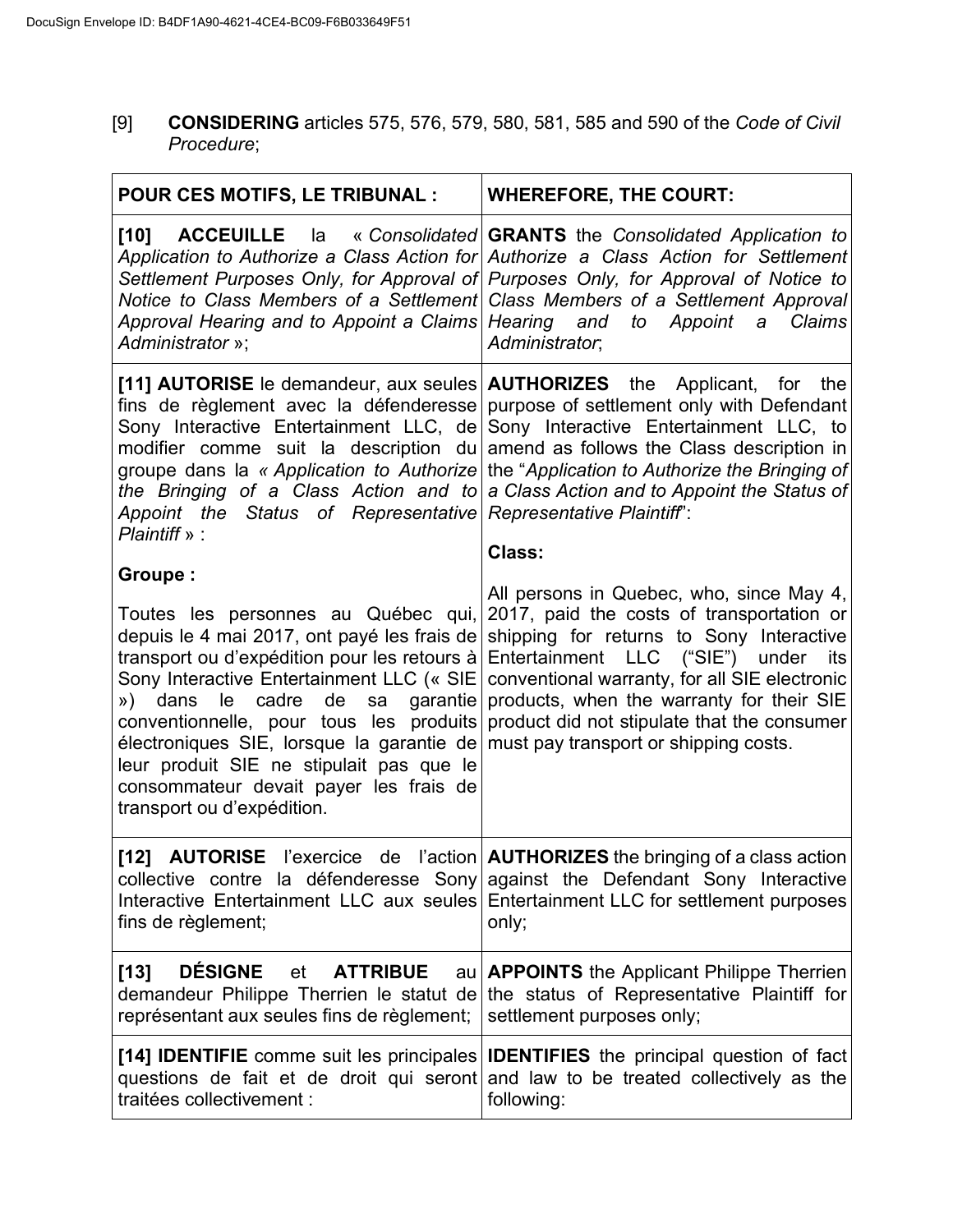| a) SIE a-t-elle violé l'article 49 LPC et, dans $ a\rangle$<br>l'affirmative, les membres du groupe ont-<br>ils droit à une indemnisation?                                                                                                                                                                                                                                                                           | Did SIE violate s. 49 CPA, and, if so, are<br><b>Class</b><br><b>Members</b><br>entitled<br>to<br>compensation?                                                                                                                                                                                                                                                                                                                                                                                                                                                                                                                                                                   |
|----------------------------------------------------------------------------------------------------------------------------------------------------------------------------------------------------------------------------------------------------------------------------------------------------------------------------------------------------------------------------------------------------------------------|-----------------------------------------------------------------------------------------------------------------------------------------------------------------------------------------------------------------------------------------------------------------------------------------------------------------------------------------------------------------------------------------------------------------------------------------------------------------------------------------------------------------------------------------------------------------------------------------------------------------------------------------------------------------------------------|
| mode de dissémination de l'avis aux<br>version française et anglaise;                                                                                                                                                                                                                                                                                                                                                | [15] APPROUVE la forme, le contenu et le $APPROVES$ the form, content and mode of<br>dissemination of the pre-approval notice to<br>membres du groupe (pièce S-2), dans sa Class Members (Exhibit S-2) in its French<br>and English versions;                                                                                                                                                                                                                                                                                                                                                                                                                                     |
| d'Administrateur des réclamations afin de<br>s'acquitter des tâches qui lui incombent en<br>vertu de la Transaction;                                                                                                                                                                                                                                                                                                 | [16] DESIGNE Velvet Payments Inc. à titre <b>APPOINTS</b> Velvet Payments Inc. as the<br>Claims Administrator for the purposes of<br>accomplishing the tasks that devolve to it<br>pursuant to the Settlement Agreement;                                                                                                                                                                                                                                                                                                                                                                                                                                                          |
| [17]<br><b>ORDONNE</b><br>aux<br>des<br>réclamations<br>l'Administrateur<br>diffuser les<br>avis<br>de<br>le jugement qui sera rendu par<br>présentes;                                                                                                                                                                                                                                                               | parties et <b>ORDERS</b> the parties and the Claims<br>de Administrator to disseminate the<br>pre-<br>pré-approbation   approval notices pursuant to the publication<br>conformément au plan de publication prévu   plan provided for in the Notice Plan<br>au plan de publication des avis (annexe $C/(S$ chedule C to the Settlement Agreement),<br>de la transaction), dans les 5 jours suivant within 5 days of the judgment to be rendered<br>$les$ herein;                                                                                                                                                                                                                  |
| l'Administrateur<br>divulgue<br>à<br>membres<br>des<br>du<br>groupe<br>que<br>défenderesse détient, afin de :<br>la distribution<br>faciliter<br>(a)<br>ainsi que de la date et des informations for Settlement Approval; and<br>relatives à la demande d'approbation du<br>règlement; et<br>(b) faciliter le processus de distribution<br>éventuel découlant de tout jugement<br>ultérieur approuvant le règlement. | [18] ORDONNE que la défenderesse ORDERS that the Defendant disclose to the<br>des   Claims Administrator the names and mailing<br>réclamations les noms et adresses postales addresses of Class Members that the<br>la   Defendant holds, in order to:<br>(a) facilitate the distribution of Court-<br>des avis approved notices to Class<br><b>Members</b><br>approuvés par le Tribunal aux membres du advising them of this Judgment and the date<br>groupe les informant du présent jugement and information relating to the Application<br>(b) facilitate the process for the eventual<br>distribution arising from any later judgment<br>approving the Settlement Agreement. |
| réclamations de maintenir la confidentialité<br>des informations fournies conformément au<br>présent jugement et ne les partage pas<br>avec toute autre personne, sauf si cela est<br>strictement nécessaire pour exécuter le<br>notification et/ou faciliter<br>de<br>plan<br>le                                                                                                                                    | [19] ORDONNE à l'Administrateur des ORDERS that the Claims Administrator<br>shall maintain confidentiality over and shall<br>not share the information provided pursuant<br>to this judgment with any other person,<br>unless doing so is strictly necessary for<br>executing the Notice Plan and/or facilitating                                                                                                                                                                                                                                                                                                                                                                 |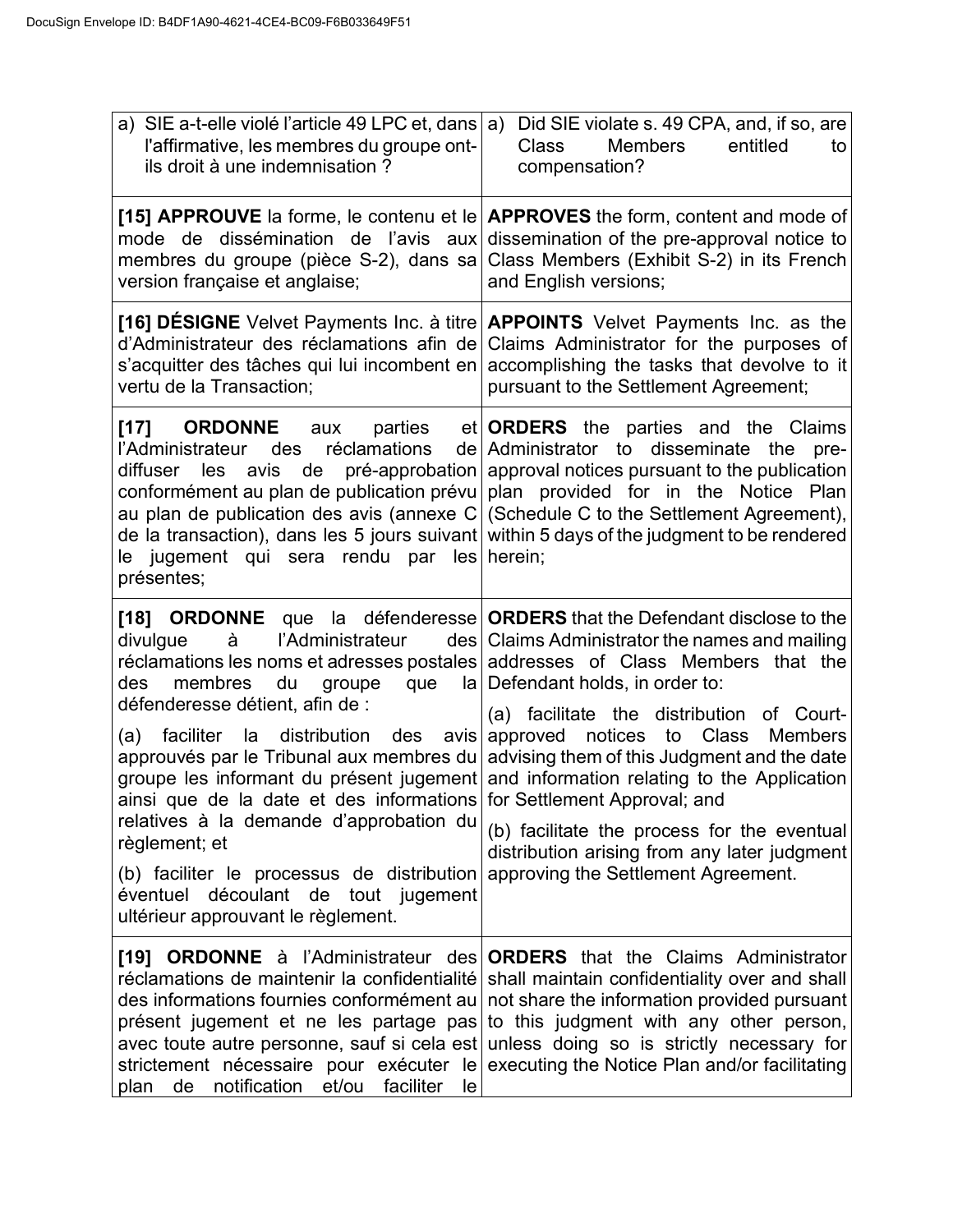| règlement;                                                                                                                                                                                                                 | processus de distribution conformément au the distribution process in accordance with<br>the Settlement Agreement;                                                                                                                                                                                                                                                                                                                                                                                                                                                                                                                                                                                         |
|----------------------------------------------------------------------------------------------------------------------------------------------------------------------------------------------------------------------------|------------------------------------------------------------------------------------------------------------------------------------------------------------------------------------------------------------------------------------------------------------------------------------------------------------------------------------------------------------------------------------------------------------------------------------------------------------------------------------------------------------------------------------------------------------------------------------------------------------------------------------------------------------------------------------------------------------|
| à aucune autre fin;                                                                                                                                                                                                        | [20] ORDONNE que l'Administrateur des ORDERS that the Claims Administrator<br>réclamations utilisera les informations qui lui shall use the information provided to it<br>sont fournies en vertu du présent jugement pursuant to this judgment for the sole<br>dans le seul but d'exécuter le plan de purpose of executing the Notice Plan and<br>notification et de faciliter le processus de facilitating the distribution process in<br>distribution conformément au règlement, et accordance with the Settlement Agreement,<br>and for no other purpose;                                                                                                                                               |
| toutes les lois applicables en matière de la privacy laws;<br>protection de la vie privée;                                                                                                                                 | [21] ORDONNE ET DÉCLARE que le ORDERS AND DECLARES that this<br>présent jugement constitue un jugement judgment constitutes a judgment compelling<br>contraignant la production des informations the production of the information by the<br>par la défenderesse au sens des lois Defendant within the meaning of applicable<br>applicables en matière de vie privée, et que privacy laws, and that this judgment<br>ce jugement satisfait aux exigences de satisfies the requirements of all applicable                                                                                                                                                                                                   |
| vie<br>privée en<br>ce<br>toute information private<br>communication<br>de<br>personnelle et/ou privée à l'Administrateur Administrator;<br>des réclamations;                                                              | [22] DEGAGE la défenderesse de toute RELEASES the Defendant from any and all<br>obligation en vertu des lois et règlements obligations pursuant to applicable privacy<br>applicables en matière de protection de la laws and regulations in relation to the<br>qui concerne la communication of any personal and/or<br>information<br>the<br>Claims<br>to                                                                                                                                                                                                                                                                                                                                                  |
| de règlement ne sont pas responsables de Settlement Agreement<br>responsabilité ou<br>aucune<br>l'investissement,<br>qui<br>concerne<br>été<br>fois<br>qu'ils<br>ont<br>remis<br>une<br>l'administrateur des réclamations; | [23] DECLARE que les parties à l'entente DECLARES that that the Parties to the<br>have<br>no<br>l'administration du règlement et n'ont responsibility for the administration of the<br>obligation settlement and shall not have any liability or<br>financière à l'égard des actes, de la financial obligation whatsoever with respect<br>négligence ou de la malfaisance de to any acts, negligence or malfeasance of<br>l'administrateur des réclamations, ni en ce the Claims Administrator, nor in relation to<br>$ a $ the<br>investment,<br>distribution<br>or<br>distribution ou l'administration des fonds administration of monies once they have<br>à been remitted to the Claims Administrator; |
| dans l'avis de règlement préalable à (Exhibit S-2), on or before June 20, 2021;                                                                                                                                            | <b>[24] DÉCLARE</b> que les Membres du <b>DECLARES</b> that Class Members who wish<br>Groupe désirant s'objecter à l'approbation to object to Court approval of the Settlement<br>par le Tribunal de l'entente de règlement Agreement must do so in the manner<br>devront procéder de la manière prévue provided for in the pre-approval notice                                                                                                                                                                                                                                                                                                                                                            |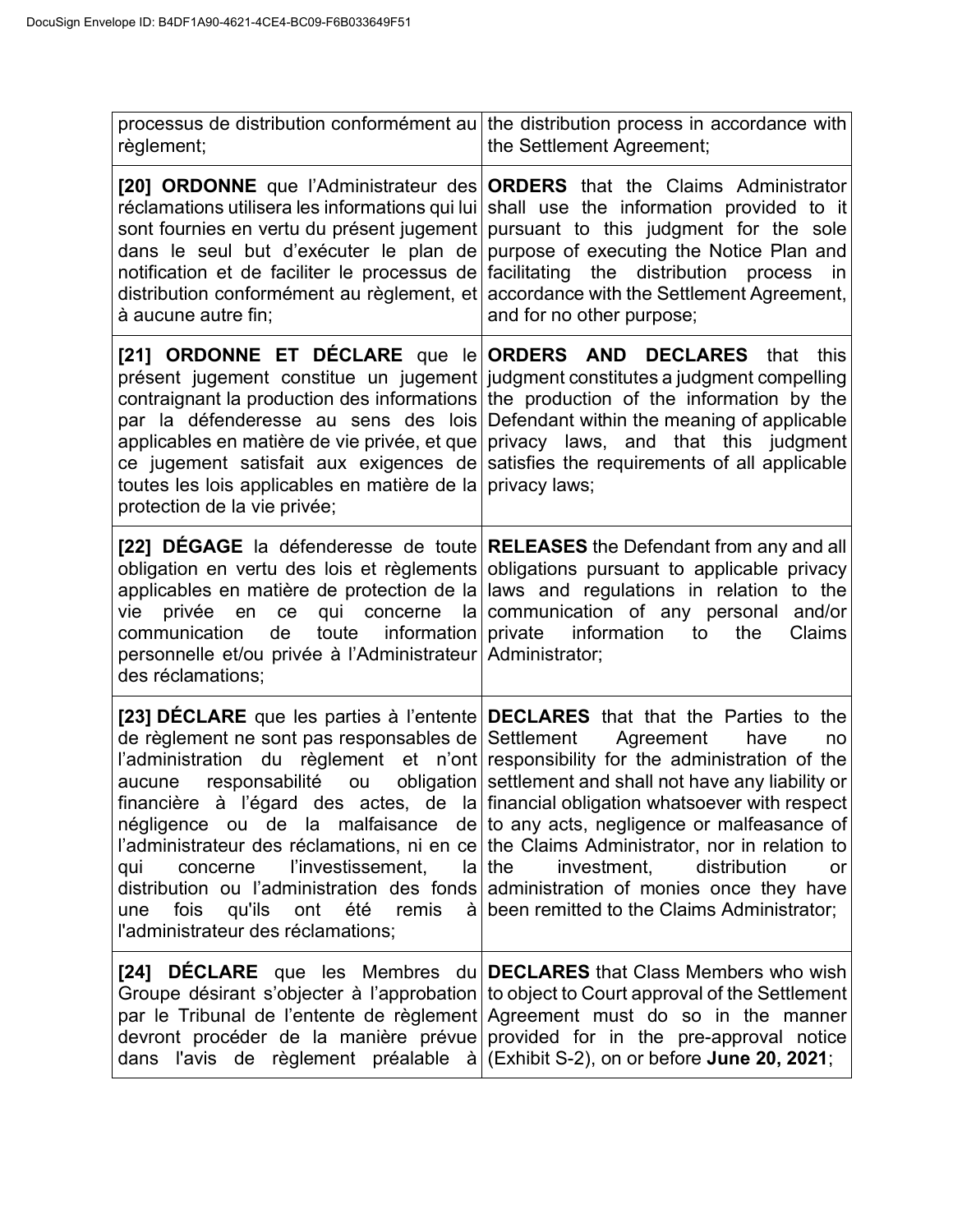| l'approbation (pièce S-2), au plus tard le 20<br>juin 2021;                              |                                                                                                                                                                                                                                                                                                                                                                                                                                                                                                                                                                                                                                                 |
|------------------------------------------------------------------------------------------|-------------------------------------------------------------------------------------------------------------------------------------------------------------------------------------------------------------------------------------------------------------------------------------------------------------------------------------------------------------------------------------------------------------------------------------------------------------------------------------------------------------------------------------------------------------------------------------------------------------------------------------------------|
| [25]<br>S-2), au plus tard le 21 juin 2021;                                              | <b>DÉCLARE</b> que les Membres du <b>DECLARES</b> that Class Members who wish<br>Groupe désirant s'exclure de l'action to opt-out from the class action and the<br>collective et de l'application de l'entente de Settlement Agreement thereof may do so by<br>règlement devront transmettre un avis écrit delivering a written notice confirming their<br>confirmant leur intention de s'exclure du intention to opt-out of this class action, in the<br>Groupe de la manière prévue dans l'avis de manner provided for in the pre-approval<br>règlement préalable à l'approbation (pièce notice (Exhibit S-2), on or before June 21,<br>2021; |
| action<br>être<br>collective<br>à<br>conformément à la loi;                              | [26] DECLARE que les Membres du DECLARES that all Class Members that<br>Groupe qui n'auront pas requis leur have not requested their exclusion be<br>exclusion du Groupe seront liés par tout bound by any judgement to be rendered on<br>jugement à être rendu quant à la présente the class action to be instituted in the<br>instituée   manner provided for by the law;                                                                                                                                                                                                                                                                     |
| site<br>web<br>des<br>avocats<br>groupe, www.lpclex.com/fr/sony;                         | [27] FIXE la présentation de la Demande   SCHEDULES the presentation of the<br>pour approbation de l'entente de règlement Application for Approval of the Settlement<br>et des honoraires des procureurs du groupe Agreement and of Class Counsel Fees on<br>au 21 juin 2021 à 9h30 en salle 2.08 du June 21, 2021, at 9:30 a.m., in room 2.08<br>Palais de Justice de Montréal ou via un of the Montréal courthouse or via a TEAMS<br>lien TEAMS qui sera affiché d'ici là sur le link that will be posted before that date on<br>$du$ the<br>website<br>of<br><b>Class</b><br>Counsel,<br>www.lpclex.com/sony;                                |
| que l'avis qui sera affiché sur le site des<br>avocats du groupe www.lpclex.com/fr/sony; | [28] ORDONNE que la date et l'heure pour   ORDERS that the date and time of the<br>la tenue de l'audience d'approbation du settlement approval hearing shall be set<br>règlement soient indiquées dans l'avis de forth in the pre-approval notice (Exhibit S-<br>pré-approbation (pièce S-2), bien qu'elles 2), but may be subject to adjournment by<br>puissent être reportées par le Tribunal sans the Court without further publication of<br>autre avis aux Membres du Groupe autre notice to the Class Members, other than<br>such notice which will be posted on Class<br>Counsel's website www.lpclex.com/sony;                          |
| [29] LE TOUT, sans frais.                                                                | THE WHOLE, without costs.                                                                                                                                                                                                                                                                                                                                                                                                                                                                                                                                                                                                                       |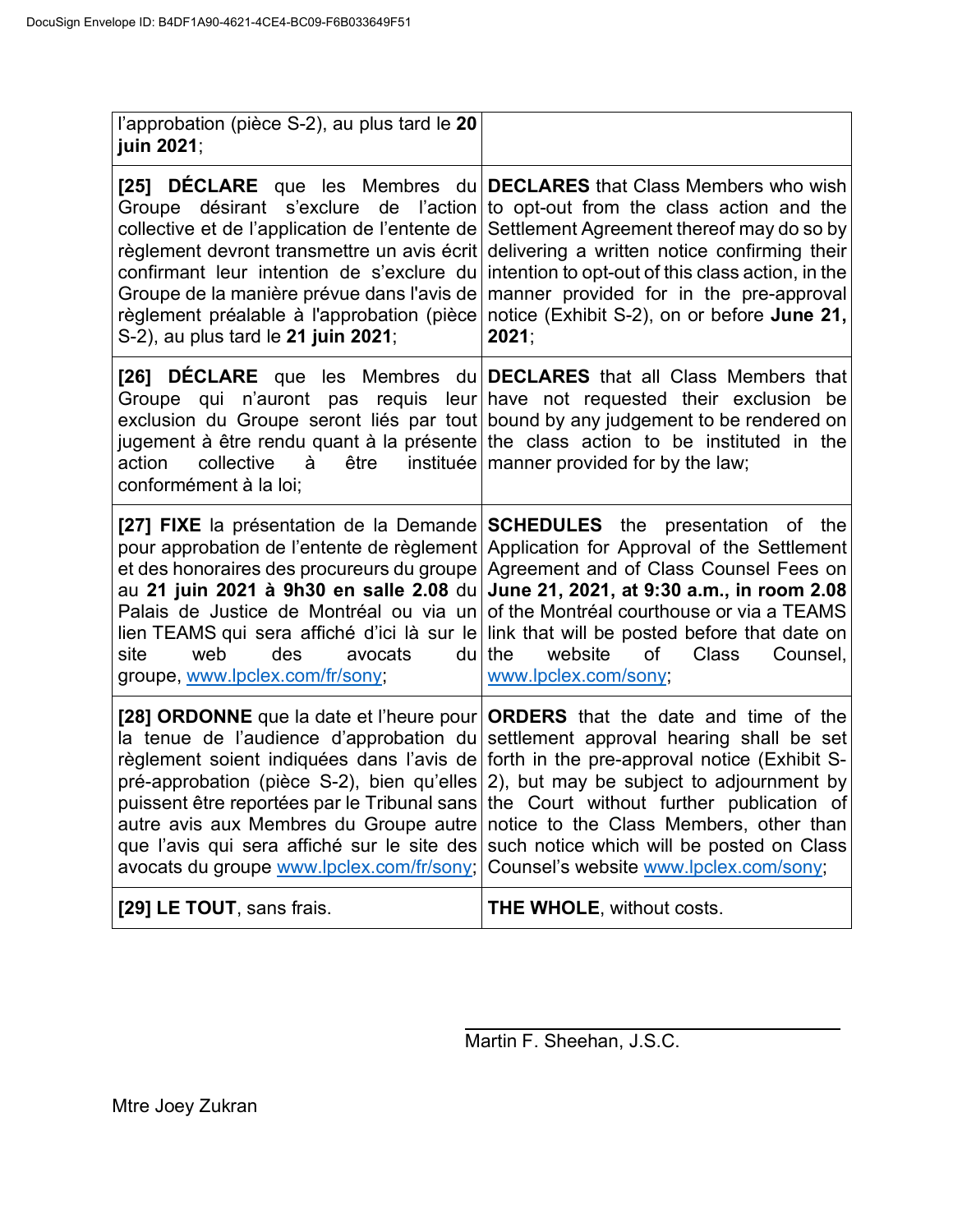LPC Avocat Inc. Attorney for the Representative Plaintiff

Me Kristian Brabander Me Catherine Martin MCCARTHY TÉTRAULT Attorneys for Sony Interactive Entertainment LLC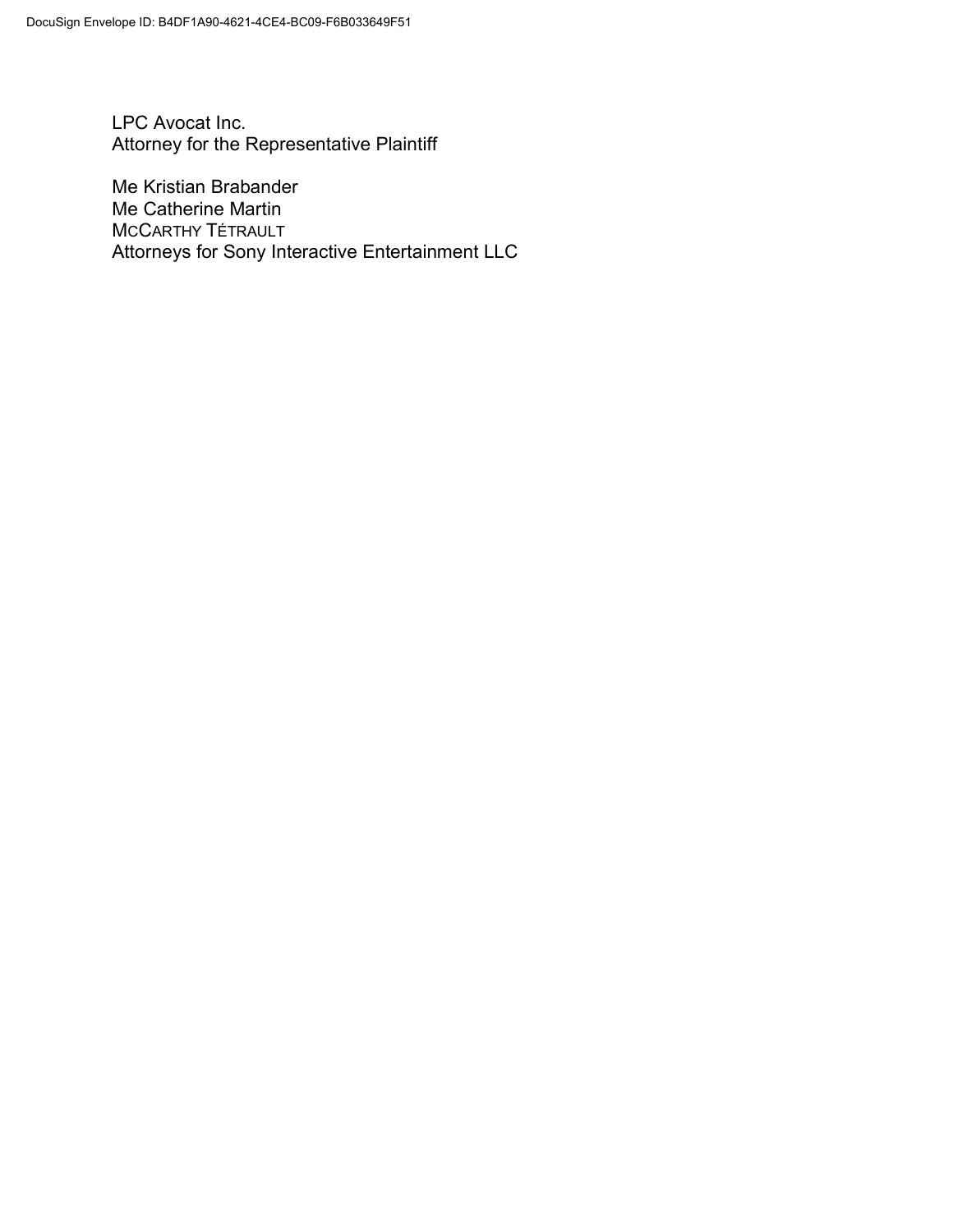# **SCHEDULE B**

### **QUEBEC CLASS ACTION SETTLEMENT**

#### **NOTICE OF HEARING FOR SETTLEMENT APPROVAL AND OPT-OUT**

#### *SONY INTERACTIVE ENTERTAINMENT LLC ("SIE")* **CLASS ACTION N° 500-06-001064-209**

**This notice is to all persons in Quebec, who, since May 4, 2017, paid transportation or shipping costs when returning their SIE electronic product to SIE for an in-warranty repair when the warranty for their SIE product did not stipulate that they must pay transportation or shipping costs**

#### **PLEASE READ THIS NOTICE CAREFULLY. IT MAY AFFECT YOUR RIGHTS.**

#### **THIS CLASS ACTION HAS BEEN SETTLED, SUBJECT TO COURT APPROVAL.**

#### **AUTHORIZATION OF THE CLASS ACTION**

On May 4, 2020, a class action was commenced in Quebec against Sony Interactive Entertainment LLC ("**SIE**") alleging that SIE did not stipulate in its conventional warranty that the consumer must pay transport or shipping costs when returning SIE electronic products for inwarranty repairs. The Representative Plaintiff was asking the Court to determine whether SIE had violated s. 49 of the Quebec *Consumer Protection Act* and whether class members were entitled to claim the amounts they paid for shipping their SIE products to SIE under the conventional warranty.

On May •, 2021, the Honourable Justice Martin F. Sheehan of the Superior Court of Québec authorized the bringing of this class action, for settlement purposes only, against the Defendant on behalf of the following class:

*All persons in Quebec, who, since May 4, 2017, paid the costs of transportation or shipping for returns to Sony Interactive Entertainment LLC ("SIE") under its conventional warranty, for all SIE electronic products, when the warranty for their SIE product did not stipulate that the consumer must pay transport or shipping costs.*

#### (the "**Class**" or "**Class Members**").

As a Class Member, you have the right to intervene in the present Class Action, in the manner provided for by law. No Class Member other than the representative plaintiff or an intervenor may be required to pay legal costs arising from the class action.

#### **PROPOSED SETTLEMENT OF THE CLASS ACTION**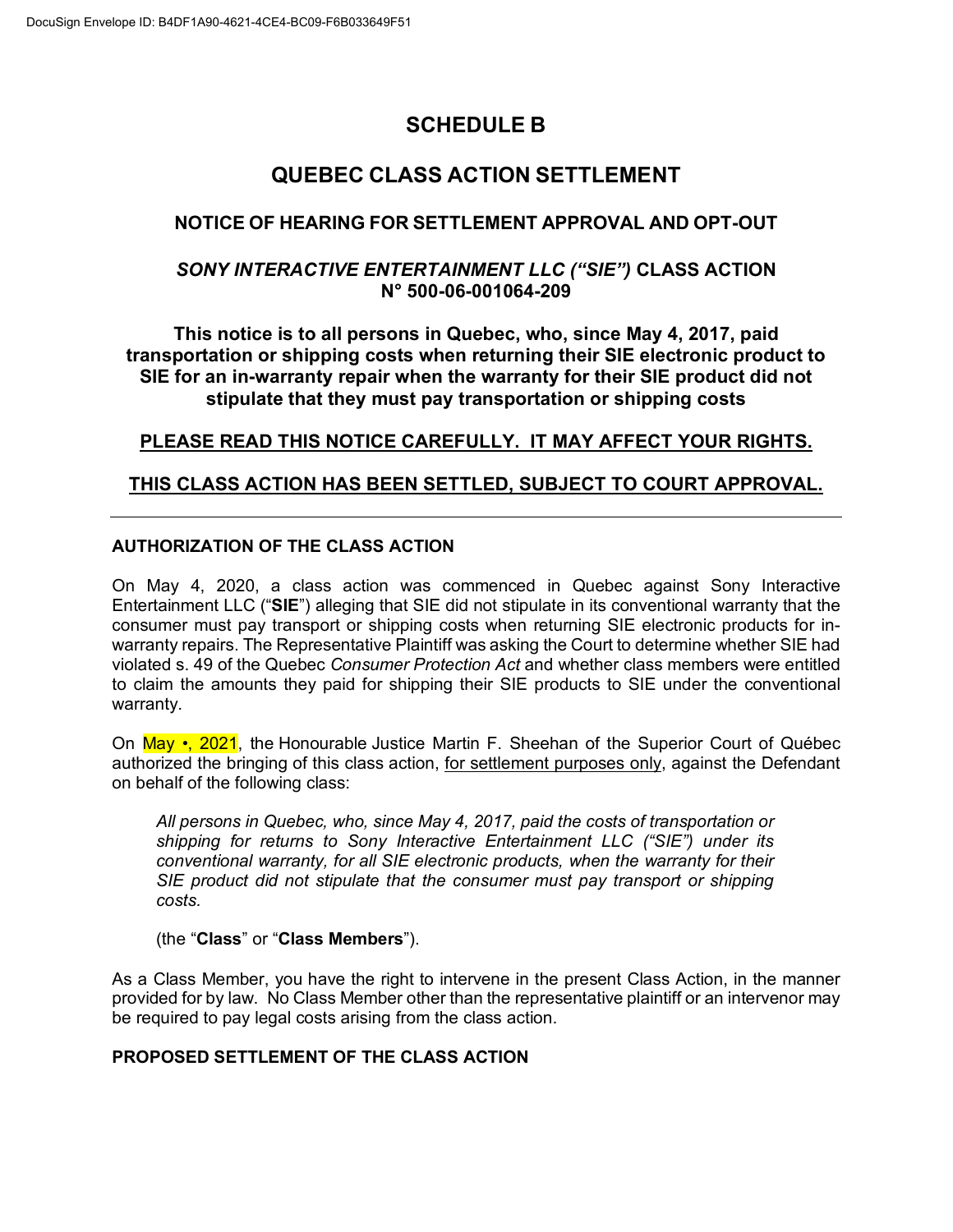The parties to this class action have reached a proposed settlement (the "**Settlement Agreement**"), subject to obtaining the approval of the Superior Court of Quebec. The Settlement Agreement provides that a maximum total amount of \$60,000 will be paid to Class Members, which excludes the payment of Administration Fees, and also excludes the payment of Class Counsel Fees and Disbursements (\$50,000 in fees and \$3,500 in disbursements, plus taxes).

The Settlement Agreement, if approved by the Court, requires SIE to compensate affected Class Members. It is not an admission of liability, wrongdoing or fault.

**If approved, Class Members will receive a payment of \$32.18 in the form of a mailed cheque (which will expire six (6) months from the date of issuance). The amount of \$32.18 is based on the full amount of shipping costs claimed and incurred by the Plaintiff and which SIE has agreed to pay to all Class Members similarly situated, without admission of any kind.**

#### **SETTLEMENT APPROVAL HEARING**

A hearing before the Superior Court of Québec will be held on **June 21, 2021 at 9:30 a.m.,** at the Montreal courthouse located at 1, Notre-Dame East Street, Montreal, Quebec, in room [insert], or via a TEAMS link. This date may be subject to adjournment by the Court without further publication of notice to the Class Members, other than such notice which will be posted on Class Counsel's website https://www.lpclex.com/sony.

#### **If you wish to be included in the Class Action, you have nothing to do.**

#### **If you do not wish to participate in this class action:**

If you wish to exclude yourself from the Class Action, you will not be entitled to participate further in the Class Action, or to share in the distribution of funds received as a result of the Settlement Agreement. To exclude yourself, you must send a notice no later than **June 21, 2021**, by email to Class Counsel at the following address: *jzukran@lpclex.com.* You must state that you wish to exclude yourself from the class action *Therrien v. Sony Interactive Entertainment LLC* (case number 500-06-001064-209).

#### **If you wish to object to the terms of the proposed Settlement Agreement:**

If you disagree with the Settlement Agreement, but you do not wish to opt out of the class action, you can object to the Settlement Agreement by delivering a written submission on or before **June 20, 2021**, filed with the Court or Class Counsel in accordance with the proposed Settlement Agreement and containing the following information:

- A heading referring to this proceeding (*Therrien v. Sony Interactive Entertainment LLC*, case no. 500-06-001064-209).
- Your name, current address, and telephone number and, if represented by counsel, the name of your counsel.
- A statement that you paid for transport or shipping costs to return an SIE electronic product for the performance of an in-warranty repair after May 4, 2017.
- A statement whether you intend to appear at the settlement approval hearing, either in person or through counsel.
- A statement of the objection and the grounds supporting the objection.
- Copies of any papers, briefs, or other documents upon which the objection is based.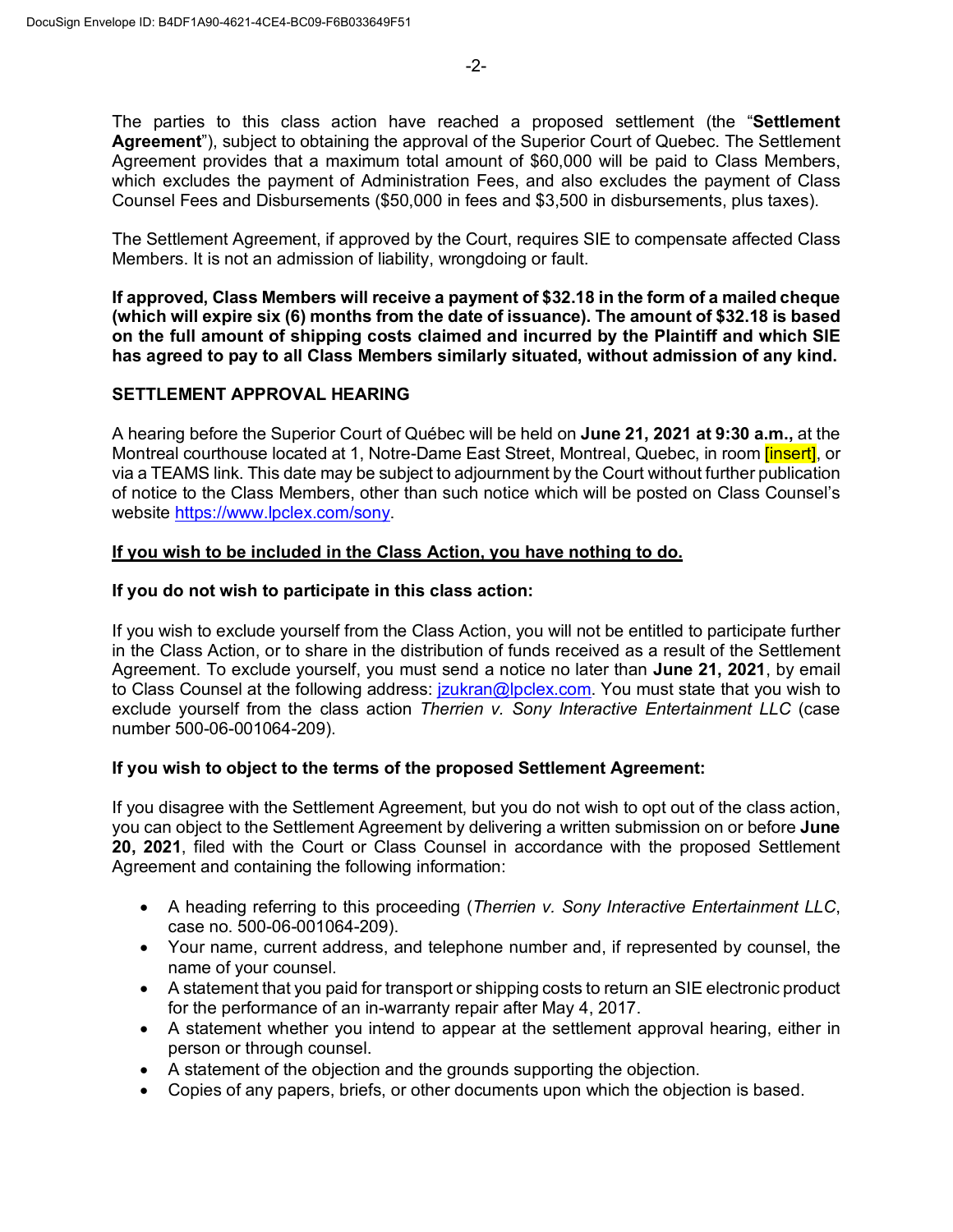• Your signature.

You must send your letter by registered mail, with a copy by email to Class Counsel, at the following address:

#### Clerk of the Superior Court of Québec File: 500-06-001064-209 Montreal Courthouse 1, Notre-Dame East Street, Suite 1.120, Montréal (Québec), H2Y 1B6

Please note that the Court cannot change the terms of the Settlement Agreement. Any objections will be used by the Court to consider whether to approve the Settlement Agreement or not.

#### **Class Members who do not oppose the proposed Settlement Agreement do not need to appear at any hearing or take any other action to indicate their desire to support the proposed Settlement Agreement.**

If the Settlement Agreement is approved, another notice to Class Members will be sent advising you of this and explaining the distribution of the settlement funds.

For further information or details about the proposed Settlement Agreement, you may contact class counsel identified below. Your name and any information provided will be kept confidential. Please do not contact SIE, or the judges of the Superior Court.

**Mtre Joey Zukran LPC Avocat Inc.**  276 rue Saint-Jacques, Suite 801 Montréal, Québec, H2Y 1N3 Email: jzukran@lpclex.com Website : www.lpclex.com/sony

You may also contact the Claims Administrator at:

**Velvet Payments Inc.** 5900 Andover Ave. Suite 1 Montreal, Quebec, H4T 1H5 Tel : 1-888-770-6892 Email : https://www.velvetpayments.com

#### **THE PUBLICATION OF THIS NOTICE TO CLASS MEMBERS HAS BEEN APPROVED AND ORDERED BY THE SUPERIOR COURT OF QUEBEC.**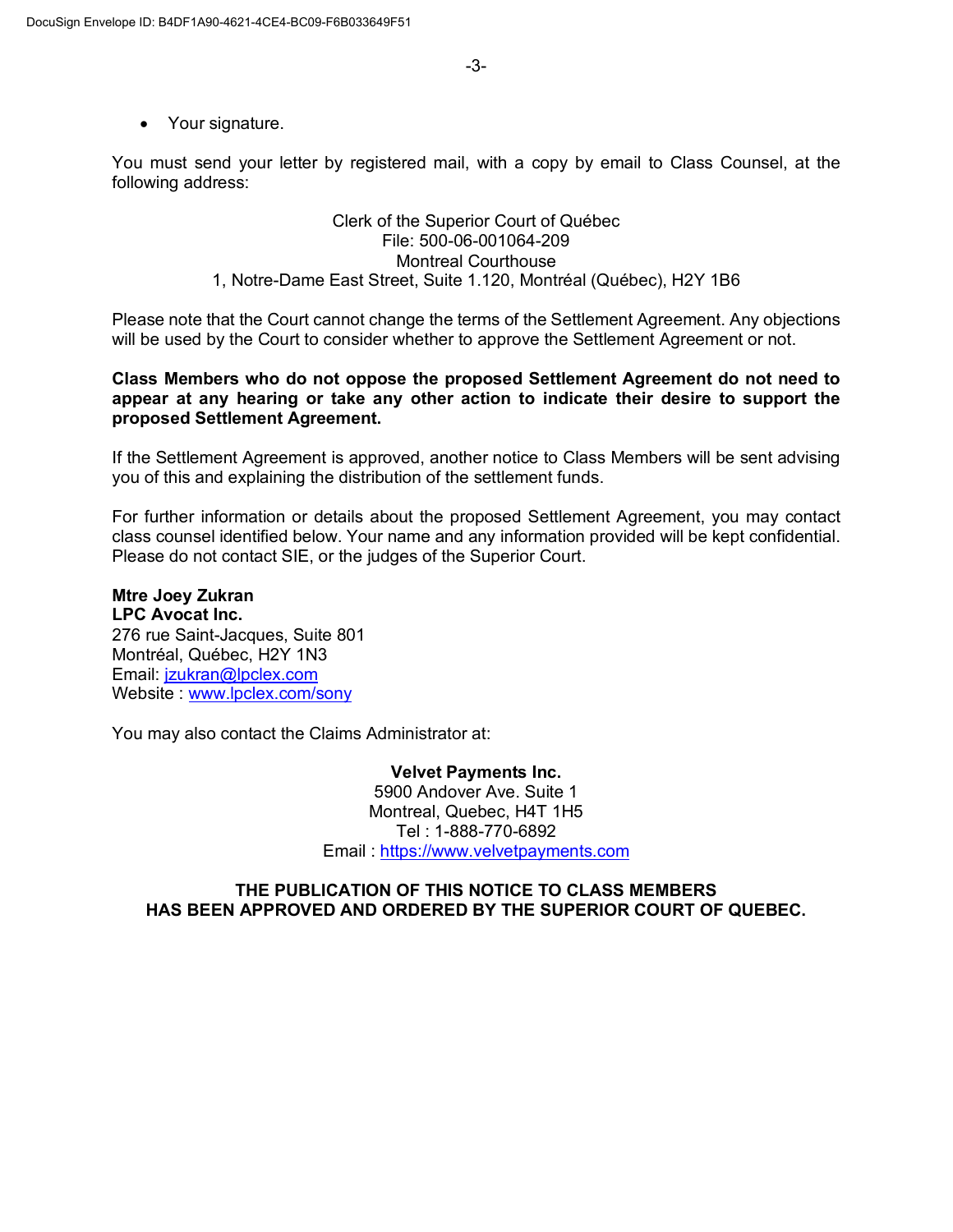# **ANNEXE B**

# **RÈGLEMENT – ACTION COLLECTIVE – QUÉBEC**

#### **AVIS D'AUDITION SUR L'APPROBATION DU RÈGLEMENT ET AVIS D'EXCLUSION**

#### *SONY INTERACTIVE ENTERTAINMENT LLC (« SIE »)* **ACTION COLLECTIVE N° 500-06-001064-209**

**Le présent avis est destiné à toutes les personnes au Québec qui, depuis le 4 mai 2017, ont payé des frais de transport ou d'expédition lorsqu'elles ont retourné leurs produits électroniques SIE à SIE pour une réparation sous garantie, lorsque la garantie de leur produit SIE ne stipulait pas que le consommateur devait payer les frais de transport ou d'expédition**

#### **VEUILLEZ LIRE ATTENTIVEMENT LE PRÉSENT AVIS. IL PEUT AVOIR UNE INCIDENCE SUR VOS DROITS.**

### **CETTE ACTION COLLECTIVE A FAIT L'OBJET D'UN RÈGLEMENT, SOUS RÉSERVE DE L'APPROBATION DE LA COUR.**

#### **AUTORISATION DE L'ACTION COLLECTIVE**

Le 4 mai 2020, une action collective a été intentée au Québec contre Sony Interactive Entertainment LLC (**« SIE »**) alléguant que SIE ne stipulait pas dans sa garantie conventionnelle que le consommateur devait payer les frais de transport ou d'expédition lorsqu'il retourne des produits électroniques SIE pour des réparations sous garantie. Le représentant du demandeur demandait à la Cour de déterminer si SIE avait violé l'art. 49 de la *Loi sur la protection du consommateur* du Québec et si les membres du groupe avaient le droit de réclamer les sommes qu'ils ont versées pour l'expédition de leurs produits SIE à SIE sous la garantie conventionnelle.

Le • mai 2021, l'honorable juge Martin F. Sheehan de la Cour supérieure du Québec a autorisé l'introduction de cette action collective, à des fins de règlement uniquement, contre la défenderesse pour le compte du groupe suivant :

*Toutes les personnes au Québec qui, depuis le 4 mai 2017, ont payé les frais de transport ou d'expédition pour des retours à Sony Interactive Entertainment LLC (« SIE ») dans le cadre de sa garantie conventionnelle, pour tous les produits électroniques SIE, lorsque la garantie de leur produit SIE ne stipulait pas que le consommateur devait payer les frais de transport ou d'expédition.* 

#### (le **« groupe** » ou les **« membres du groupe** »).

En tant que membre du groupe, vous avez le droit d'intervenir dans la présente action collective, de la manière prévue par la loi. Aucun membre du groupe autre que le représentant ou un intervenant ne peut être tenu de payer les frais de justice découlant de l'action collective.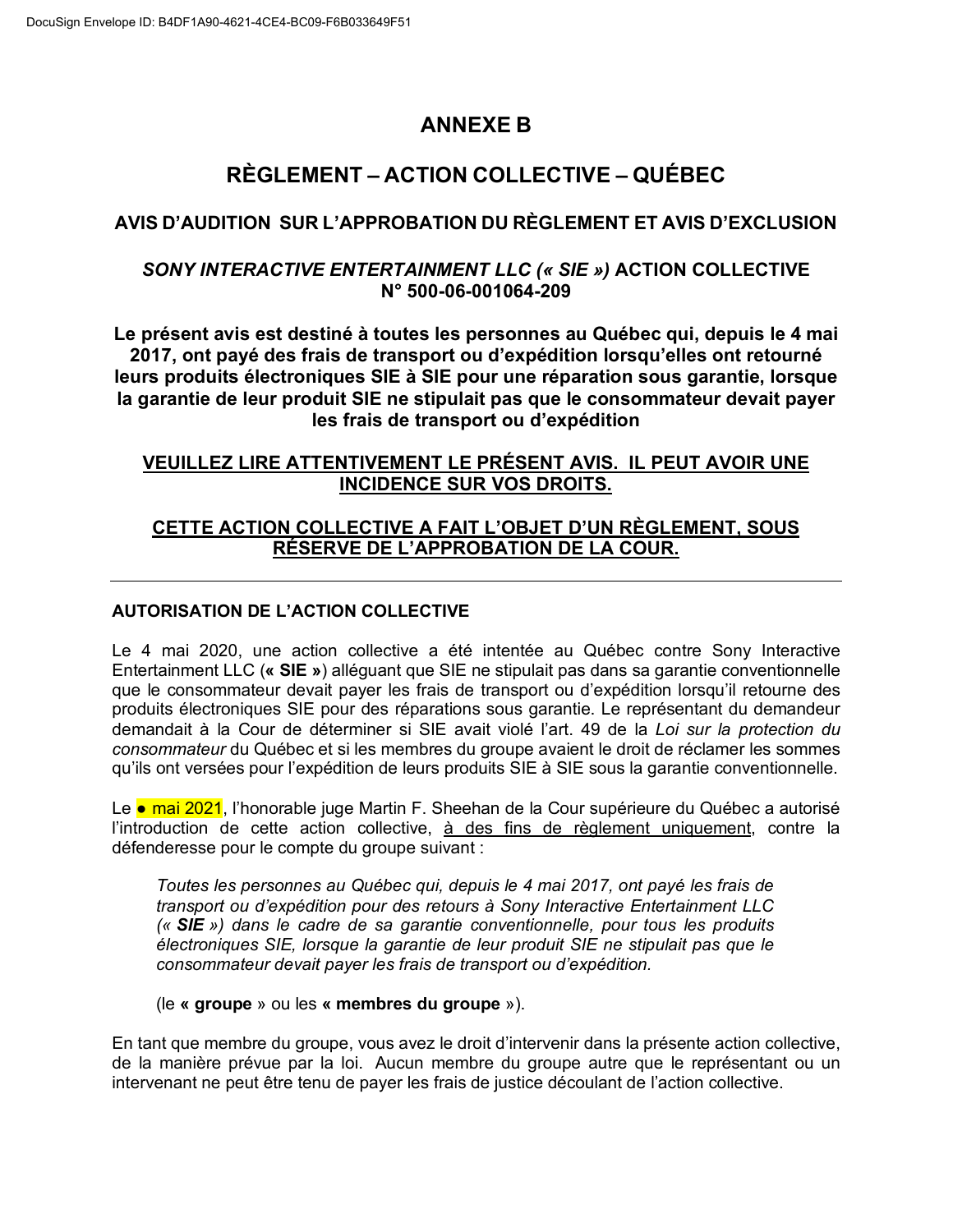#### **PROJET DE RÈGLEMENT DE L'ACTION COLLECTIVE**

Les parties à la présente action collective ont conclu un projet de règlement (l'« **entente de règlement** »), sous réserve de l'approbation de la Cour supérieure du Québec. L'entente de règlement prévoit le versement d'un montant total maximal de 60 000 \$ aux membres du groupe, lequel montant exclut le paiement des frais d'administration et exclut également le paiement des honoraires, débours et frais des avocats du groupe (50 000 \$ en honoraires et 3 500 \$ en débours et frais, taxes en sus).

L'entente de règlement, si elle est approuvée par la Cour, exige que SIE indemnise les membres du groupe visés. Il ne s'agit pas d'une admission de responsabilité, d'un acte répréhensible ou d'une faute.

**Si l'entente est approuvée, les membres du groupe recevront un paiement de 32,18 \$ sous la forme d'un chèque par la poste (qui expirera six (6) mois après la date d'émission). Le montant de 32,18 \$ est fondé sur le montant total des frais d'expédition réclamés et engagés par le demandeur et que SIE a convenu de payer à tous les membres du groupe qui se trouvent dans une situation similaire, sans aucune admission de quelque nature.**

#### **AUDITION SUR L'APPROBATION DU RÈGLEMENT**

Une audition devant la Cour supérieure du Québec aura lieu le **21 juin 2021 à 9 h 30,** au palais de justice de Montréal situé au 1, rue Notre-Dame Est, Montréal (Québec), dans la salle *[insérer]*, ou par l'intermédiaire d'un lien TEAMS. La Cour peut cependant reporter cette date sans autre avis de publication aux membres du groupe, autre que celui qui sera publié sur le site Web des avocats du groupe à l'adresse https://www.lpclex.com/sony.

#### **Si vous souhaitez être inclus dans l'action collective, vous n'avez rien à faire.**

#### **Si vous souhaitez être exclus de la présente action collective :**

Si vous ne souhaitez pas faire partie de l'action collective, vous n'aurez pas le droit de participer davantage à l'action collective ni de participer à la distribution des fonds reçus à la suite de l'entente de règlement. Pour vous exclure, vous devez envoyer un avis en ce sens au plus tard le **21 juin 2021**, par courriel à l'adresse suivante: jzukran@lpclex.com. Vous devez indiquer que vous souhaitez vous exclure de l'action collective *Therrien c. Sony Interactive Entertainment LLC* (n<sup>o</sup> de dossier 500-06-001064-209).

#### **Si vous souhaitez contester les modalités du projet d'entente de règlement :**

Si vous n'êtes pas d'accord avec l'entente de règlement, mais ne souhaitez pas vous exclure de la présente action collective, vous pouvez contester l'entente de règlement en déposant un avis écrit au plus tard le **20 juin 2021** auprès de la Cour ou en le transmettant aux avocats du groupe conformément au projet d'entente de règlement. L'avis écrit devra comprendre les éléments suivants :

- L'intitulée de la présente instance (*Therrien c. Sony Interactive Entertainment LLC*, n<sup>o</sup> de dossier 500-06-001064-209).
- Votre nom, adresse actuelle et numéro de téléphone et, si vous êtes représenté par un avocat, le nom de votre avocat.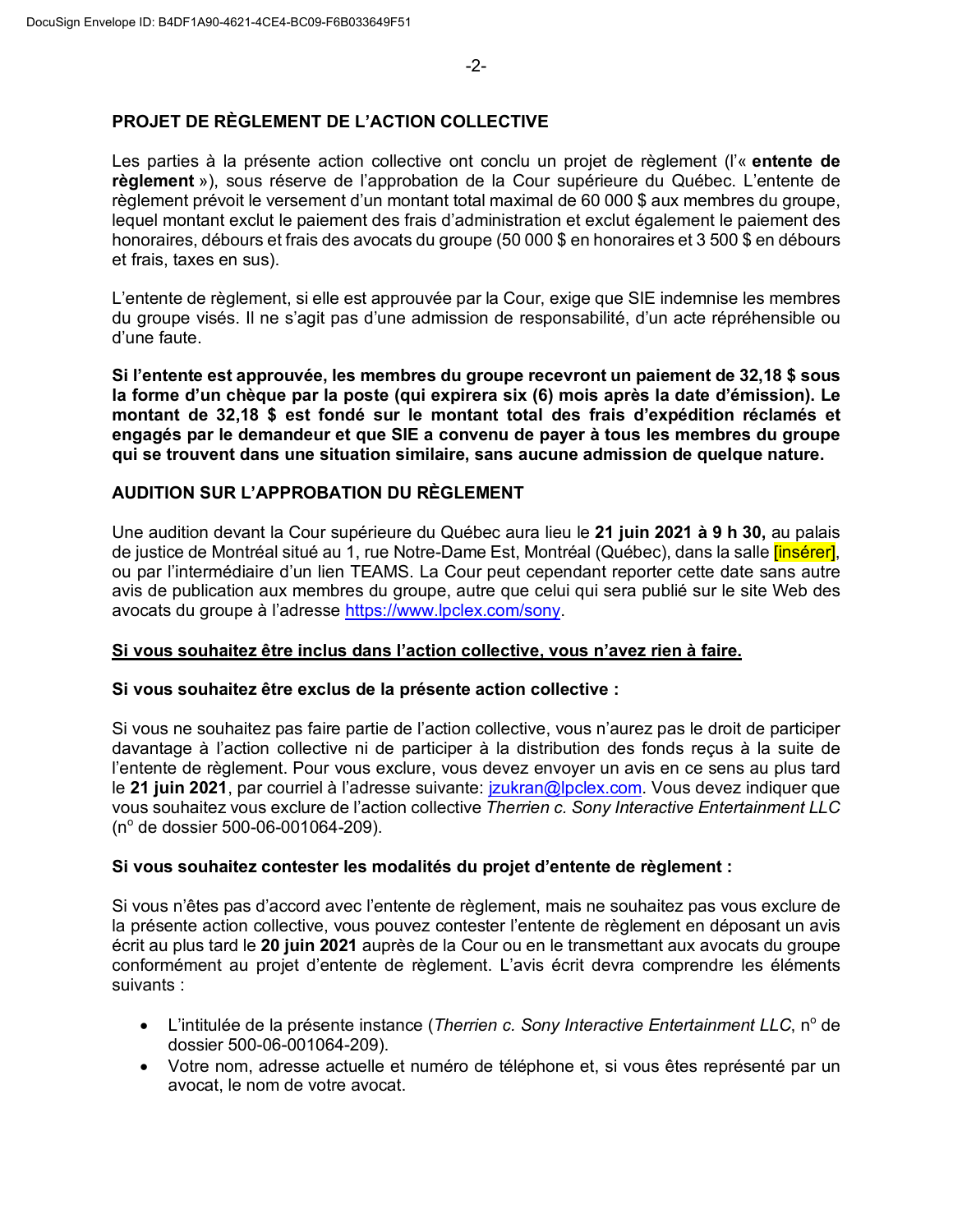- Une déclaration selon laquelle vous avez payé les frais de transport ou d'expédition pour retourner un produit électronique SIE pour une réparation sous garantie après le 4 mai 2017.
- Une déclaration selon laquelle vous avez l'intention de comparaître à l'audition sur l'approbation du règlement, soit en personne, soit par l'intermédiaire d'un avocat.
- Une déclaration selon laquelle vous contestez le règlement et les motifs de votre contestation.
- Les copies des écrits, mémoires ou autres documents sur lesquels vous fondez votre contestation.
- Votre signature.

Vous devez envoyer votre lettre par courrier recommandé, avec copie par courriel aux avocats du groupe, à l'adresse suivante :

> Greffe de la Cour supérieure du Québec Dossier : 500-06-001064-209 Palais de justice de Montréal 1, rue Notre-Dame Est, bureau 1.120, Montréal (Québec) H2Y 1B6

Veuillez noter que la Cour ne peut modifier les modalités de l'entente de règlement. La Cour se servira de toute contestation pour déterminer s'il y a lieu d'approuver ou non l'entente de règlement.

#### **Les membres du groupe qui ne contestent pas le projet d'entente de règlement n'ont pas à comparaître à quelque audition ni à prendre quelque autre mesure pour manifester leur volonté d'appuyer le projet d'entente de règlement.**

Si l'entente de règlement est approuvée, un autre avis aux membres du groupe sera envoyé pour vous en informer et vous expliquer la manière dont les fonds de règlement seront distribués.

Pour obtenir de plus amples renseignements ou des précisions au sujet du projet d'entente de règlement, vous pouvez communiquer avec les avocats du groupe indiqués ci-dessous. Votre nom et les renseignements fournis demeureront confidentiels. Veuillez ne pas communiquer avec SIE ni avec les juges de la Cour supérieure.

#### **Me Joey Zukran LPC Avocat Inc.**

276, rue Saint-Jacques, bureau 801 Montréal (Québec) H2Y 1N3 Courriel : jzukran@lpclex.com Site Web : www.lpclex.com/sony

Vous pouvez également communiquer avec l'administrateur des réclamations à l'adresse suivante :

> **Velvet Payments Inc.** 5900 Andover ave. Suite 1 Montréal, Québec, H4T 1H5 Tél : 1-888-770-6892 Courriel : https://www.velvetpayments.com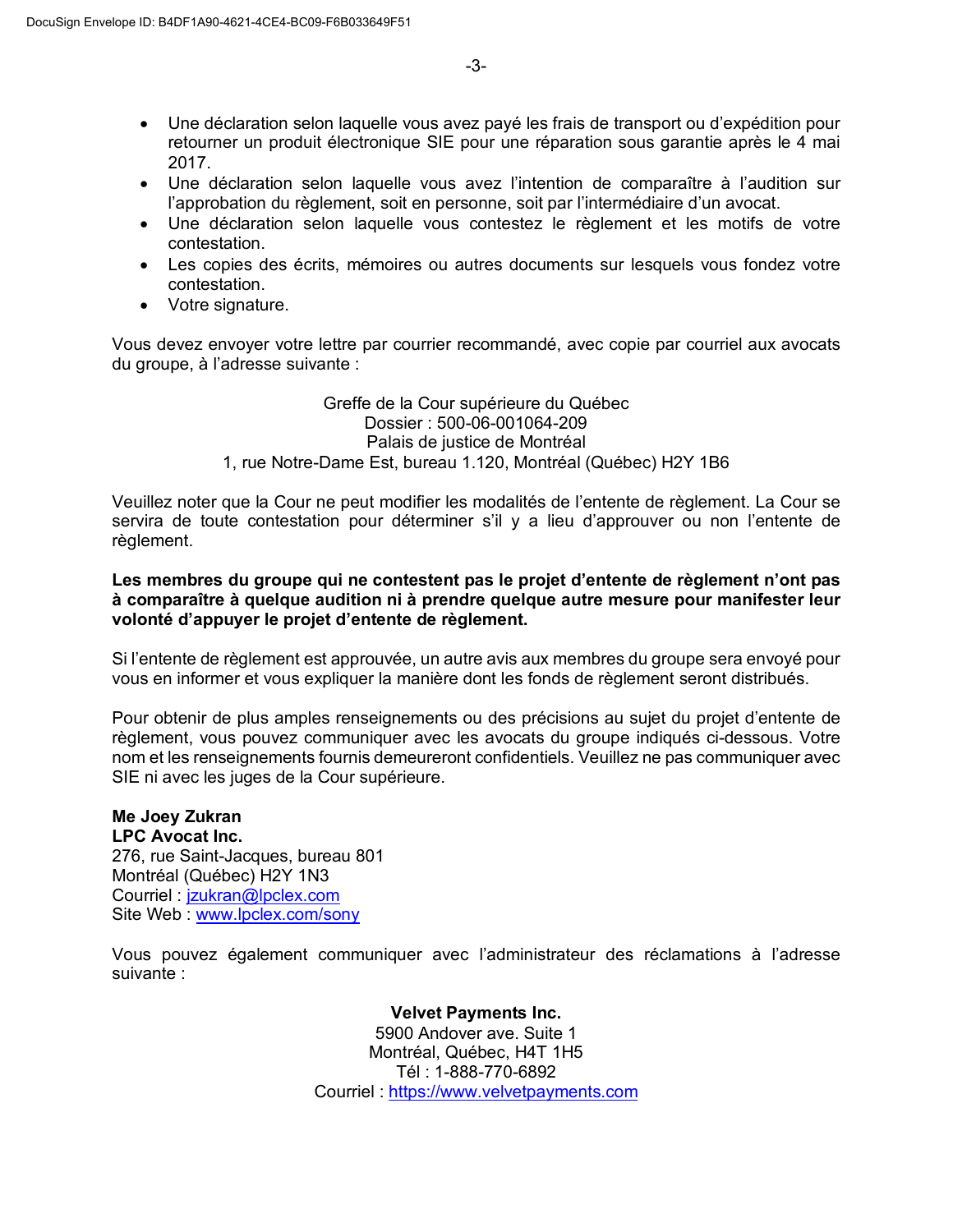#### **LA PUBLICATION DU PRÉSENT AVIS AUX MEMBRES DU GROUPE A ÉTÉ APPROUVÉE ET ORDONNÉE PAR LA COUR SUPÉRIEURE DU QUÉBEC.**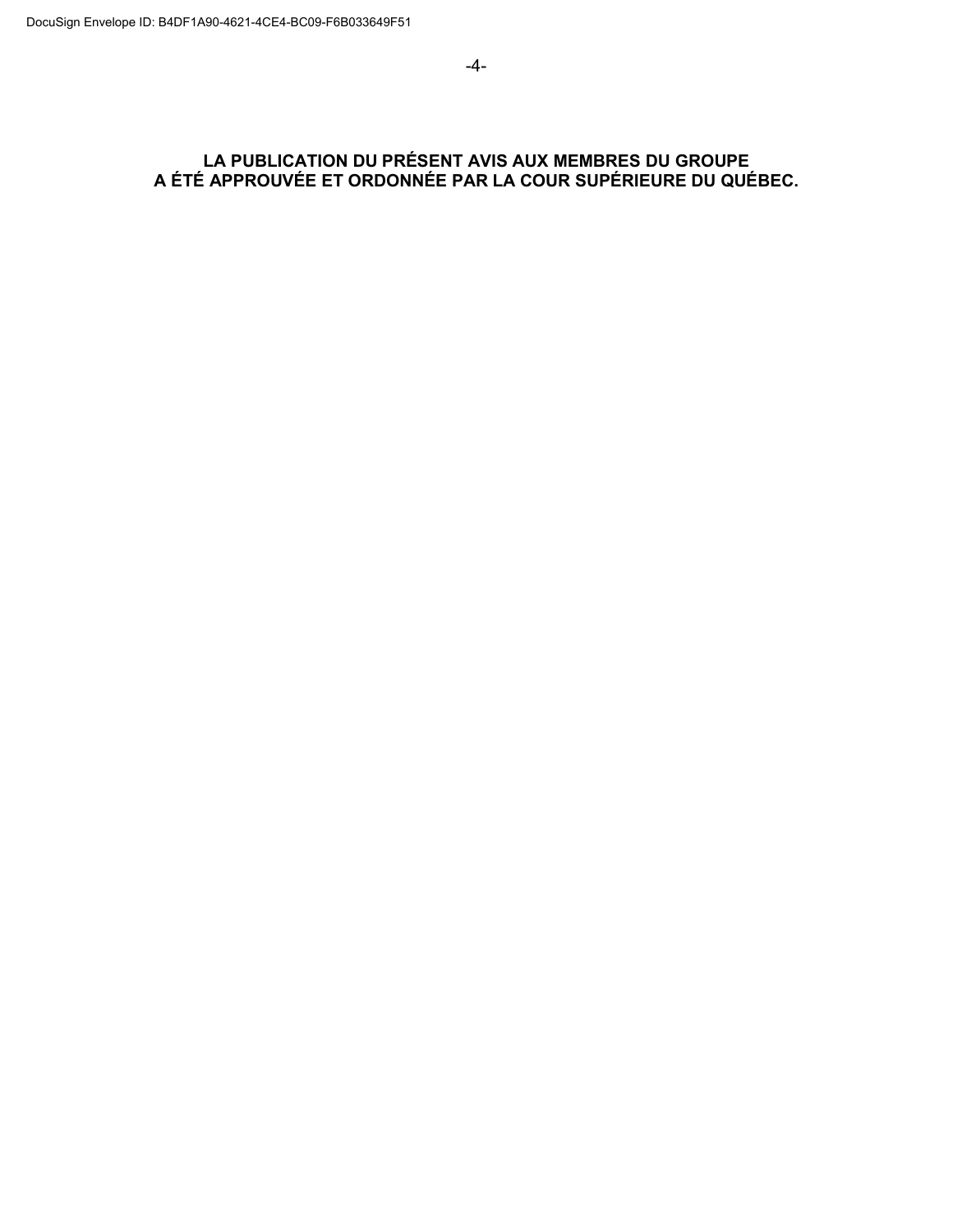# **SCHEDULE C**

# **NOTICE PLAN – PART 1**

## **A. NOTICE OF HEARING FOR SETTLEMENT APPROVAL AND OPT-OUT ("NOTICE OF HEARING AND OPT-OUT")**

(1) For the purposes of this Notice Plan, the definitions found in the Settlement Agreement apply.

(2) Reference is made in this Notice Plan to the *Notice of Hearing for Settlement Approval and Opt-Out* in English and in French (the "**Notice of Hearing and Opt-Out**", **Schedule B** to the Settlement Agreement).

(3) The Notice of Hearing and Opt-Out shall be disseminated as follows:

- (a) The Defendant will provide the Claims Administrator with a list of Class Member mailing addresses.
- (b) The Claims Administrator will send the Notice of Hearing and Opt-Out (**Schedule B**) to Class Members by mailed letter, using the mailing addresses for Class Members provided by the Defendant, except where Class Counsel has provided the Claims Administrator with updated mailing addresses, in which case the Claims Administrator shall use the updated mailing address. The Notice of Hearing and Opt-Out sent to Class Members will contain a phone number to the Claims Administrator's call centre for this class action.

(4) Once the settlement is made public by the filing of material before the Court in connection therewith, Class Counsel will have the option, at their expense, to post the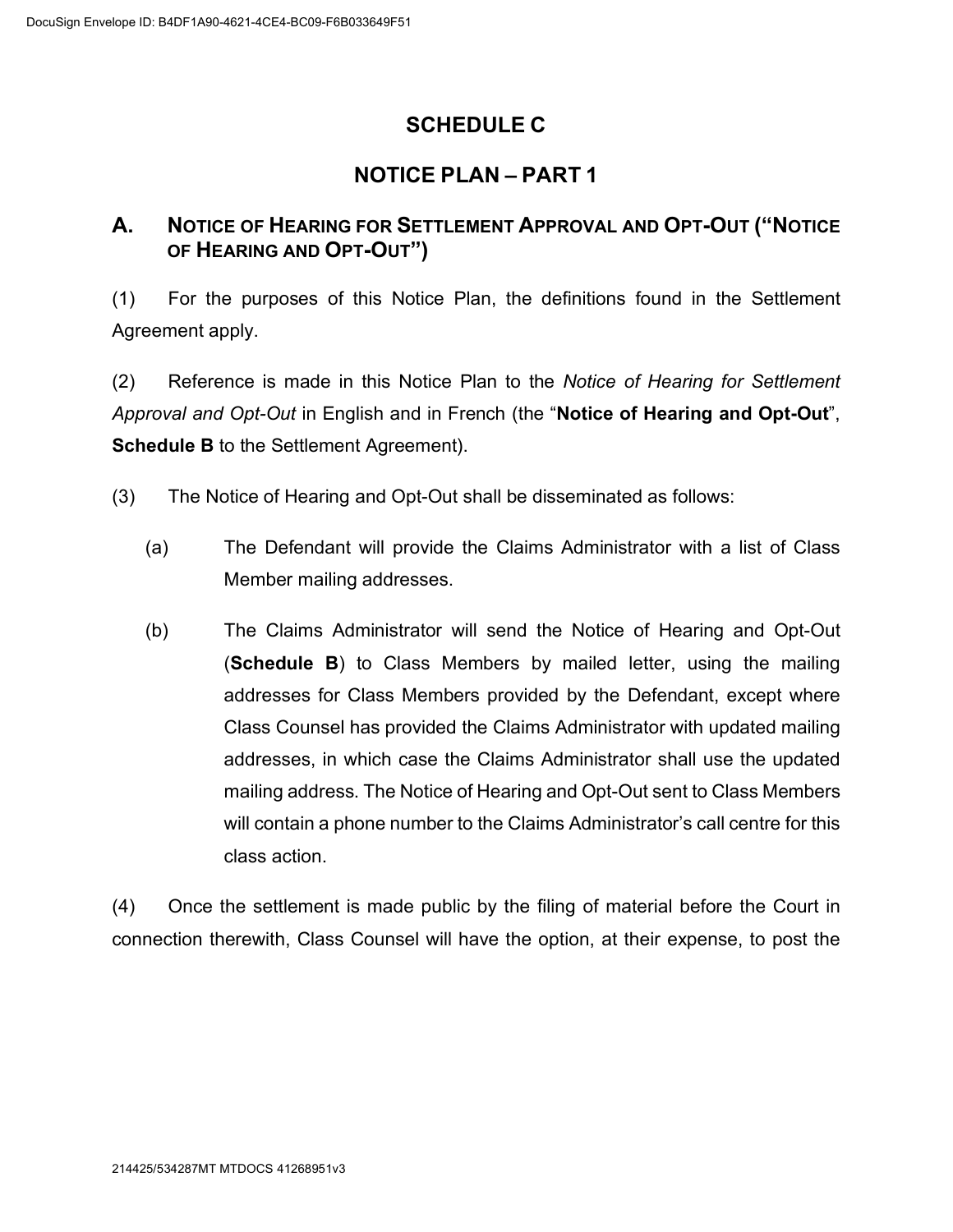2

Notice of Hearing and Opt-Out (**Schedule B**), the Settlement Agreement with its schedules and any relevant proceedings and judgments on their firm website.

(5) The Claims Administrator may also provide a copy of the Notice of Hearing and Opt-Out (**Schedule B**) by mail to any person who has contacted Class Counsel or the Claims Administrator and requested a copy of said notice in respect of this class action.

(6) Within 5 days of the First Order, the Claims Administrator will set up a call centre whereby potential Class Members can contact the Claims Administrator with questions about the proposed settlement (and regarding the eventual distribution of Class Members' entitlements if the settlement is approved by the Court).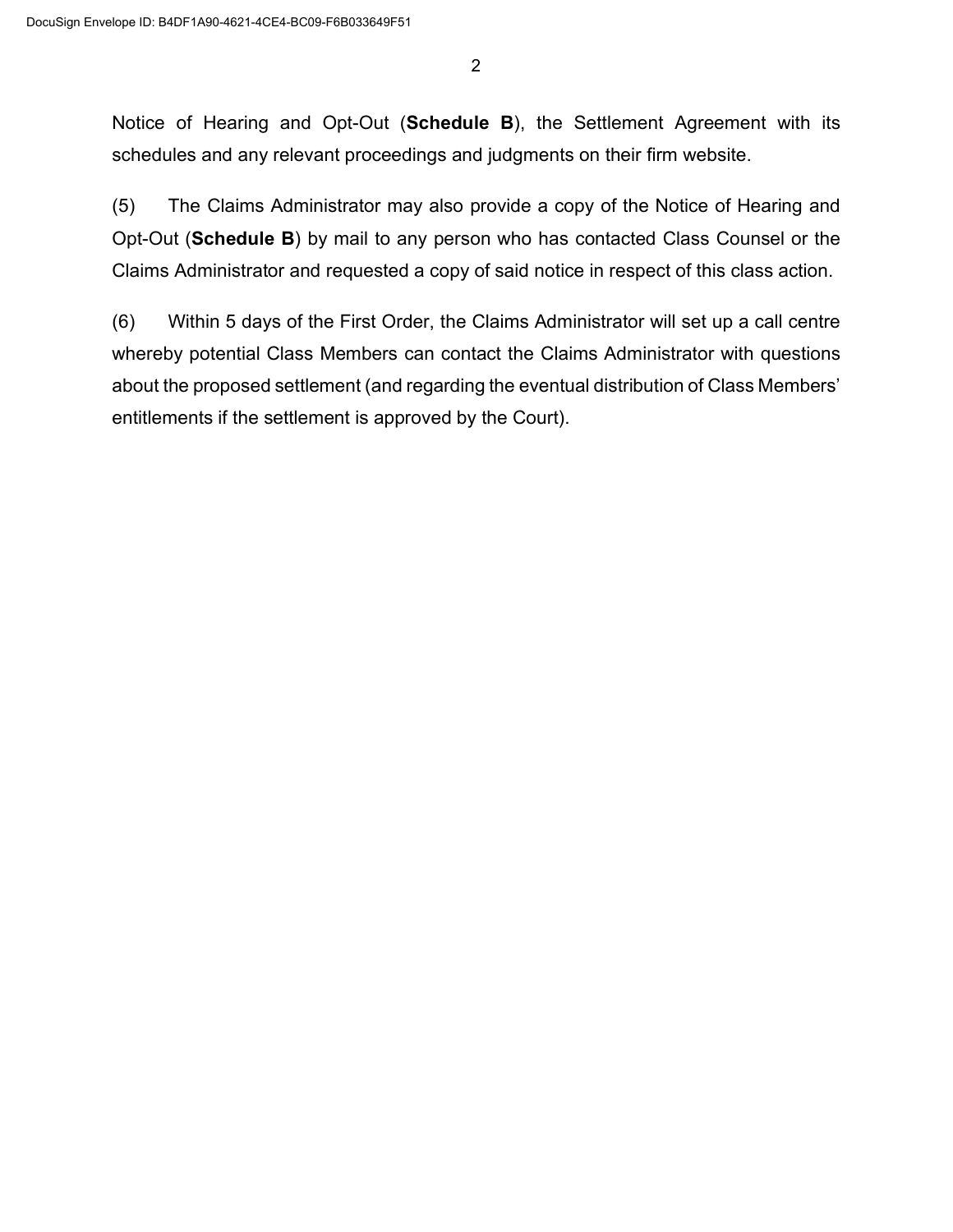#### **SCHEDULE D**

### **DISTRIBUTION PROTOCOL**

### **PART I – DEFINITIONS**

1. For the purposes of this Distribution Protocol, the definitions found in the Settlement Agreement apply.

### **PART II – GENERAL PRINCIPLES OF DISTRIBUTION**

2. This Distribution Protocol is intended to govern the distribution of the Settlement Fund pursuant to (and as defined in) the Settlement Agreement.

3. All amounts expressed in this Distribution Protocol are in Canadian Dollars (CAD).

# **PART III – ADMINISTRATION AND NOTIFICATION COSTS AND ORDER OF DISTRIBUTION**

4. The intention of the Parties is that the Settlement Fund of \$60,000.00 shall be paid directly to the Class Members in the form of Consumer Payments.

5. The Administration Fees will be paid by the Defendant, but separately from and in addition to the Settlement Fund.

6. The Claims Administrator will issue quarterly invoices to the Defendant (copies of which to be sent to Class Counsel) for payment of the Administration Fees beginning after the appointment of the Claims Administrator by the Court.

7. The Settlement Fund will be used to pay the Consumer Payments to Class Members, as provided for below.

### **PART IV – CLAIMS ADMINISTRATOR CALL CENTRE**

8. Within five (5) days of the First Order, the Claims Administrator will set up a call centre whereby potential Class Members can contact the Claims Administrator with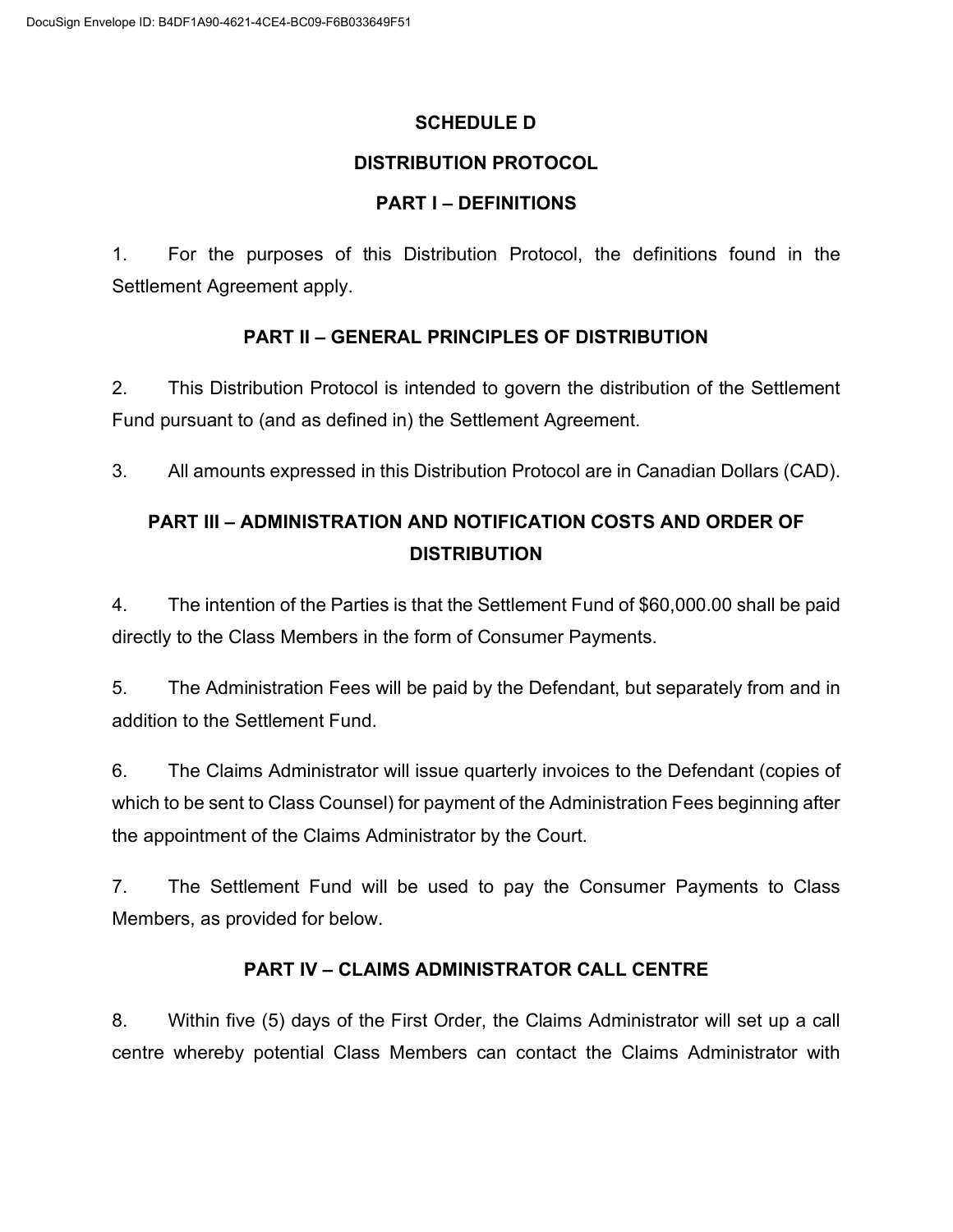2

questions about the proposed settlement (and regarding the eventual distribution of Class Members' entitlements if the settlement is approved by the Court).

9. This call centre will notably allow Class Members to provide and update their personal information with the Claims Administrator.

#### **PART V – INFORMATION ABOUT CLASS MEMBERS**

10. Within three (3) business days following the First Order, the Defendant will provide a list of Returns to the Claims Administrator. This list will also include, for each Class Member (if known):

(a) The full name of the individual associated with each Return according to the Defendant's records;

- (b) Any mailing addresses for such individuals;
- (c) Any phone numbers for such individuals.

11. The Claims Administrator will cross-reference the above list with the Class Member information that Class Counsel will provide directly to the Claims Administrator, including the information of potential Class Members who "signed up" on Class Counsel's website dedicated to this Class Action. The Claims Administrator will update the information found in this list accordingly and on an ongoing basis as required.

### **PART VI – DISTRIBUTION OF THE CONSUMER PAYMENTS TO CLASS MEMBERS**

12. The following describes the distribution of the Consumer Payments to Class Members.

13. Within thirty (30) days of the Effective Date, the Defendant will issue a cheque of \$60,000 to the Claims Administrator corresponding to the Settlement Fund.

14. Within thirty (30) days of receipt from the Defendant of the cheque corresponding to the Settlement Fund, the Claims Administrator will issue a cheque by mail corresponding to the Consumer Payment to each Class Member. Subject to Court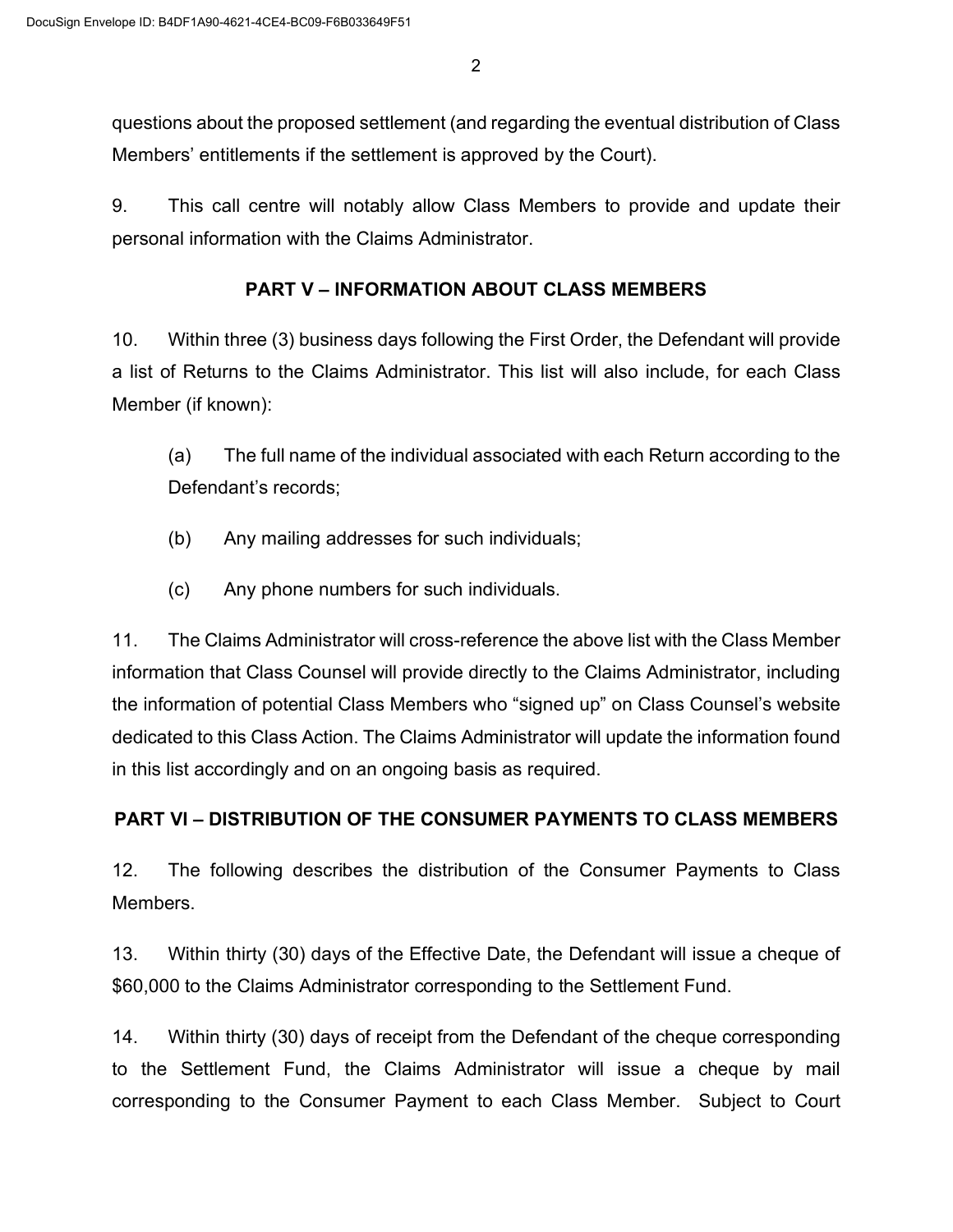3

approval, the Claims Administrator will send this Consumer Payment to each Class Member together with the Notice of Court Order.

15. In order to issue the above Consumer Payments to the Class Members, the Claims Administrator will use the identifying information and mailing address provided by the Defendant, and updated by Class Counsel if applicable.

16. The Settlement Fund is intended to provide for Consumer Payments in the full amount to all Class Members according to the Defendant's records.

17. A single Class Member may be entitled to receive multiple Consumer Payments if they are associated to multiple Returns on the list of Returns provided by the Defendant.

### **PART VII– REMAINING FUNDS**

18. Any cheques issued to Class Member under the Settlement will remain valid for six (6) months from their issuance. This will be mentioned in the Notice of Hearing and the Notice of Court Order. The difference between the Settlement Fund and the total amount of redeemed cheques issue to Class Members will be subject to the Fonds d'aide levy and the remaining balance will be paid to a charity to be agreed upon by the Parties and approved by the Court.

### **PART VIII – RESOLUTION OF DISPUTES**

19. Determinations by the Claims Administrator regarding the issuance of a Consumer Payment to any individual who does not appear on the list of Returns provided by the Defendant are final and non-appealable. Prior to making a determination, the Claims Administrator may consult with Class Counsel and Defence Counsel to resolve any questions or uncertainties relating to such determinations.

### **PART IX – CONFIDENTIALITY**

20. All information received from the Defendant or the Class Members is collected, used, and retained by the Claims Administrator and/or Class Counsel pursuant to, *inter*